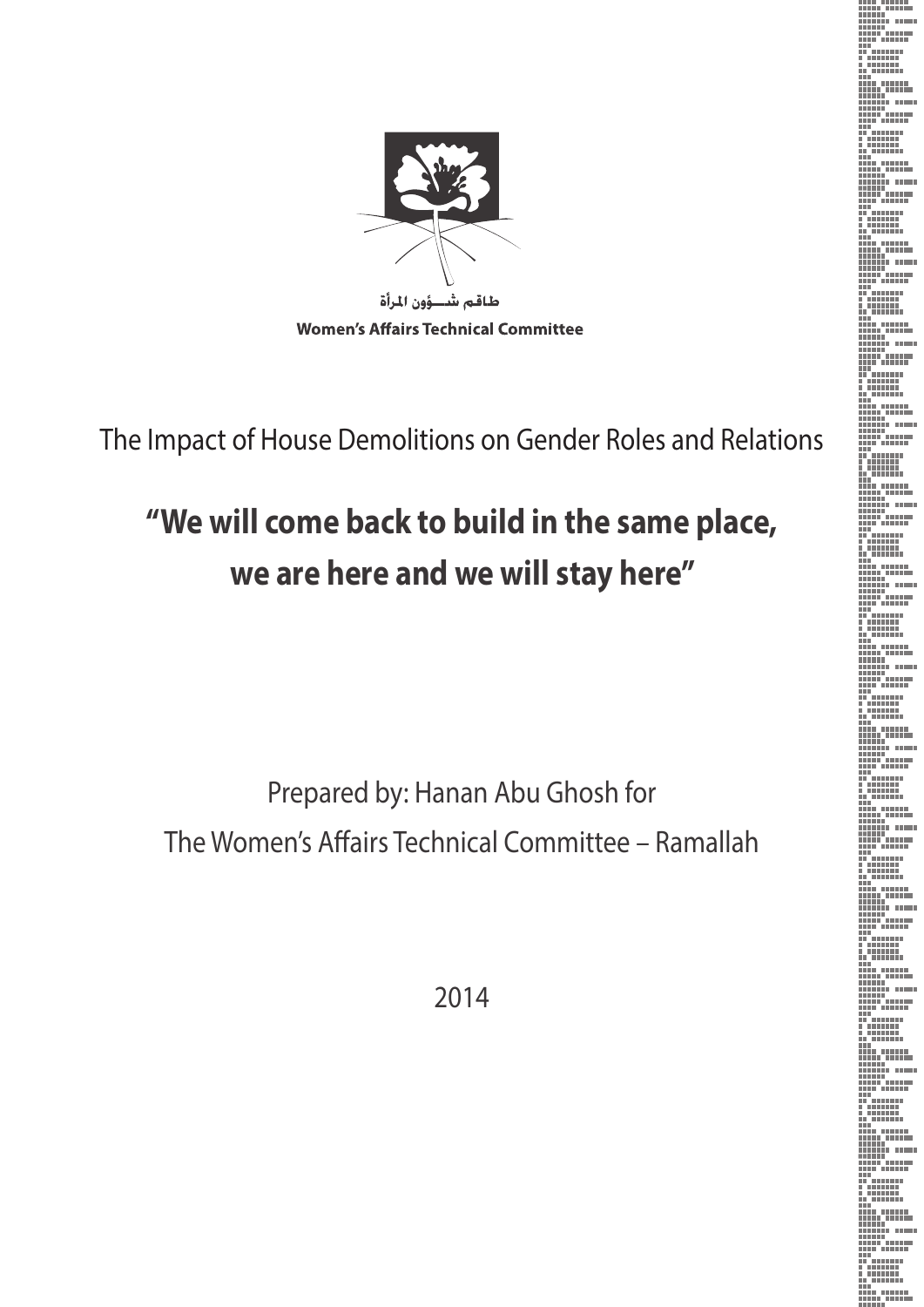

**Women's Affairs Technical Committee** 

**Main Office:**

**Radio Street, Awad Bldg. 2nd floor P.O.Box 2197 Ramallah, Palestine. Tel: +972 2987784/ Telefax: +972 2986497/ Fax: +972 2964746 Web-site: www.watcpal.org/ Email: watcorg@palnet.com**

**Gaza Office:**

**Gaza- West roundabout Abu Mazen, Amman St., beside Beirut Building P.O.Box 5008 Palestine, Tel: 082644322/ Fax: 082636088**



Issued by: Women's Affairs Technical Committee – Ramallah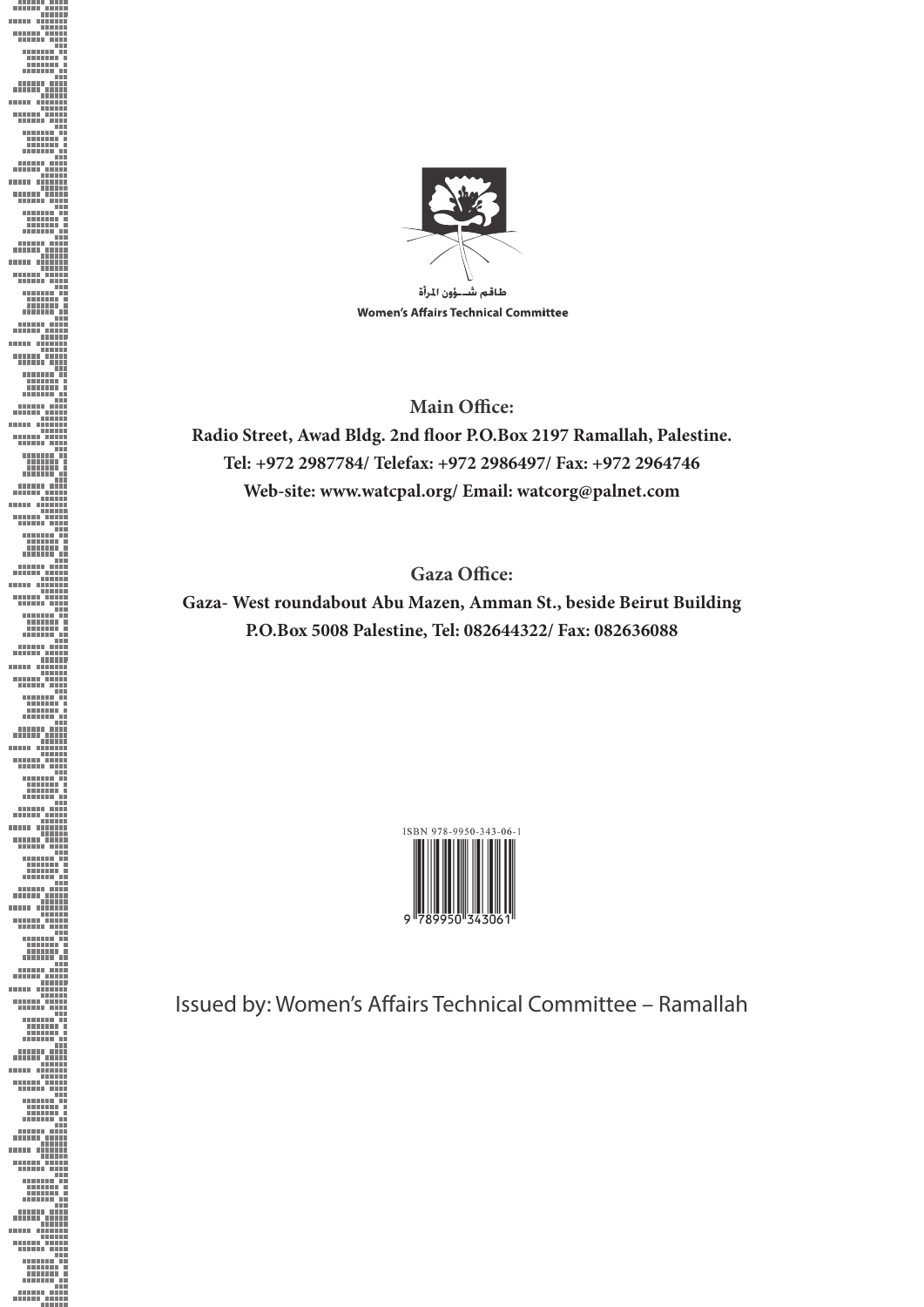# Index

| 1.3 The impact of conflict and forced internal displacement on women and gender roles  13 |  |
|-------------------------------------------------------------------------------------------|--|
|                                                                                           |  |
|                                                                                           |  |
|                                                                                           |  |
|                                                                                           |  |
|                                                                                           |  |
|                                                                                           |  |
|                                                                                           |  |
|                                                                                           |  |

| 2.1.4 Reactions to house demolition <i>manual manual manual manual manual manual manual manual manual</i> |  |
|-----------------------------------------------------------------------------------------------------------|--|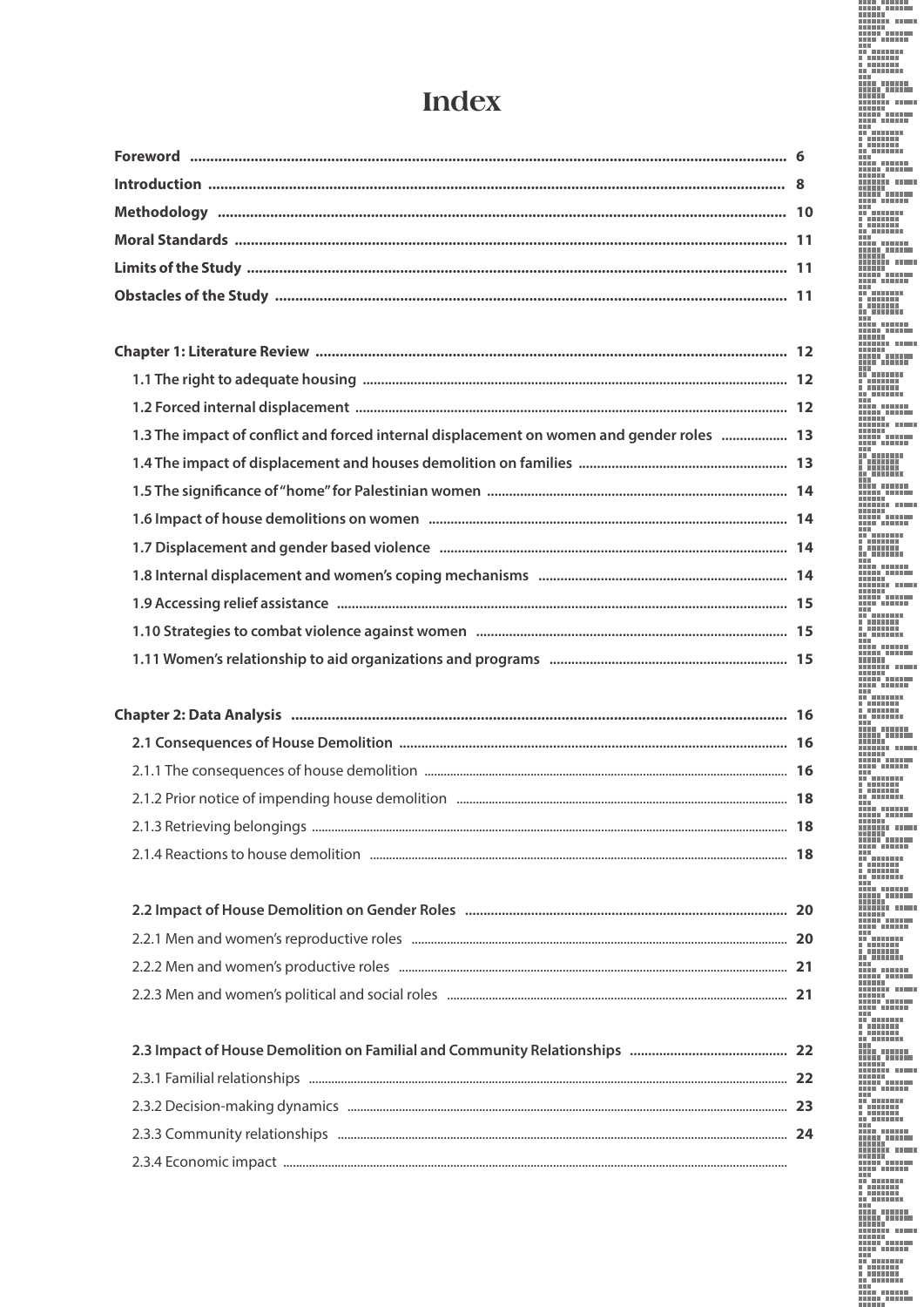| 2.4 Sources of Institutional Support manufacture and continuum control of the control of the state of Institutional Support manufacture and continuum control of the state of the state of the state of the state of the state |  |
|--------------------------------------------------------------------------------------------------------------------------------------------------------------------------------------------------------------------------------|--|
|                                                                                                                                                                                                                                |  |
|                                                                                                                                                                                                                                |  |
|                                                                                                                                                                                                                                |  |
|                                                                                                                                                                                                                                |  |
|                                                                                                                                                                                                                                |  |
|                                                                                                                                                                                                                                |  |
|                                                                                                                                                                                                                                |  |
|                                                                                                                                                                                                                                |  |
|                                                                                                                                                                                                                                |  |
|                                                                                                                                                                                                                                |  |
|                                                                                                                                                                                                                                |  |
|                                                                                                                                                                                                                                |  |
|                                                                                                                                                                                                                                |  |
|                                                                                                                                                                                                                                |  |
|                                                                                                                                                                                                                                |  |
|                                                                                                                                                                                                                                |  |
|                                                                                                                                                                                                                                |  |
|                                                                                                                                                                                                                                |  |
|                                                                                                                                                                                                                                |  |
|                                                                                                                                                                                                                                |  |
|                                                                                                                                                                                                                                |  |
|                                                                                                                                                                                                                                |  |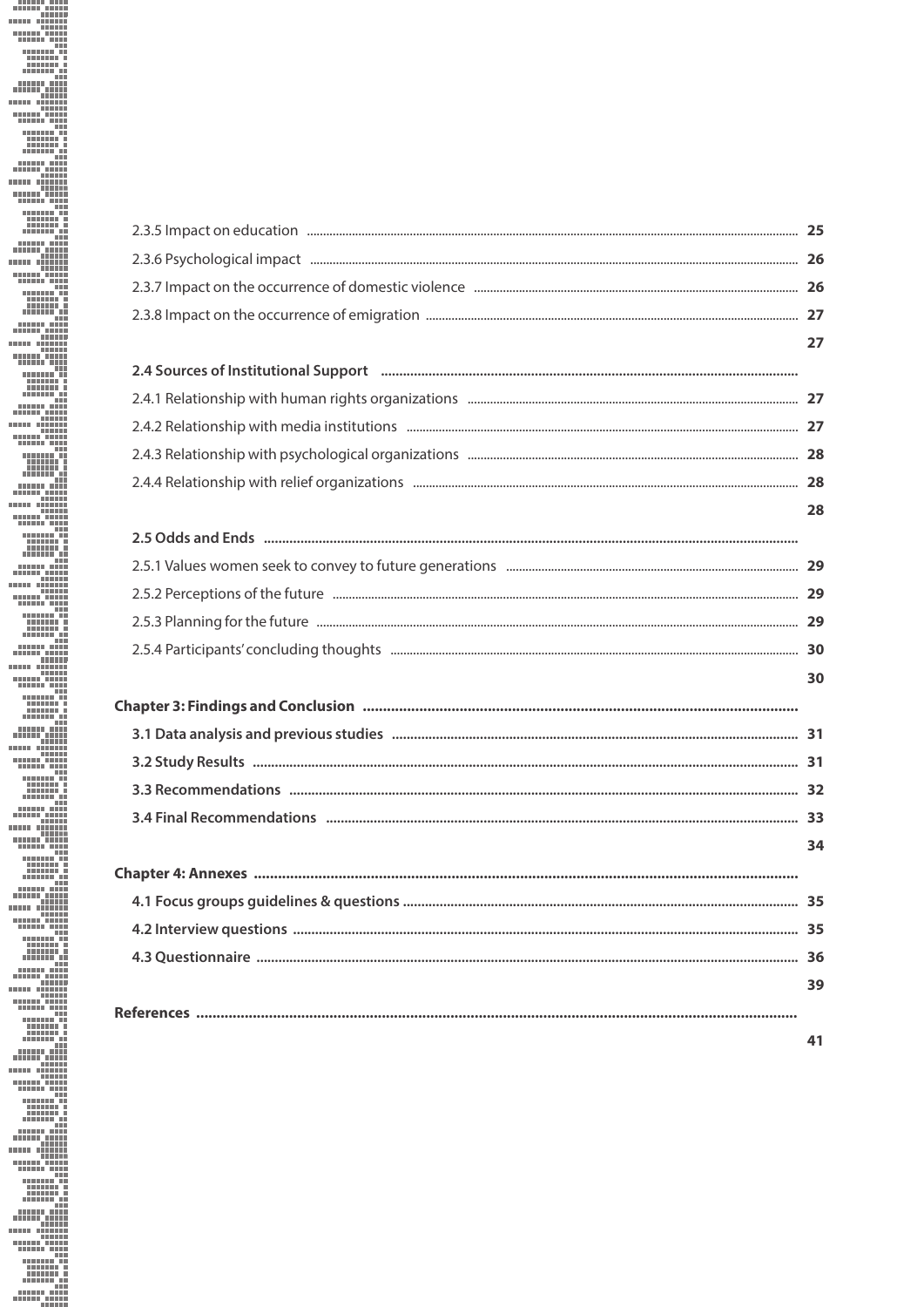## **Preparatory committee**

- **Soraida Abed Hussein**
- **Nadia Abu Nahleh**
- **Besan Abu Jayab**
- **Faten Bayoumi**
- **Alia Abu Dayyeh**
- **Suhair Dimati**

### **External arbitration**

– **Farid Murra** 

## **Researchers**

| #             | <b>Name</b>       | Occupation                   |
|---------------|-------------------|------------------------------|
| 1             | Besan Abu Jayab   | Researcher assistant - Gaza  |
| $\mathcal{L}$ | Haneen Abu Dayyeh | Field researcher - Gaza      |
| 3             | Howayda Atallah   | Field researcher - Gaza      |
| 4             | Wisal Abu Odeh    | Field researcher - Gaza      |
| 5             | Mahitab Abadleh   | Field researcher - Gaza      |
| 6             | Najlaa Salem      | Field researcher - Gaza      |
| 7             | Rania Abu Naseer  | Field researcher - Gaza      |
| 8             | Sama Al Zaaneen   | Field researcher - Gaza      |
| 9             | Mirvat Abu Khusa  | Field researcher - Gaza      |
| 10            | Asma'a Al Hasanat | Field researcher - Gaza      |
| 11            | Raja' Shahwan     | Field researcher - Gaza      |
| 12            | Rania Al Najjar   | Field researcher - Gaza      |
| 13            | Nehad Aqilan      | Field researcher - Gaza      |
| 14            | Suhair Dimati     | Field researcher - West Bank |
| 15            | Yara Darwish      | Field researcher - Jerusalem |

## **English Editing:**

– **Amalya Mae Dubrovsky**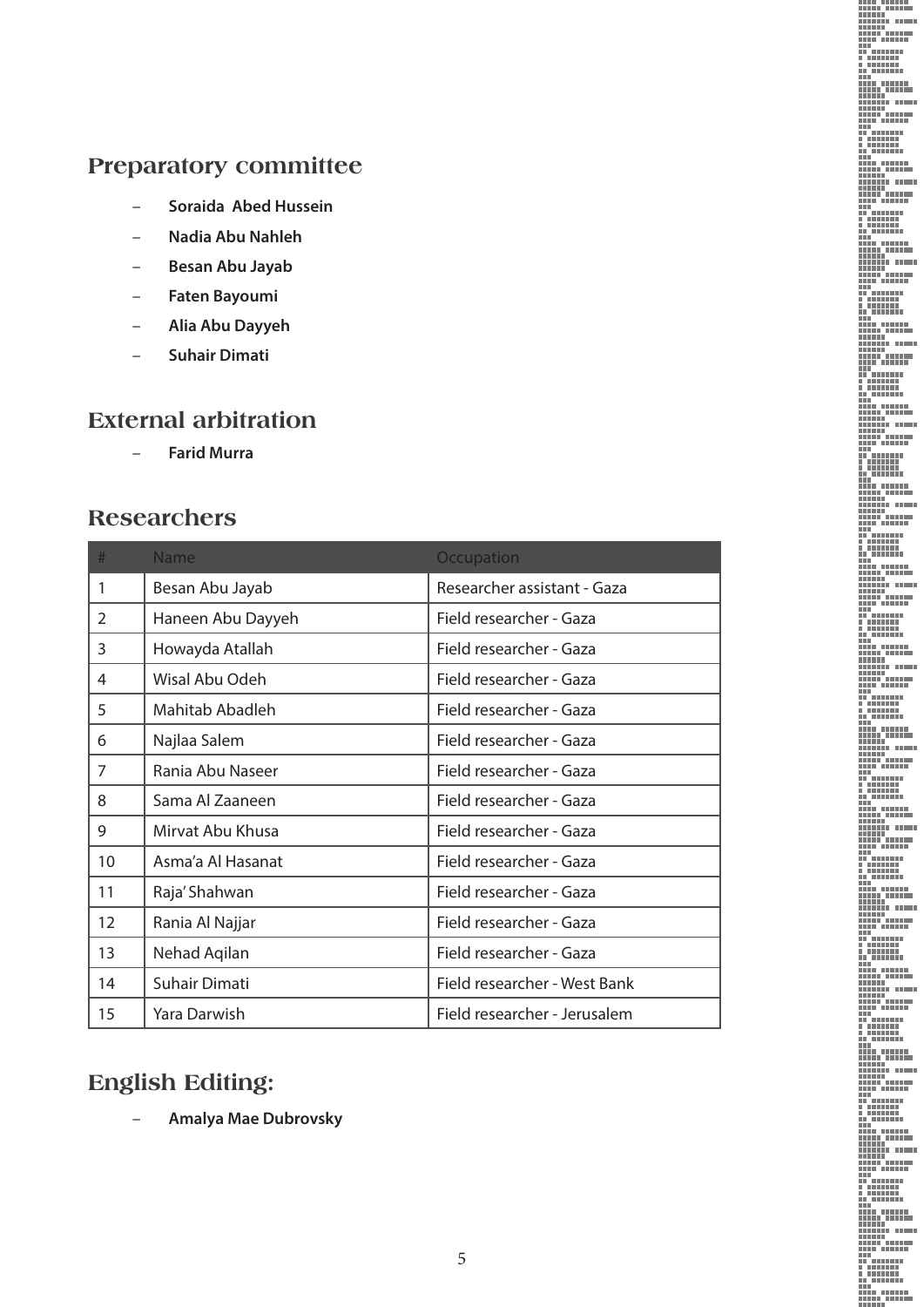## **Foreword**

This study is a part of the efforts of the Women's Affairs Technical Committee (WATC) to expose, understand, document and analyze the effect of the Israeli Occupation on Palestinian women and society. We hope such research will encourage awareness, advocacy, and action. Through this study specifically, we aspire to highlight the difficulties families face when their houses are demolished, paying specific attention to the way gender affects the experience of such trauma. We believe that this study will enable us to better support families facing house demolition and encourage international advocacy to stop housing demolitions altogether.

The diverse methods of the Israeli Occupation attack the existence and survival of Palestinian society on multiple levels, including its very social fabric, life itself, and Palestinians' sense of collective identity. This is because the feelings of insecurity and threat inspired by mechanisms of Israeli Occupation are not only experienced when directly encountering overt mechanisms of Occupation, but also throughout one's daily life – the way one conducts relationships and interactions and manages family dynamics. In effect, Palestinian people are forced to take into account the Occupation in every aspect of life. In this way, by targeting the land, Israeli Occupation has also clearly targeted the collective identity of Palestinians, personal lives, and culture to a disturbing degree. Thus, the reality of the Occupation marks the culture of Palestinian society as a whole.

Although the many pernicious effects of the Occupation are felt and articulated by many of us today, we have yet to fully communicate the extent to which Israeli Occupation effects our lives, culture, and perspectives towards social and political matters. Consequently, research that attempts to understand and analyze the effect of the Israeli military Occupation on Palestinian families is essential to determine how we might best make the occupation accountable for its violations of human Rights, International laws and humanity itself.

E

Israeli Occupation has developed many ways to displace and separate the Palestinian families, but we believe that house demolitions are one of the most cruel and violent ways. This is because house demolitions hit the physical, social and economic status of families. Such violence, like any other, undermines people's ability to lead normal lives, even in the most basic senses.

Under normal circumstances, "home" means safety and relief; it is a place where a person can relax and be themselves. While this is a common understanding of "home," "home" has different meanings different people. For instance, for the Palestinian people, the home, in its physical and moral meaning, is also a synonym for safety and restfulness. An important aspect of "home" for Palestinians is stability. Different groups within Palestinian society also experience the home differently. For instance, because Palestinian women sometimes live in a context where their access to public spaces is limited to short intervals, the home holds a particularly special meaning for her. It is the site for most of her activities and a place where she finds social, psychological and emotional fulfillment. On the other hand, because Palestinian men do not experience a restriction of movement in the public sphere, they have access to many alternative spaces. Consequently, men's activities are often more equally divided between the home, private space, and other, public spaces. Here, it is clear that gender roles play a significant part in determining how one is affected by housing demolitions.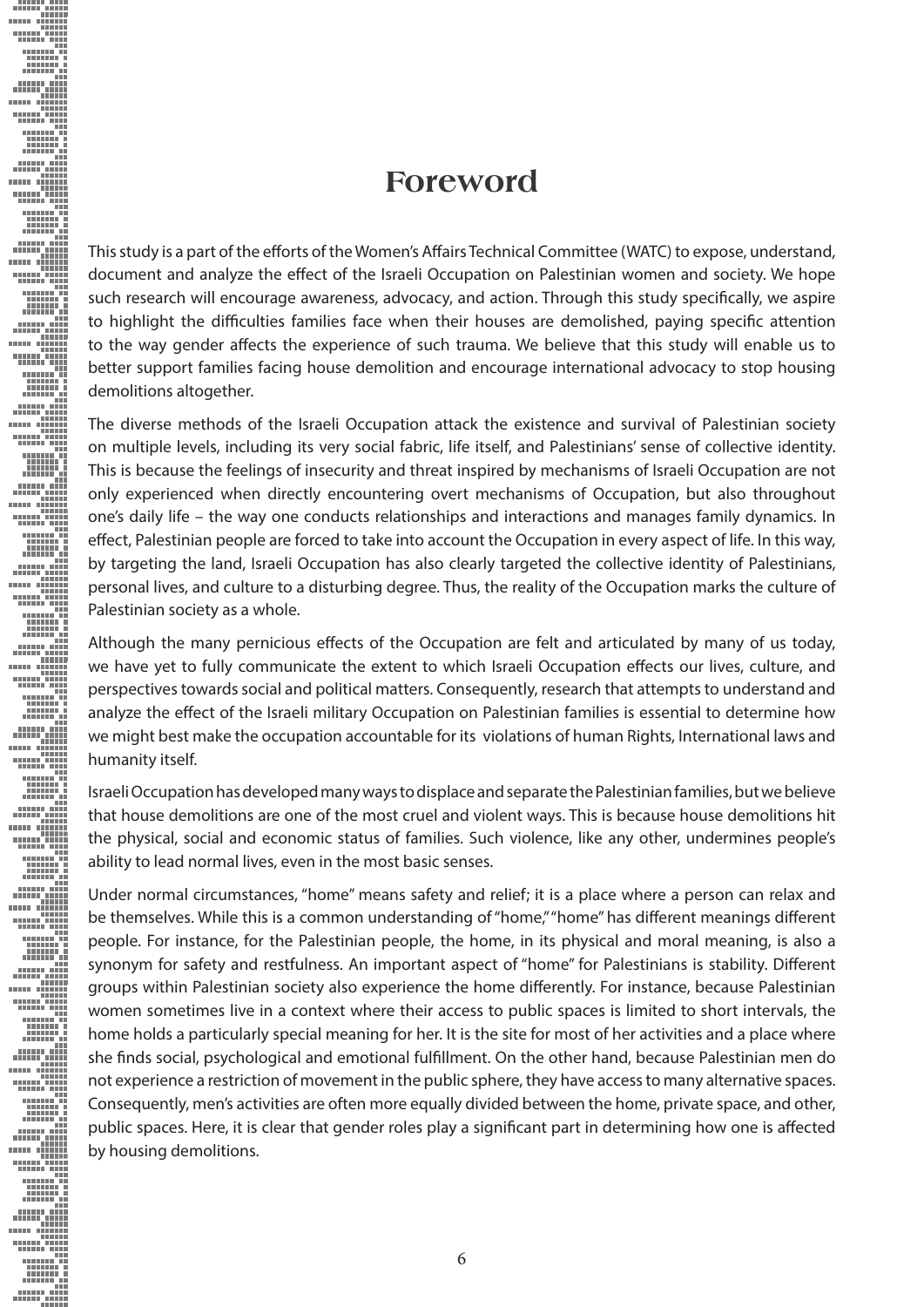

### **This Study**

First, this study demonstrates that family members affected by house demolition have many feelings in common in regards to the destruction of their homes. In this way, this study further exposes the hardships of living under Occupation for Palestinian people. The study also found that the sense of dispersion caused by house demolition is not limited to physical or spatial senses, but also disrupts peoples' thoughts, feelings and sense of purpose in life. Most basically, house demolitions destabilize peoples' safety and identity.

Our study found that some family members maintain unique concerns about the loss of their home that are not felt by others. We explore how gender can help explain the emergence of some of these unique concerns and further reveal the specific challenges that Palestinian women face under Occupation.

Throughout this study, the strength and durability of house owners whose houses were destroyed was readily apparent. The persistence to survive, maintain hope, and families' ability to resist through unity, support and love are discussed throughout.

Despite many families' inspiring resilience, our research maintains that formulating and executing plans to provide continuous support for families affected by house demolition is essential. This is because it is clear that these families have dire financial and psychological needs due to their spatial and emotional instability, especially for those who have no other place to live.

Furthermore, this study found that the imbalanced, patriarchal power relations present in situations of house demolition are reinforced by and inseparable from the effects of Israeli Occupation. We maintain that while there are clearly issues of patriarchy within Palestinian society, Occupation forces provide fertile ground for such power imbalances to take root within the home and hinder efforts to recalibrate them.

> Soraida Abed Hussein General Director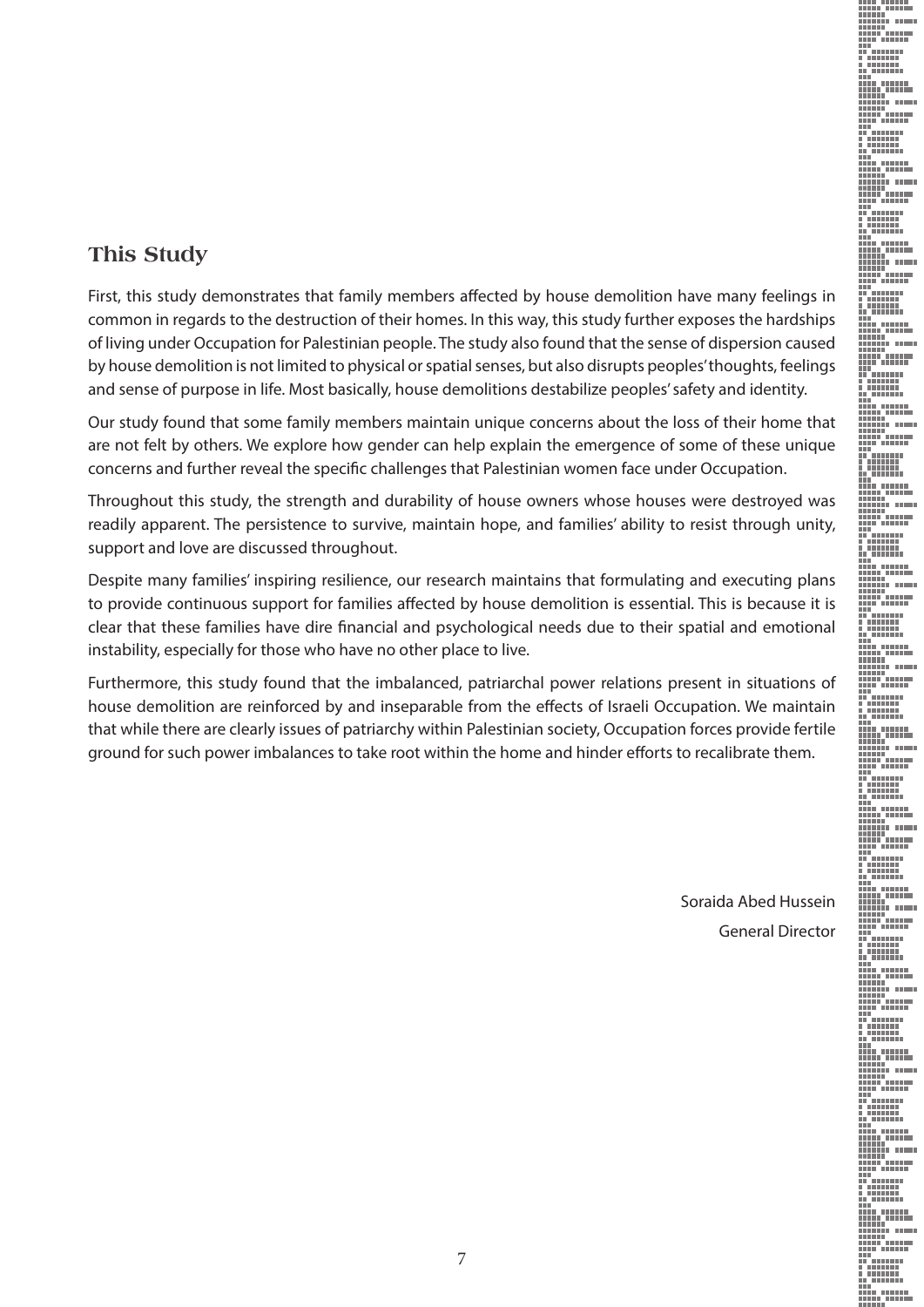## **Introduction**

House demolitions are a mechanism of the Israeli Occupation's colonization of Palestine. Israeli house demolition policies justify the arbitrary destruction of Palestinian homes. Justification for house demolitions include security concerns, proximity to settlements or bypass roads, lack of permits, or vague claims that some houses violate Israel's terms for legal housing construction. Other times, the Israeli Authorities destroy houses because there is someone they wish to arrest within the house, regardless of whether the home owners are aware of the person and their situation or not. Some houses are totally or partially demolished, while others are simply closed. Furthermore, houses are often destroyed without prior warning. Frequently people are given only 15 minutes to exit their property, leaving insufficient time for families to find and take with them important documentation or money, let alone valuables or keepsakes. To ensure complete destitution, following a housing demolition, owners are not allowed to rebuild on the property. The total economic loss to those affected by house demolitions is estimated to be about 3 million dollars, excluding the "construction violation" fines issued to those whose houses are demolished. Families affected by housing demolitions are in immediate need of practical assistance and humanitarian aid as they experience devastating loss.

The logic that informs house demolition policies is illegal. House demolitions are an obvious mechanism of the Israeli Occupation's overarching plan to expel Palestinians from their land and build more Israeli settlements, bypass roads, military bases, outposts, and fortify the Apartheid Wall. Overall, these practices aim to encourage ethnic displacement.

Displacement and house demolition policies have been implemented throughout the Palestinian people's history. The British first implemented house demolition policies as a form of displacement and collective punishment during the British Mandate over Palestine. In 1948, Israeli forces caused the displacement of between 750,000 and 900,000 Palestinians and many Bedouins. In the 1967 war, which resulted in Israeli occupation of the West Bank and Gaza Strip, Israeli Authorities again displaced a huge amount of Palestinians, with 325,000 Palestinians displaced in West Bank and Gaza alone. 1967 also marked the beginning of Israeli Occupation force's codification of policy that legalized the systematic destruction of Palestinian peoples' homes, paving the path for the continuous displacement of Palestinians for years to come. Thus, house demolitions have been and continue to be a way for colonizing forces to ensure Palestinian displacement and emigration on the one hand, and settlement expansion, settler violence, the Apartheid wall, and military closures on the other.

The amount of houses that have been demolished and people affected by housing demolitions since 1967 are astounding and occur across the Occupied Territories. According to Israeli human rights organizations, around 25,000 houses have been demolished thus far. The Israeli Committee Against House Demolitions reported that between 2000 – 2009 more than 10,151 houses were demolished, averaging 1,011 houses a year. In 2008 alone, 1,151 Palestinians living in 156 housing units were forced to leave their homes.

Examining trends in the number of house demolitions in different areas of the Occupied Territories demonstrates the pervasiveness of the issue. The West Bank has seen an increase in house demolitions since the second Intifada. 350 houses in the West Bank have been destroyed, leaving 2,455 Palestinians without shelter. The Jenin Refugee Camp in the West Bank was particularly affected by housing demolitions during the Israeli Occupation's increased aggression towards the Jenin Camp in April of 2002. According to Amnesty International, 169 buildings containing 374 apartments were demolished in the Jenin Camp alone. In addition to instances of total destruction, many other houses in the Jenin Camp were partially demolished.

House demolitions in Jerusalem are similarly escalating in frequency. Overall, from 1967 to 2012, 1,501 houses units were destroyed in Jerusalem, affecting 7,413 people, 54% of them being children. Of the 1,151 housing units destroyed throughout all of the Occupied Territories in 2008, 56% of the demolished homes were in East Jerusalem. The neighborhood of Shaikh Jarrah has been particularly affected by Israeli house demolitions. In 2009, 53 Palestinian refugees were evacuated from their houses in Shaikh Jarrah when an Israeli court issued a judgment declaring Israeli ownership of the buildings they lived in. The United Nations Office for the Coordination of Humanitarian Affairs reported that in addition to this 52,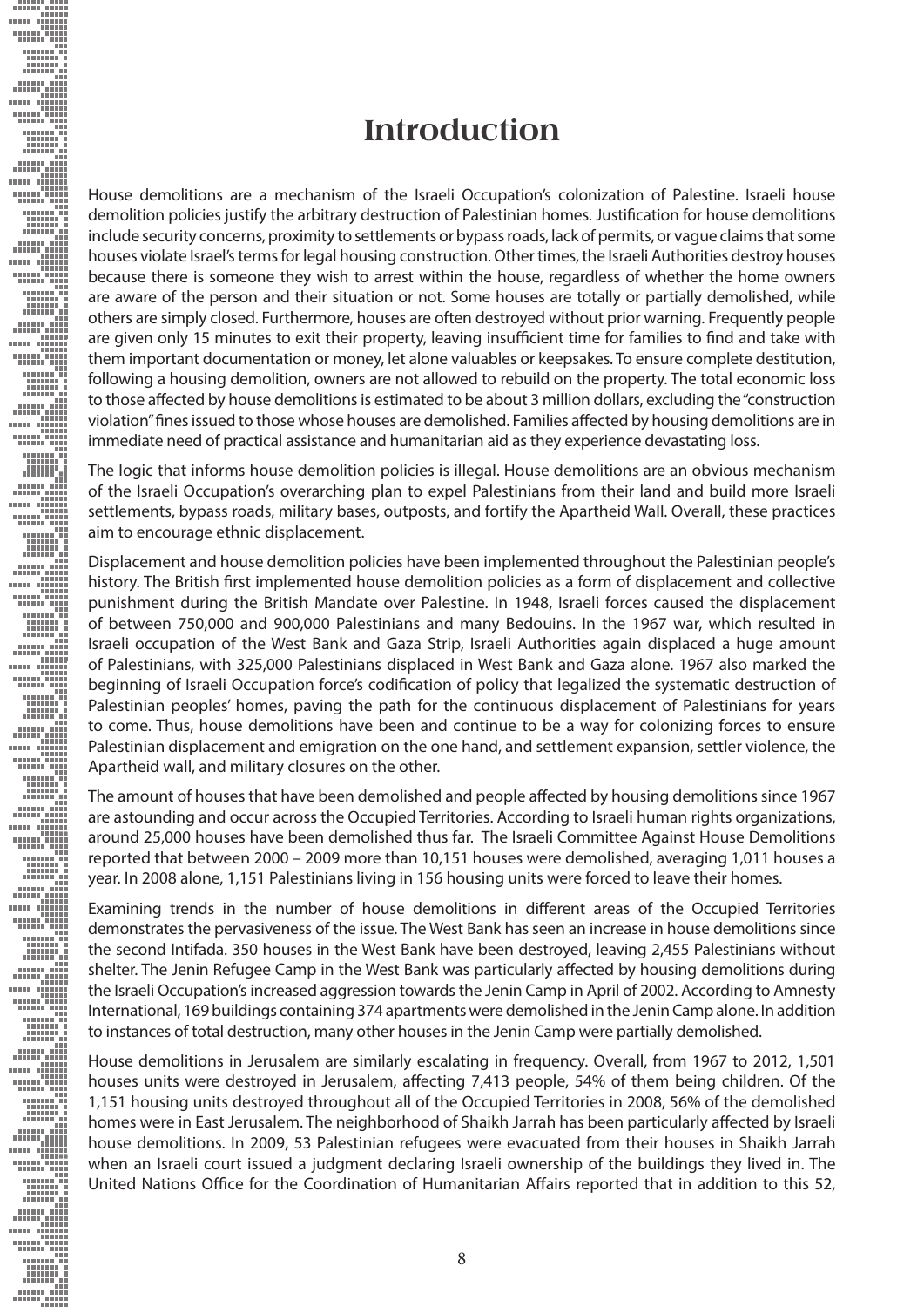475 other Palestinian residents of Shaikh Jarrah have been subject to evacuation and displacement as a result of settlement expansion in the area. Similarly, in the Al Bustan Quarter in Silwan, the Jerusalem Municipality approved a plan to destroy 22 houses out of 88 houses in that region in order to build the Jewish archeological park. But, demolitions in Jerusalem are not confined to individual housing units; huge amount of buildings have been destroyed in Jerusalem too. From 2000 to 2012, about 1,124 buildings in Jerusalem were demolished, resulting in 4,966 people being displaced, 2,586 of them children and 1,311 of them women.

In addition to the increased demolition of homes, 28% of Palestinians homes in East Jerusalem are deemed eligible for demolition by Israeli authorities due to their supposed violation of Israeli urban planning requirements. This means that 60 thousand Palestinians are constantly being threatened with forced eviction or house demolition. In Silwan, for example, 150 families have received demolition orders, making 1,500 people at risk of displacement.

Displacement and house demolitions plague Gaza as well. Over the course of the 22 Day War on Gaza in 2009, 200,000 people including 112,000 children were temporarily displaced from their houses. Furthermore, 3,900 houses were demolished. This constituted the largest number of houses demolition since the beginning of the Israeli Occupation, leaving many families chronically homeless. These families are now living with other families, as they remain unable to rebuild houses due to Israeli Occupation's imposed shortage of construction materials.

Furthermore, Occupation authorities are even forcing people to demolish their homes on their own, with their own hands. Data indicates that the number of self-demolitions has gradually increased since 2000 with 303 reported cases of people being forced to destroy their own homes. 2010 saw the highest frequency of self-demolition, with 70 cases. In 2009, there were 49 cases of reported self-demolition, 20 in 2011, and 14 in 2012. However, these numbers likely do not express the full extent of the problem as, according to the Almaqdisi Organization, in many cases the media, human rights and civil society organizations are not notified of instances of forced self-demolition.

As demonstrated above, displacement and house demolition policies directed at the Palestinian people have existed for years and continue to terrorize Palestinians across the Occupied Territories; this mechanism encourages the displacement of Palestinians daily, especially in the West Bank and Gaza. Displacement and demolition policies intend to expel and uproot Palestinians from their homeland by subjecting them to physical and psychological loss. Furthermore, these inhumane policies hold no regard for the way they affect the wellbeing of children, the elderly or women.

This study grew from considering the above information and realizing that there is insufficient information about the personal experiences of families who contend with house demolitions. It is essential to research and collate the individual experiences of families facing house demolition so that we can identify the best types of advocacy efforts and resources to provide them with in their time of need. This study will also pay special attention to the way house demolitions affect gender roles and relations within family units. We developed this focus because determining how house demolitions affect family members differently is crucial to ensure that advocacy efforts are able to support all members of affected households and thus resist the way the Israeli Occupation enhances hierarchical dynamics within families. To answer these questions our data set includes the voices, thoughts, and feelings of men and women who are living in the wake of extreme loss brought on by their house being demolished.

With this research and report, we hope to draw conclusions and generate recommendations that result in increased and higher quality support and advocacy, in both Palestine and abroad, for those affected by house demolitions. Ultimately, we hope that this information is utilized by decision-makers and specialists in official and unofficial institutions to generate programs and policies that can begin to ameliorate the many problems families face when contending with house demolitions and ultimately erode and eradicate house demolition policies altogether.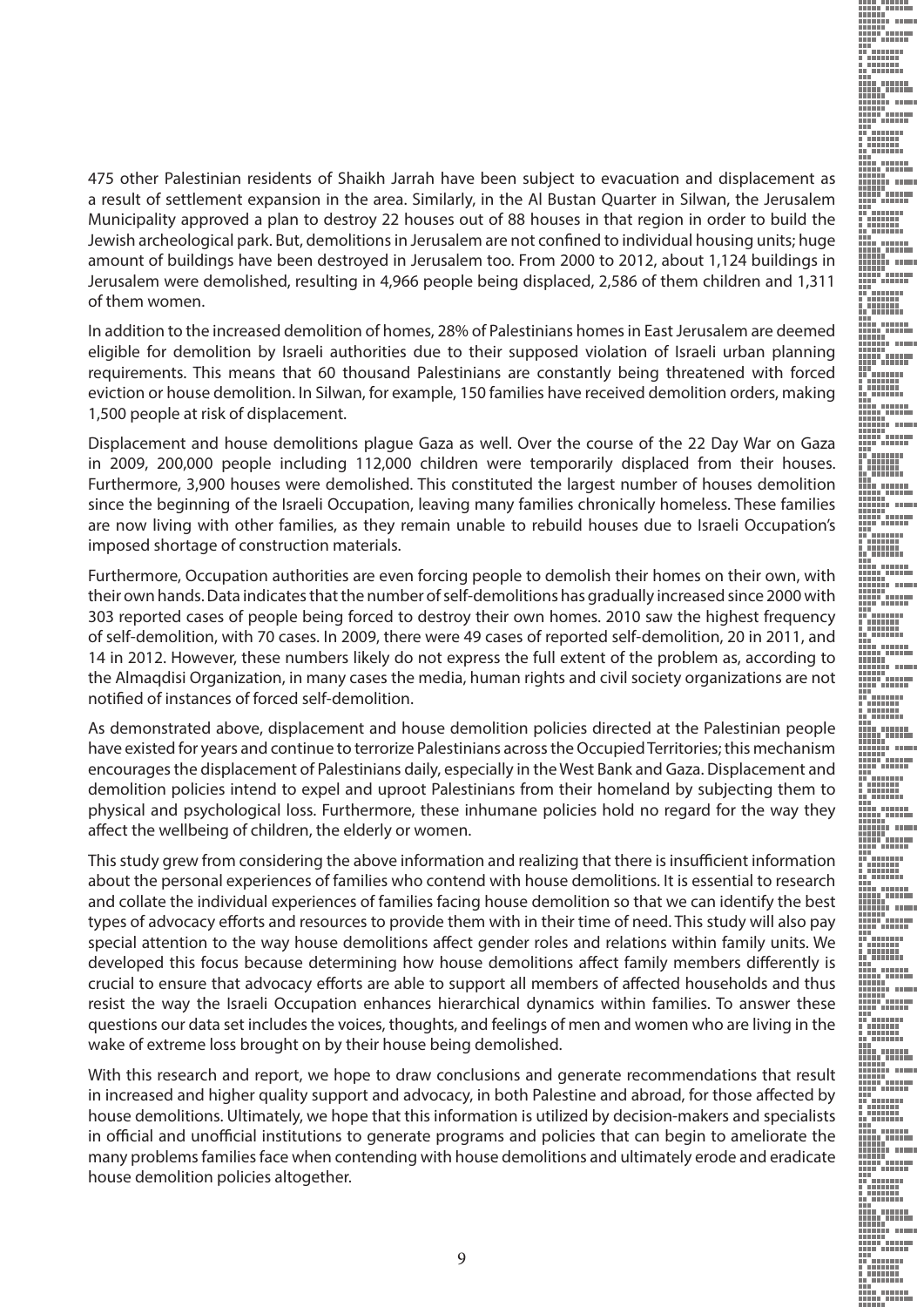## **Objectiv and sub-objectives of this research**

### **The main objective:**

This study aims to identify the impact of house demolitions on gender roles and relations in Palestine during 2002 - 2012.

### **The sub-objectives:**

- Identifying the impact of house demolitions on gender, reproductive, productive, political, and social roles.
- -dentifying human rights, relief, and media organizations' possible role in providing press coverage and humanitarian intervention around house demolitions.
- Analyzing the economic, educational, and psychological impact for family members affected by house demolitions.

## **Methodology**

### – **The preparatory stage**

A five-member committee from the Women Affairs Technical Committee was formed to discuss with the lead researcher details of the study, such as: the main and sub-objectives of the research, research sample composition and methodology. There were occasional in-person meetings and constant contact between the researcher and the committee. During such points of contact, topics discussed included: what had been achieved in the research process, what feedback the committee had for the researcher, and what support the researcher needed to be successful.

### – **Data collection and analysis**

The data included in this study was collected between June and July 2013 by fifteen researchers from the West Bank, Jerusalem, and Gaza. Research participants were selected from families affected by house demolitions between 2002 and 2012. The research participants' houses were demolished for different reasons, over a range of time, and in different areas of the Occupied Territories.

Both quantitative and qualitative methods were applied to primary data sets in this study. Firstly, information was gathered from participants through questionnaires. We analyzed this data with an analytical systems program to test our research questions. Secondly, we followed a qualitative method when analyzing individual interviews and focus groups where researchers posed questions and recorded participants' responses regarding housing demolitions. In all, ten focus groups were held in the West Bank and Gaza, with six discussion groups comprised of women, and four of men. The total number of participants in these discussion groups was 130 people (75 women and 55 men). Secondary resources such as studies, reports, and other research on house demolitions were also used as a qualitative method to contextualize our data.

Gathering and analyzing data via qualitative and quantitative methods assisted us in understanding the emotional and cerebral experience of family members whose homes faced demolition. It revealed whether and how views regarding issues related to house demolitions changed for family members after their homes were demolished. In this dual method approach, we also considered the relationship between responses given using the questionnaire versus in interviews or focus groups. Finally, we analyzed our data sets with previous research to identify any similarities or differences between our study and others. This allowed us to build on previous research and generate sharper recommendations as to how organizations might support these families overcome crisis. Nevertheless, it should be noted that the participants in this study are not a representative sample of the whole of Palestinian society or those affected by housing demolitions. The conclusions of this study are therefore somewhat limited.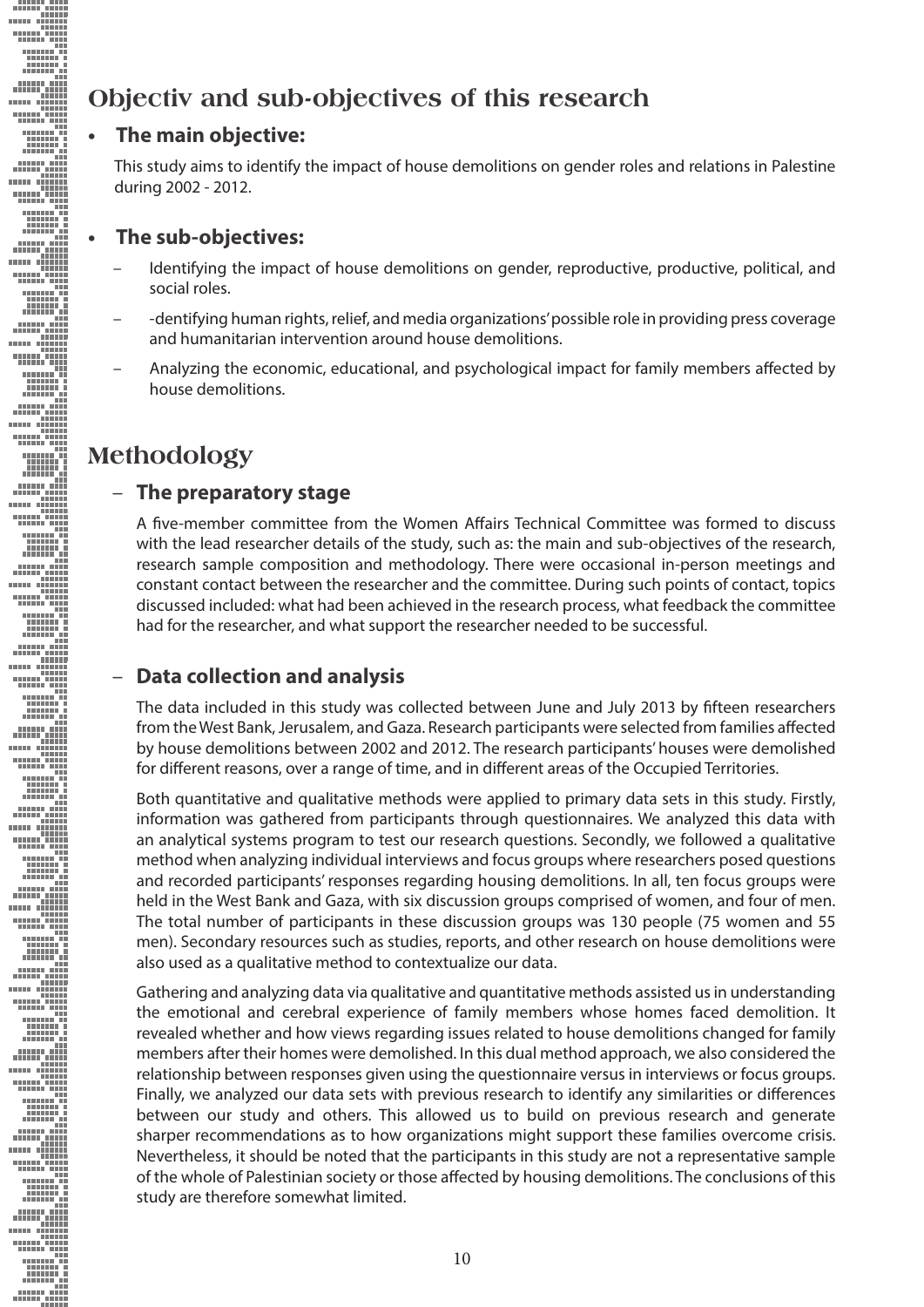### – **Data collection from primary resources**

**First:** Focus group formation

#### Gaza:

| <b>Groups</b>      | The number of participants |  |  |  |
|--------------------|----------------------------|--|--|--|
| <b>Nusairat</b>    | 10 women                   |  |  |  |
| South of Rafah     | 13 women                   |  |  |  |
| Alzaytoun Quarter  | 15 women                   |  |  |  |
| South of Rafah     | 14 men                     |  |  |  |
| <b>Beit Hanoun</b> | 17 men                     |  |  |  |

#### West Bank:

| <b>Groups</b>          | The number of participants |  |  |  |  |
|------------------------|----------------------------|--|--|--|--|
| <b>Jiftlik</b>         | 13 women                   |  |  |  |  |
| Beit Dajan             | 14 women                   |  |  |  |  |
| Msafer villages - Yata | 10 women                   |  |  |  |  |
| Kirbet Almifger - Yata | 14 men                     |  |  |  |  |
| Dura                   | $10$ men                   |  |  |  |  |

**Second:** 30 individual interviews with men and women (10 interviews in the West Bank, 10 interviews in Gaza, and 10 interviews in Jerusalem).

**Third:** 120 questionnaires were completed (50 in the West Bank, 50 in Gaza, and 20 in Jerusalem) and were distributed equally between men and women. A foreign expert with significant experience in this type of research analyzed the questionnaires.

## **The research sample**

The research sample in this study is comprised of men and women whose homes were demolished between 2002 and 2012 by the Israeli Occupation. They come from communities in the West Bank, Gaza and Jerusalem.

## **Moral standards**

The field researchers had prior experience conducting this sort of research, such as experience interviewing diverse categories of people and protecting participants' privacy. The researchers were nevertheless trained and advised throughout the process. They were told to inform their interviewee about the research's objective, to resist promising participants any material assistance or otherwise, and to inform them that the study's results would be published and delivered to decision-makers and other officials.

## **Limits of the Study**

The research sample is limited to the families whose houses were demolished during the period between 2002 and 2012, after the second Intifada. This is because over this time period there was an increase in Israeli invasions, house demolitions, wars in Gaza (in both 2008 and 2011), and martyrdom operations. Thus, it was a crucial time for the Palestinian people.

## **Obstacles of the Study**

Focus groups weren't conducted in Jerusalem because the people who were invited to participate in the study could not attend for personal reasons. This missed opportunity was substituted by individual interviews in Jerusalem.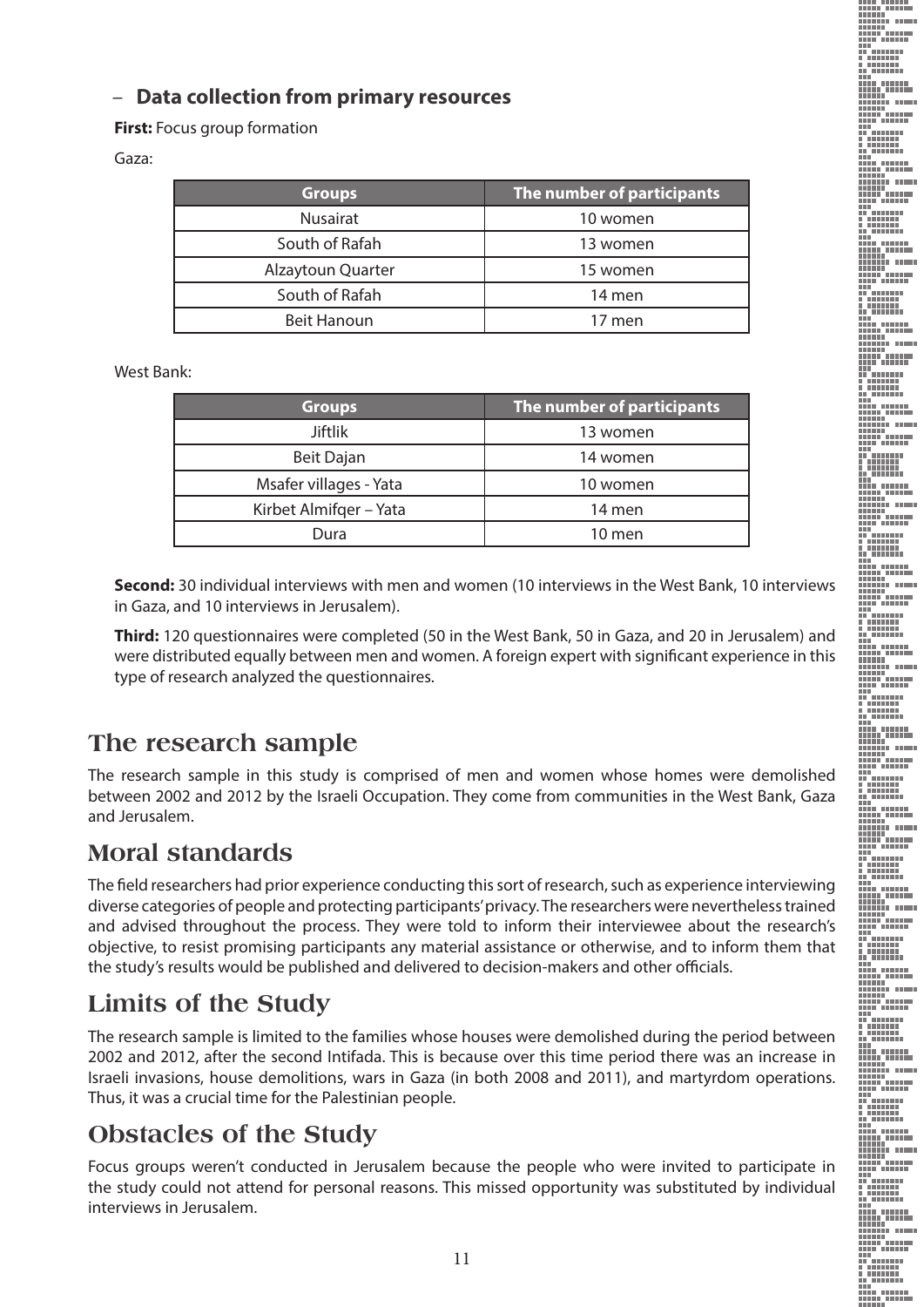## **Chapter 1 Literature review**

## **1.1 The right to adequate housing**

Having access to adequate housing is a basic need that must be realized for humans to live with some integrity and without undue suffering. Adequate housing is when one has a private and safe place to live in. Having adequate housing, or a home, is essential for one to be active, healthy, and feel safe. But, home also is significant beyond being simply a private, physical place to rest. Home is where people spend most of their time and thus constitutes a significant social space. It is where one creates social and family ties and can have a social, political, and cultural effect on others. In this sense, people are not only healthier physically when they have access to an adequate home, but also socially, economically, politically, and culturally. Thus, adequate housing is a human right because it is essential for humans to both function in the most basic senses and have the opportunity to realize their potential. Furthermore, due to the absolute necessity of a home for one's physical and social wellbeing, it is also a prerequisite to enjoy other freedoms and rights. The International Convention of Human Rights affirms that adequate housing as a human right for these reasons and more.

Because a home holds such importance and is a human right, violating the right of housing leads to the violation of many other civil, political, economic, and cultural rights. For instance, a violation of the home is also a violation of family life, privacy, movement, safety, health, social security, etc. For these reasons, adequate housing for all citizens should be a goal that the international community and all governments strive for.

## **1.2 Forced internal displacement**

Displacement occurs when people are forced to leave their homes involuntarily to avoid the armed conflict, violence, or man-made disasters. Someone is internally displaced when they are forced from their home, but do not subsequently leave their country. Rather, although they are displaced, they continue to live under the authority of their state, even though it is responsible for their displacement. Palestinians suffer from both external and internal displacement due to the Israeli Occupation.

Forced displacement is a longstanding issue that is becoming increasingly pressing. The Second World War produced millions of Internally Displaced People (IDPs), 80% of them being children and women, making internal displacement an international crisis for the first time. Since World War II the issue of IDPs has grown unabated. For instance, since 1986, 4 million people have been internally displaced in Sudan, 2 million in Uganda, 4 million in Mozambique, and more than half of the people in Liberia. Armed conflicts, patriarchal governments, weak legal structures, dictatorial regimes, gender-based violence and violations of human rights are thought to be only some of the factors that have resulted in approximately half of the IDPs coming from Africa<sup>18</sup>. The main reasons for forced displacement continue to be wars and armed conflicts, which often emerge due to political, social, economic, religious, cultural and ethnic frictions. Other times, forced displacement is caused by natural disasters such as flood, storms, or desertification. Development projects can also cause internal displacement.

Forced displacement negatively affects both women and development efforts. It leads to social exclusion and poverty, family fragmentation, and negatively affects gender relations. It has specific impact on women because it limits their access to the resources that can help them meet their families' needs, which increases their physical and emotional stress. Many demographic changes happen as a result of conflict and displacement, such as many more families headed by women. The impact of forced displacement depends on the political, social, economic, and environmental context. The effects vary according to gender, age, race, ethnicity, and social standing.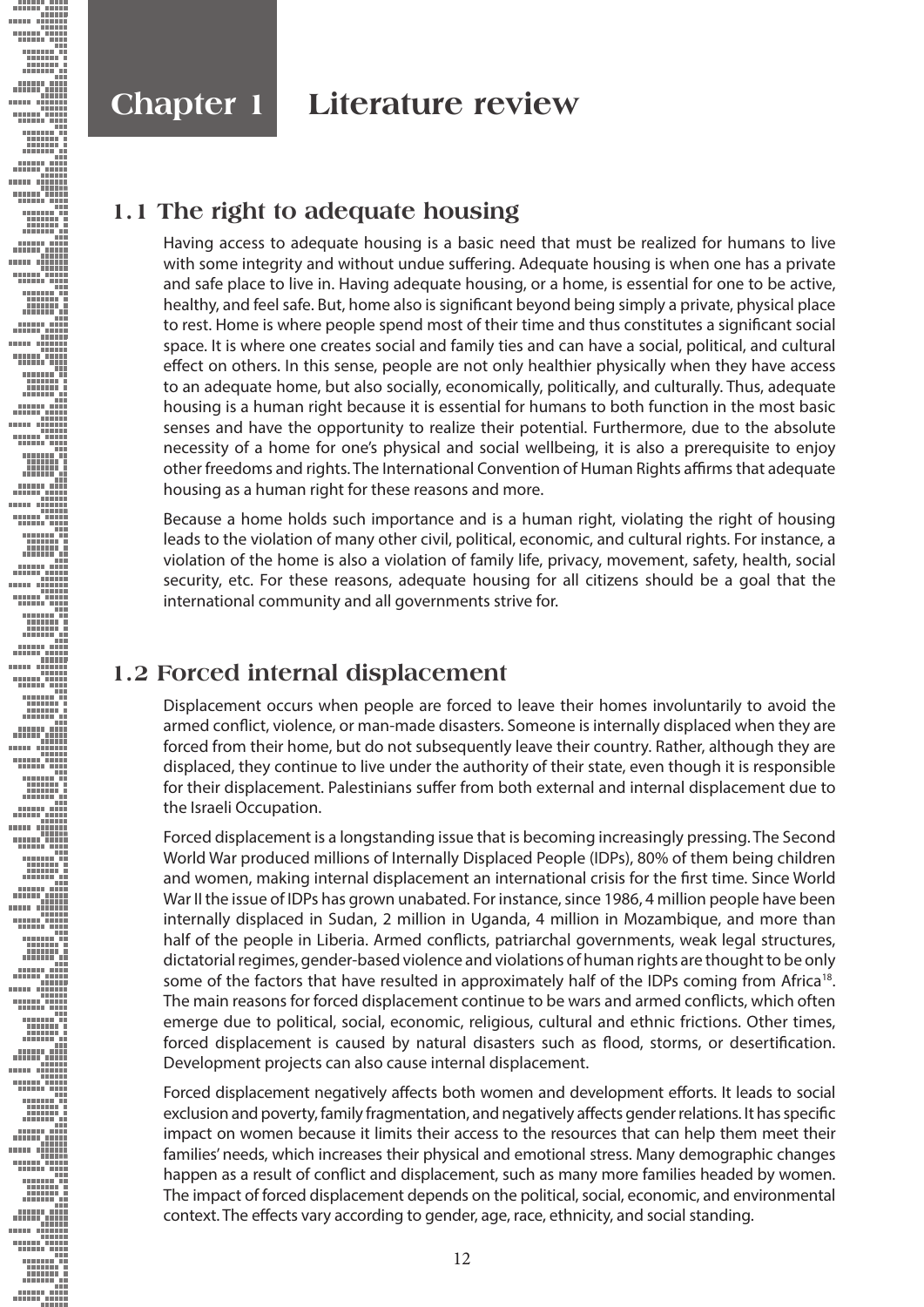### **1.3 The impact of conflict and forced internal displacement on women and gender roles**

Women's experiences of war and conflict differ from men, as does girls from boys. During times of conflict women, unlike men, are often subjected to violence directed at them due to their gender, such as domestic violence, sexual violence, and exposure to sexually transmitted diseases, including AIDS. Women's roles within the home also shift during conflict, as they often adapt to take care of their family by taking on the roles and responsibilities of absent male partners.

Displacement affects women in different ways. In Sudan, for example, tribes and ethnic groups are marginalized due to their minority status and women are the primary victims of the situation. During war and conflict, women's' responsibilities increase: she must take care of children, the elderly, and the sick in addition to maintaining the home. Consequently, there is no time for education. In these ways, forced displacement negatively effects women social, cultural, and economic development and increases gender inequality.

Despite the increased hardships women face when contending with displacement, in times of crisis they also sometimes gain new skills. For instance, when a husband is incapacitated, goes to war, is killed, or simply cannot support the family on his own, women, in addition to taking on added carework responsibilities, may take on responsibility for the economic situation of the family. When women take on economic responsibilities, notions of masculinity, femininity and gender's roles often shift, as women show that they too are capable of embodying roles traditionally held by men. Men sometimes feel frustrated by such changes and resort to alcoholism or violence against women. In these ways, forced displacement can surprisingly create new opportunities for women to exert agency within and outside of the home, although backlash to such developments does occur, and women's double burden of care-work and paid labor should not be minimized.

### **1.4 The impact of displacement & house demolitions on families**

Displacement affects all aspects of life. Women, who were interviewed for the study by Abdo and Kevorkian, said that ongoing displacement disperses families and destroys people's economic and social life. The house is a main source of physical and economic safety for the family. Consequently, on a the physical level, house demolitions destroy livelihoods, and shorten life by reducing access to the essential services such as water, education, health, and sanitation. House demolitions can also result in serious injury or death within the family. However, whether or not people are directly physically harmed in a house demolition or not, house demolitions indisputably affect peoples' psychological health. Furthermore, economic hardship is an inevitable consequence of forcing people to leave their homes.

A recent study about living conditions in Johannesburg researched the affect of housing conditions on 240 people. The first group lived in adequate housing and the second did not have sufficient space to live and lacked privacy. The study found that those living in cramped living conditions experienced heightened levels of insomnia, depression, addiction, and other risky behaviors. The study also indicated that this group needed psychological support and improved housing to ameliorate the negative impact of poor housing. Because families who have experienced house demolitions often relocate to cramped, inadequate housing it is likely that Palestinian families whose houses have been destroyed suffer from similar setbacks.

Women and children are also particularly affected by house demolitions. In the case of women, the loss of a home uniquely inhibits women's ability to participate in work, education, and economy due to the added responsibilities women take on within the home in the aftermath of house demolitions. Displacement also affects women's relationships between husbands, children and relatives, which can be especially distressing for women due to their primary location in the private sphere. Children also greatly suffer from house demolitions. They suffer socially, academically, and psychologically and sometimes even from post-traumatic stress syndrome. For children, losing a home means losing their bed, books, toys, clothes, neighbors, and friends34. Thus, often the family members that yield the least power in the home are the ones most affected by its loss.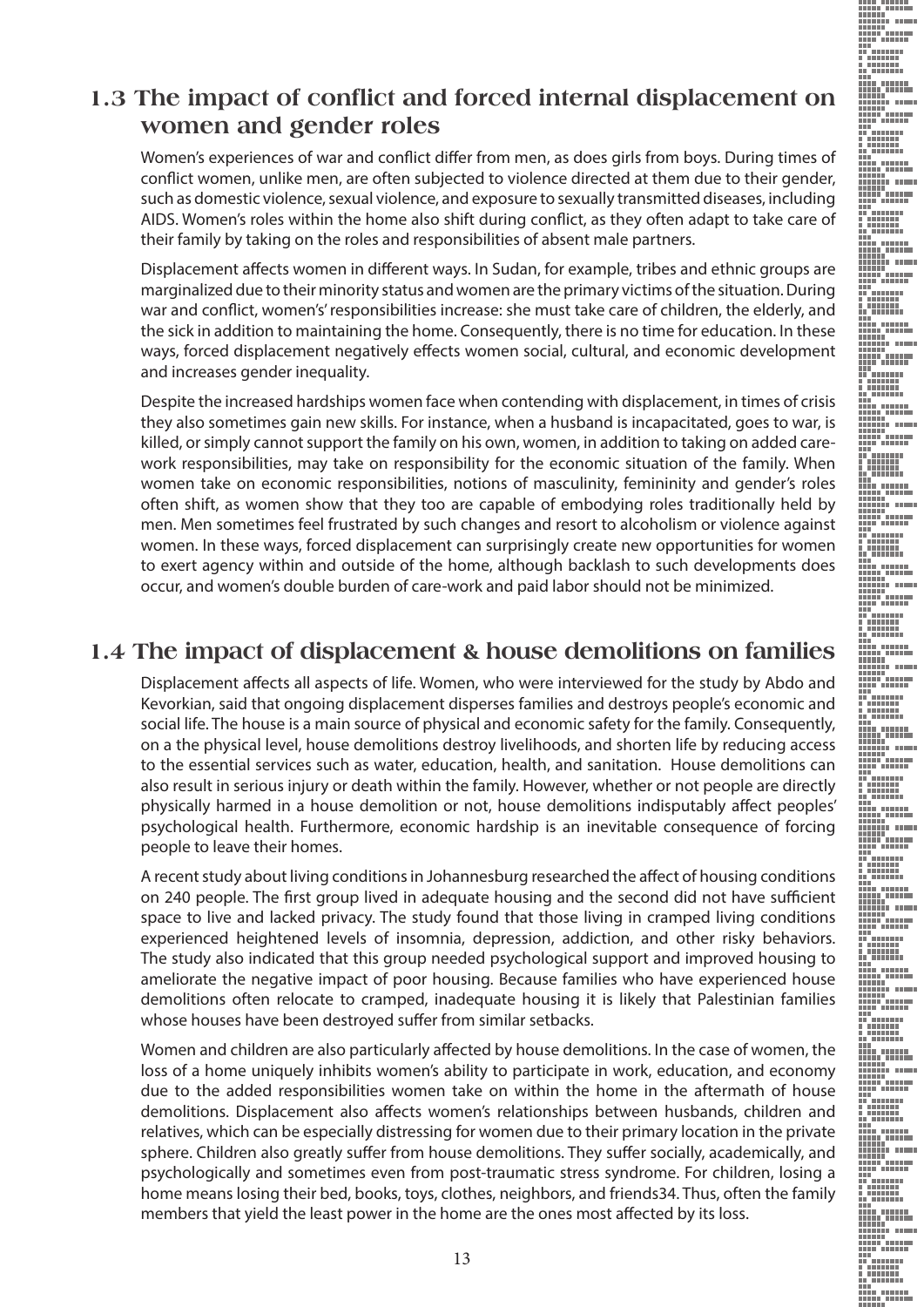## **1.5 The significance of "home" for Palestinian Women**

The home is the life center for most women in Palestinian society because it is the place where they primarily practice their social and economic activities. Home is a place to gather for socializing and celebrating; it is a place for relaxation; it is a place that gives her power and energy; it is where she raises her children; it is a place for resistance, survival, and a platform for her voice. Home is where she keeps the family's heritage, where memories and keepsakes are guarded. In these ways, home is not only a place to have shelter, but also holds a great amount of personal value for most people, and especially women.

The UN special reporter, in speaking on the importance of adequate housing explained that house demolitions fundamentally tear apart social relationships and cause intense psychological suffering.

### **1.6 The impact of house demolition for women**

Because the home holds such special significance for Palestinian women, forced displacement is especially distressing for them. Nadera Kevorkian's study how house demolitions and the construction of the Wall affect women found that around these situations women lost feelings of safety, tranquility, and independence and many times economic independence. They expressed in detail their permanent feeling of fear of losing their homes or any of their family members. The women said that they slept while wearing their usual clothes, not in pajamas, in case their homes were targeted by the military at night. In this way, house demolitions affect women's physical safety, privacy, movement, lifestyle, social network, and physical and psychological health. Women also experience increased psychological strain in the aftermath of house demolitions because, in addition to dealing with their own psychological stress, they assume the added responsibility of emotionally comforting others, especially children. 45

Furthermore, losing one's home to house demolition is not just the loss of one place to live for another. Because, after house demolitions, families usually move in with extended family or into small homes, the loss of the home also constitutes the loss of a great deal of space and comfort.

## **1.7 Displacement and gender based violence**

Women lives are particularly affected by conflict and displacement because such issues often result in increased violence against women. Patriarchal control and domestic violence tend to increase, as does rape. A study that interviewed over a thousand men and women indicated that 50% of the men who were forced to leave their homes were violent towards their partners, versus 37.3% of men who did not experience displacement.

A study conducted in Turkey on displaced Kurdish women indicated that women faced increased exposure to violence, control, and poor treatment after losing their homes because they relocated to the city, where men assume women are in danger and in need of more protection. Another reason violence against women increases in times of conflict and displacement is because men are exposed to violence and reenact it against women and children, thus creating a "cycle of violence."

## **1.8 Internal displacement and women's coping mechanisms**

Previous studies indicate women have many ways of coping with political turmoil to ensure survival and resistance to poor living conditions. Women are not victims or cons, but active resistors of the occupation.51

A study about the Kurdish women who were forced to move from their villages towards the city center as a result of the continuous armed conflict in Turkey between Kurdistan Workers Party (KWP) and the armed forces of the State identified some of these strategies. The study showed that many women who moved to the cities centers and became more responsible for their families as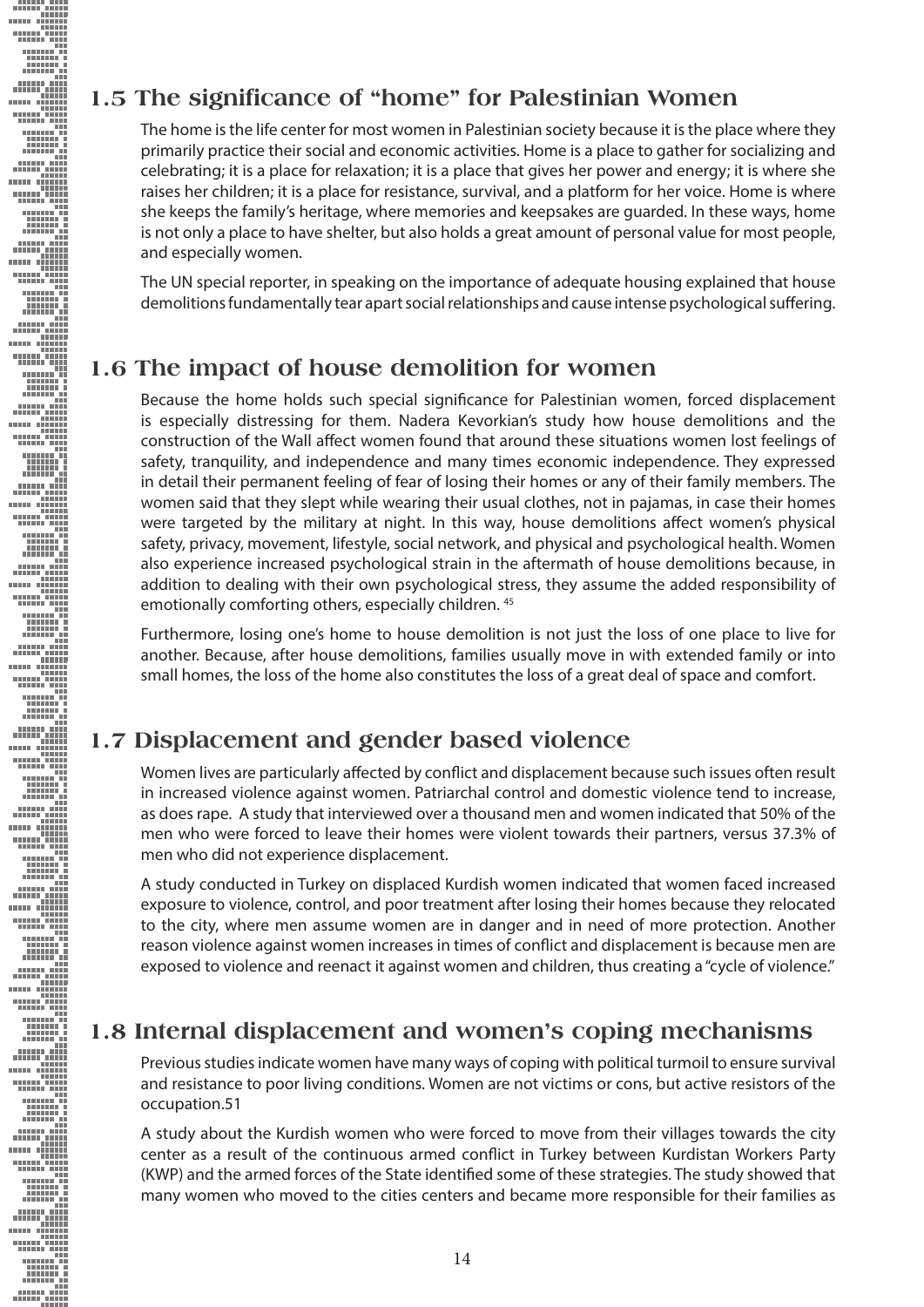a result of expressions of violence including death, disappearance, and internal displacement. In these difficult situations, women moved from being victims to empowered citizens through work, political organizing, collaboration with relief organizations, and strategies to avoid violence. For instance, some Kurdish women resolved to learn Turkish so that they could work more effectively with government agencies or secure low-wage labor. However, those who worked often faced unsafe working conditions, low wages, or seasonal employment due to their elementary Turkish skills and low education level. Women's groups also proved to be a powerful force in aiding women facing impossible situations, especially when women faced domestic violence or needed help accessing humanitarian aid. The "Mothers of Peace" feminist organization became one of the most active organizations fighting for women's rights and women transformed before the country from being victimized to strong citizens, active in state politics.

### **1.9 Accessing relief assistance**

Displaced women have to cope with poverty and find solutions to help and support their families. One of the adaptation strategies used by displaced women living in cities, was finding humanitarian aid such as clothes, food and house wares, especially during the religious festivals. Women asked for help from the municipalities and also used informal social support networks. Women took the initiative to access these resources by themselves; at relief organizations 97% of the registered names were women. On the other hand, men felt lost and unable to take care of their families under such conditions.

### **1.10 Strategies to combat violence against women**

Kurdish women who experienced violence in the home tended to encourage their husbands to join the political Kurdish party. They found this to be a better avenue to address domestic violence than going to the police, as they felt that the police would not support them and are an enemy to the Kurdish people. So, women asked for help from the local committees in their region. The committees consisted of male and female members in the party and would lead negotiations to find solutions to family violence. In cases where they could not find a solution, they would delegate a lawyer and go to court. If a solution still didn't arise, divorce was possible, but unpopular due to the good relations within communities.

### **1.11 Women's relationship to aid organization and programs**

Although women shoulder all of war's burdens and sometimes even participate in combat, they are excluded or their participation is not given priority in discussions as to how to resist or solve a conflict. Consequently, their needs and concerns are often ignored. For instance, women are rarely represented in the determination of humanitarian aid, resulting in the obfuscation of their needs, even though they make up the majority of displaced people from conflict. In addition, the international officials who try to negotiate for peace are often uninformed in regards to gender issues, women rights and especially gender based violence. It is important to understand women's needs when making decisions about distributing resources during crisis.

When the world realizes that war affects men and women differently, post-conflict needs can be better met. Women should be able to effectively participate in the rebuilding the civil society, reorganizing of police and army, promotion of human rights, allocation of resources, and founding of committees for reconciliation.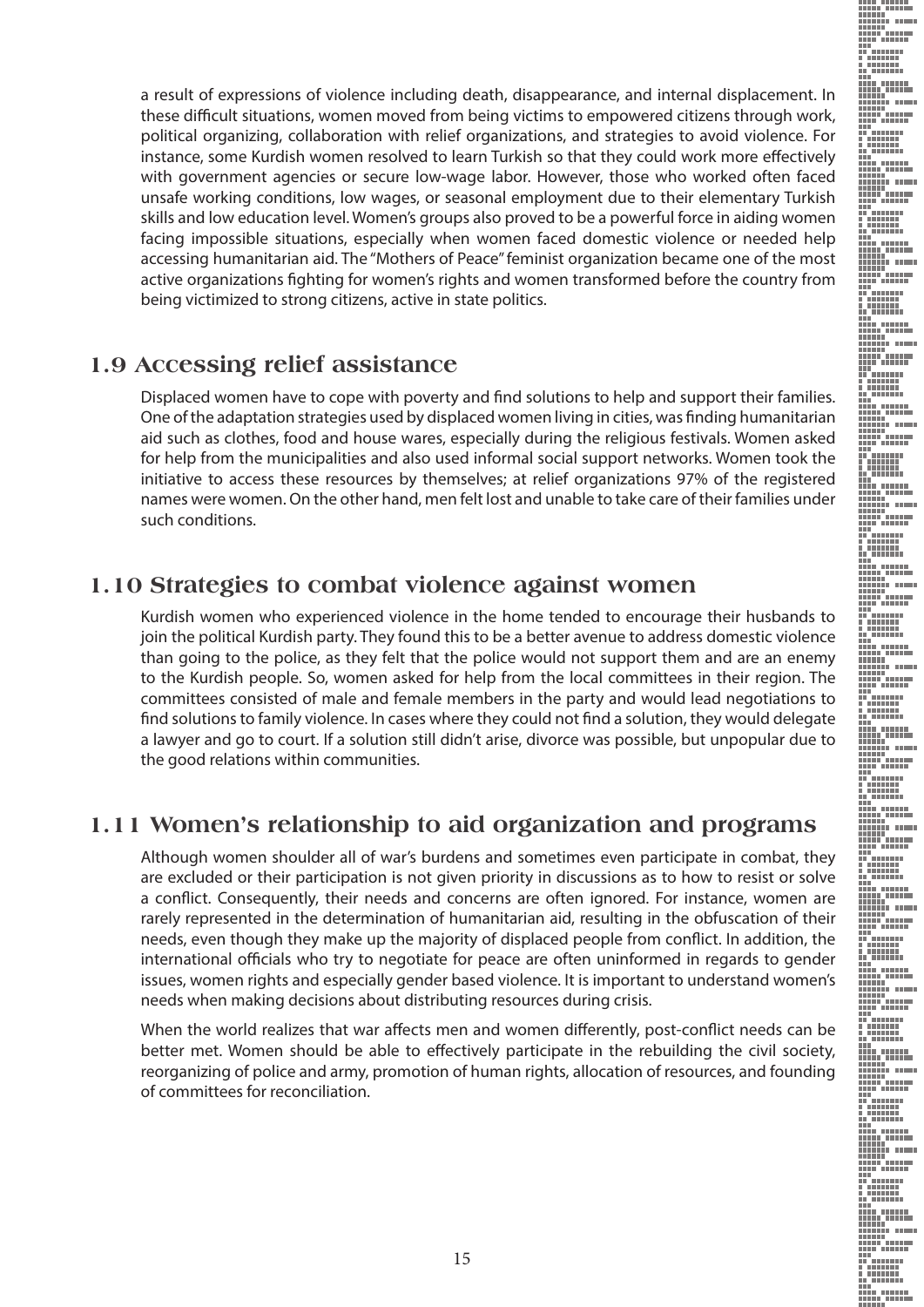**Chapter 2 Data Analysis**

This section presents themes addressed in the focus groups, interviews, and questionnaires.

### **2.1 Consequences of house demolition**

The first phase of the study investigated changes in family life before and after house demolitions. Issues explored included the number of household members that resided in a house prior to it being demolished, the house's capacity, as well as the impact of house demolition on family relationships between both immediate and extended family.

#### **2.1.1 Family life before and after house demolition**

Prior to their homes being demolished, some households maintained a nuclear family structure, while other lived with extended families, usually with the husband's family. After their houses were demolished, these family structures shifted. Some nuclear families moved in with an extended family and some extended families broke off into nuclear families.

The home and its capacity:

In general, although some families' houses felt insufficient for their needs prior to being demolished, all families lamented comforts lost once their houses were demolished.

Some women lived in tents prior to their homes being demolished. They expressed that even prior to losing their homes there was still insufficient room for children to play and they felt their children were done an injustice in this way. Playtime was only conducted in dirt areas or in front of the TV. One woman expressed:

*"our children are also maltreated in this country, [they have] no place to play, only the dust and dirt or… TV. [They have] no place to go to". She added: "we are a marginalized and neglected country. No one is concerned of us and no [looks] after us, even though we are the source of food for the West Bank. Why don't they look at us and [recognize] that farmers and their children have needs, talents, and hobbies [too]?"* 

On the other hand, some people used to live in brick houses. In these cases, mothers expressed that children had more space to sleep and play, but still insufficient to explore their interests.

After their houses were demolished, children lost the little bit of space they had, especially when families relocated to tents. Women's primary way of describing their life before and after their house demolition was in terms of a loss of space. A woman from Gaza said:

*"we used to live in a big land where there were all kinds of fruits and vegetables. My brothers, sister and I used to play between the trees, [and] no one disturbed us because no one lived near us because the land was big. So, we used to play, laugh, and shout as much as we [wanted] [since] no one could hear us. We ate from the fruit of this land and did not worry about anything."* 

Another woman said:

*"we lived in big and beautiful houses, in a block comprising of all family and relatives. We visited each other, stayed up late, shared food, and cousins used to play together. We felt that we and our children were safe."* 

Some women moved in with extended family following their houses being demolished. One woman said that after having moved in with extended family, she was left with only one room for her and her children. Other women explained that sometimes when living with extended family, they have separate rooms for the children, but still lack enough space. Children's rooms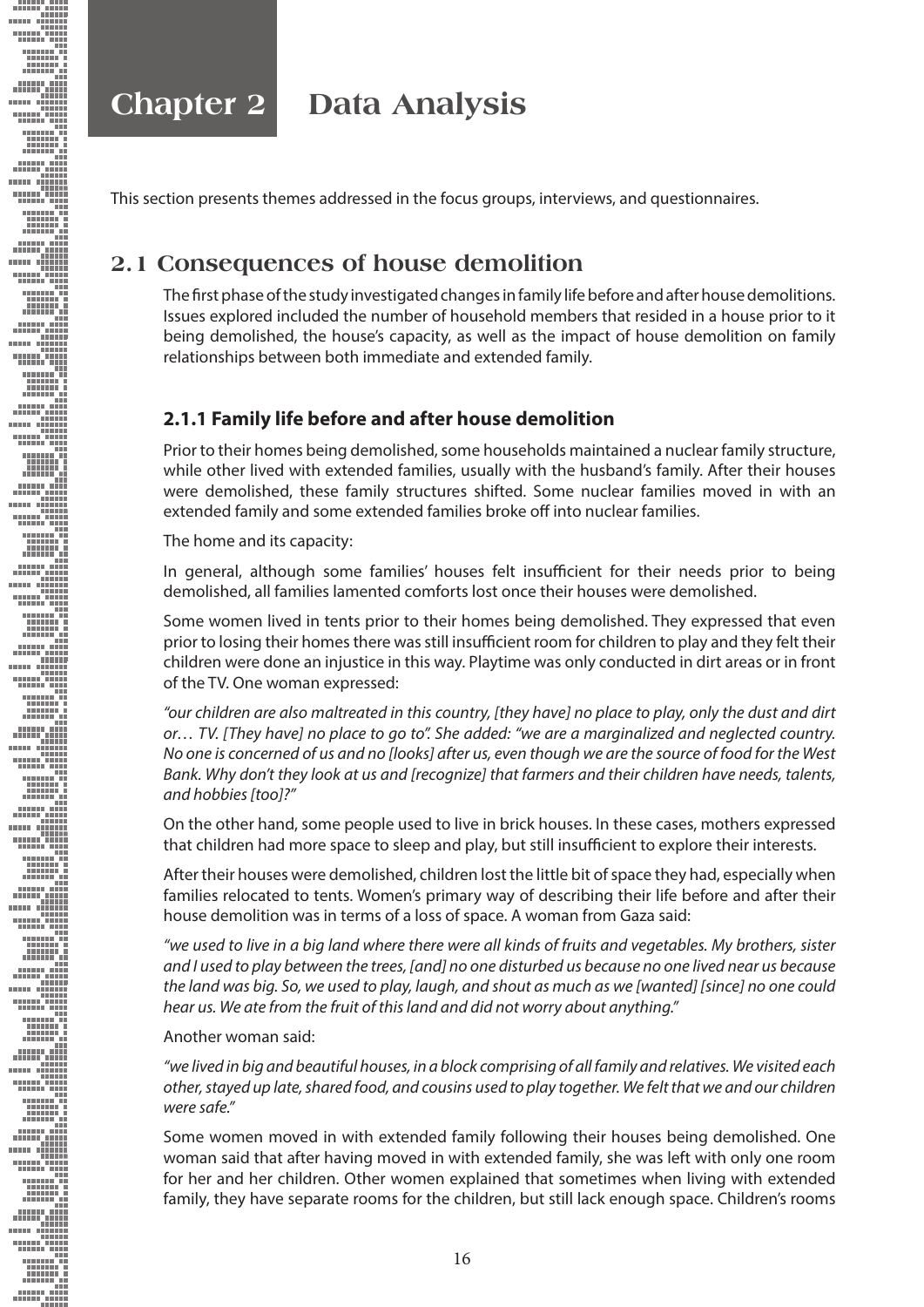would be fashioned out of a storage room or a living room people during the day. There were few places for them to play.

Families whose houses were demolished, but continued to live on their property often resolved to living in a smaller home without private rooms for children. This is because any house that is rebuilt after being demolished can be subject to demolition again at a moment's notice. Thus, to save money and because the family knows the house is likely not permanent, rebuilding efforts occur on only a small scale. This further restricts families' space, again leaving children to play in the dirt.

When families were forced to relocate to tents, the husband, wife and children would take a separate tent, living separately from extended family, with a small room for children to sleep. However, sometimes extended family members had to live with immediate families in these incredibly small spaces.

After the wars on Gaza, many families not only lost their homes, but were sometimes physically injured or became a martyr because of it. These families had to move into rented houses, relatives' homes, live in public schools or in tents while waiting for tin houses to be built for them. A woman from Gaza explained:

*"we left the house after receiving bombing threat. We went to schools then to my parent's home. After the war, we restored our house by ourselves and moved to live there again. It was better than living with my parents because nobody can afford [to house] others for a long time. My children are of different educational stages, preparatory, elementary, or secondary".* 

Another woman from Gaza said:

*"we lived in schools and with parents in Shaikh Zayed city. My married son is also living with me. I have two sons studying at the university and an unemployed one. We currently live in a house built by the UNRWA in the same place of our old house but it is not as good as the house that was destroyed."*

Yet another woman from Gaza expressed a similar sentiment:

 *"my husband, children, and I were brought out from under the rubble and we were deeply injured. The house was made of tin and it was bombed at 5:00 am. We've lived in schools for eleven days and we are now living in a rented house. I am suffering a lot but I am working on some projects today."* 

Finally, a man from Gaza added:

*"the army called through loudspeakers to come out of the house within minutes or they will destroy it on our heads. We came out quickly and frightened. Then, they separated men from women and asked us to go to the UNRWA schools. They have destroyed the houses with bulldozers and they did not leave anything".* 

One woman whose house was demolished from Gaza described the intense fear she experienced this way: *"I swear by God, we came out barefooted. Some of us forgot our babies because we were frightened, but then went back and brought them."* 

 Women speak in detail about the suffering caused by moving into such small, crowded places. Here are some of their words:

One woman from Gaza said:

*"our family is suffering because we live in our son's house. It is small, the husband is sick and he underwent a surgery in his cartilage and we have two children studying at the university. The house [feels] like a market because [so] many people live here."* 

Another woman from Gaza said:

*"we lived in schools for ten days. Then we went to live with my parents in Gaza and then we returned back to our damaged house because it is better than living with others, and my husband is sick."* 

Girls also suffer greatly from house demolitions. One girl said: *"the girsl here cannot find even the bare necessities of life that we want at our age. We are separated from people, activities, and family visits. This causes a catatonic state."*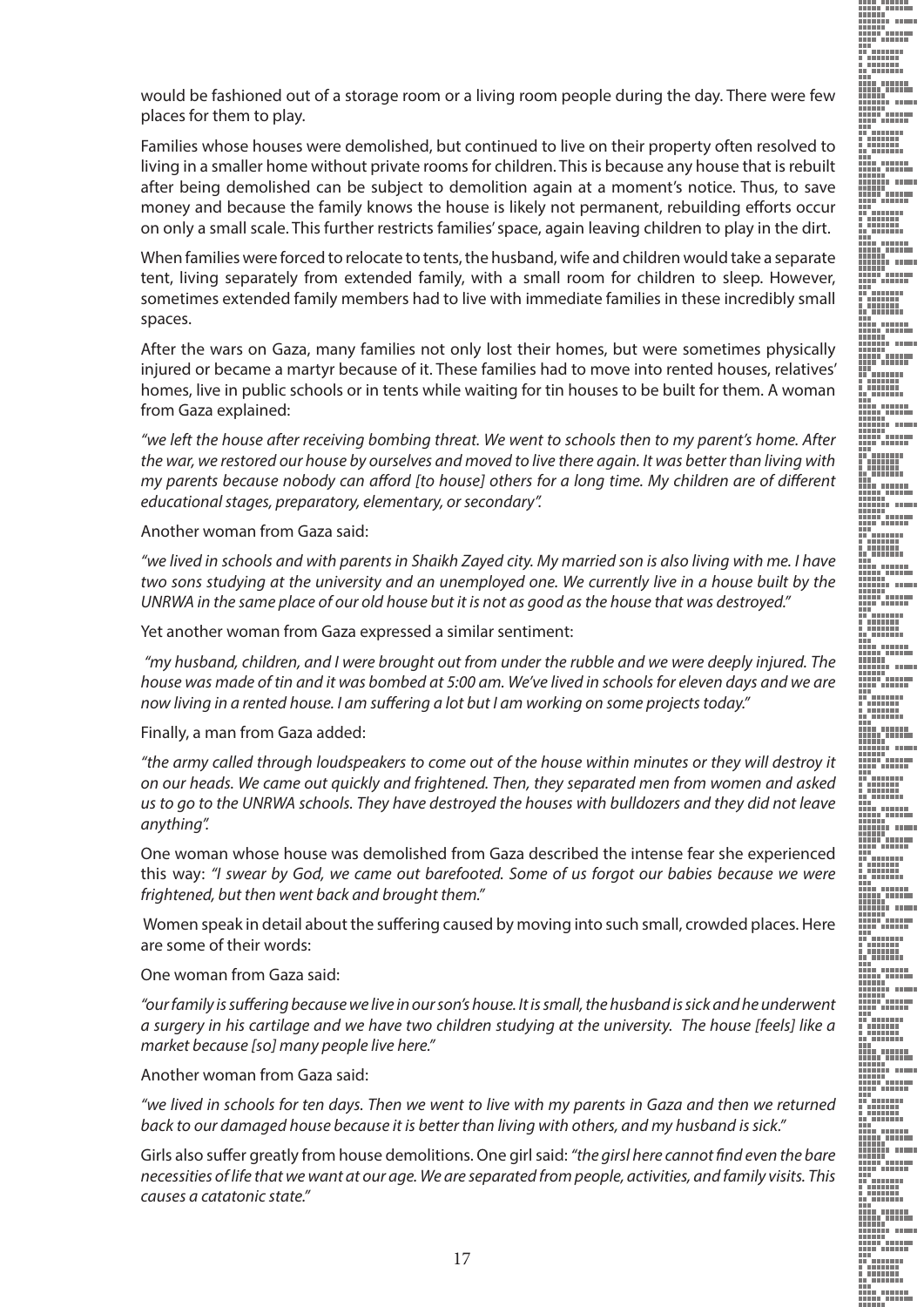Furthermore, moving to the new place where basic necessities are absent created issues between family members. A woman from Gaza talked about how since being forced to relocate to a smaller home, she suffered from problems with her husband; she cannot do what she wants – she cannot even choose what food she eats or has time to sit with her husband. She said that her children cannot play freely inside the house and she and her children have to sit all day in a room until her husband comes back at night to sleep. She feels like a stranger at home. The husband suffers from leg injury and cannot see in one of his eyes. He has to take painkillers indefinitely as there is no hope of recovery.

To add insult to injury and emphasize the fact that the Israeli army is conscious of the great harm done by house demolitions, it should be noted that the Israeli army used to take photos of the houses after they were destroyed and show them to the house owners in prison to torture them. This caused unbearable stress and sorrow for the prisoners which manifested in physical symptoms like high blood pressure and diabetes.

Thus, regardless of whether the house is a tent or made out of bricks, whether it is a nuclear family or an extended family, the problems families contend with after facing house demolitions are similar. These include: lack of space, privacy, and dispersion and instability. Many of the families' rights are violated in this context such as the rights of privacy, movement, and comfort. Women had the added burden of becoming responsible for the family. Lack of suitable place for living causes many physical and psychological problems and additional responsibilities for women.

#### **2.1.2 Prior notice of impending house demolition**

Pursuant to interviews with thirty families whose houses were demolished, the replies were the following: 23 families said that demolition occurred without prior notice. The other seven families received some form of short notice. One family was notified a day before, another two weeks before, another a month before, and three others were notified six months before. However, most house demolitions occurred without any form of notice, especially in Gaza.

The Israeli justifications for house demolitions were mainly: construction without permit, collective punishment for the family of a martyr, or as a bombing casualty, as in Gaza.

### **2.1.3 Retrieving belongings**

The participants agreed that in most cases, houses were demolished unexpectedly and early in the morning and that consequently it was almost impossible to evacuate and remove any important belongings before fleeing the home. Due to the lack of notice, their only concern at the time was getting all family members out of the house safely. Regardless, loss of a home and one's personal belongings is not easy to compensate because, as many participants have said, the house holds all of the families' memories. Losing a house means losing connection with the beautiful and happy events lived out and witnessed in the house, such as the birth of a new baby, children's' graduations, marriage, and good times spent with friends and family.

### **2.1.4 Reactions to house demolition**

The discussion groups held in the West Bank, Gaza, and Jerusalem mentioned that it was very hard to witness your house being demolished. Men, women and children all felt sorrow, sadness, worry, fear, anxiety, and frustration. They lamented what they had lost after having started their family from scratch; the sadness and sorrow that came with moving to live in a new house; their state of confusion and disappointment. They explained that they did not feel fully conscious during the demolition, that it happened at a bad time, that the help they received was insufficient and that they lost everything, but must find a way to adapt to such terrible conditions. One woman from Gaza explained the types of situations and emotions most people face: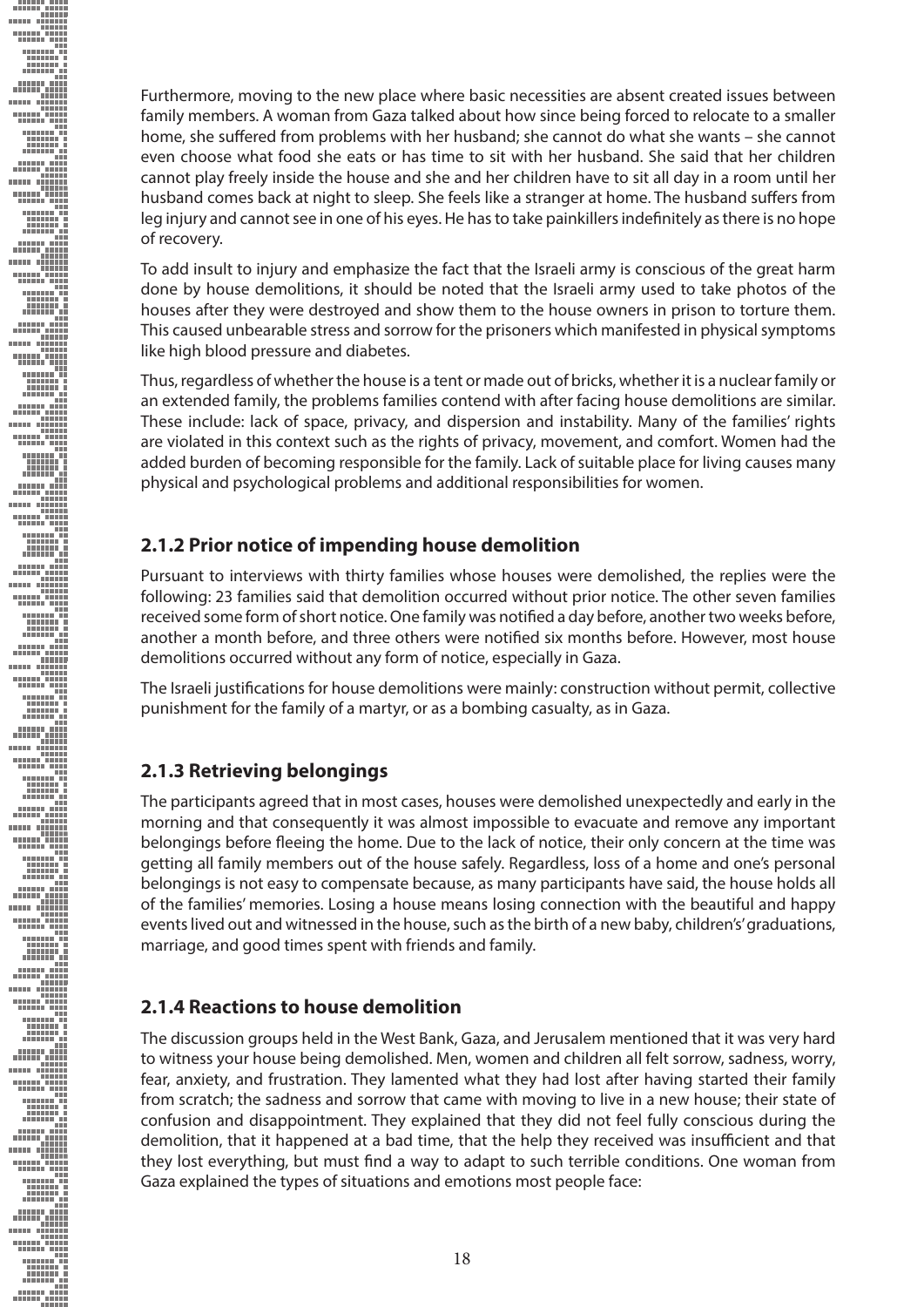*"Feelings of sorrow and sadness for the past: the house is destroyed, the mother is dead, the father is suffering from cancer, two of the children are in the Israeli prisons, and nothing is the same as before. There are feelings of sadness, sorrow and grief around the past and memories."*

Both men and women clearly suffered psychologically from house demolitions. However, there are also some important differences to their reactions. Sometimes participants noted that women were able to be more practical at dealing with the problems at hand. One woman said:

*"At war, even the Red Cross could not coordinate for us and I used to go to my destroyed house and bring some items. I was stronger than my husband."* 

Other women said that men spent their time talking to one another while women had to take care of the children alone. In these situations, women felt that their husbands were only thinking of their own comfort and not putting their family first. But, others expressed that their connection to their husbands strengthened after experiencing such trauma together. Furthermore, overall men oftentimes try to hide their feelings, especially from children, so that the feelings of fear and anxiety do not spread to the rest of family members. Women, however, tend to directly express their feelings by screaming and wailing.

However, this was not always the case. For instance, in Gaza, people from both genders were able to express clearly and in detail their feelings of horror, pain, sadness, and shock following house demolitions.

Participants' descriptions of emotional states following house demolitions in Gaza included statements such as:

 *"I did not expect what was happening and I was shocked and surprised. Our house was bombed while we were sleeping and my brother was killed and another was severely injured. It was the worst moment of my life. Sure it was a feeling of fear and worry but the worst is the scene of killing people in front of our house."*

*"I felt pain, shock, and fear of what I saw in my eyes and I felt angry. My thinking was scattered."* 

*"We were [more than] very shocked. I looked for the house and she gathered the children."* 

*"Frankly, it was an action film – injuries, martyrs, and destroyed house on one hand, and on the other hand, fear and horror. It was very hard. Social relations are very important and they must be strong."* 

*"The house was destroyed and my family was there. My mother, my wife, my children and my sister were inside the house. The bombing started from 10 pm to 3 am. Nobody expected that anyone will stay alive. This fear and horror was repeated every day. We weren't able to get the children out of one crisis before we entered a new one."* 

*"I am still very afraid and I am psychologically destroyed and cannot feel comfortable."* 

These statements illustrate the deep sense of tragedy people felt in Gaza due to the abruptness and pervasiveness of the war and consequent house demolitions. Furthermore, people living in Gaza also clearly feel that the emotional affects of such trauma are long lasting. A few participants noted that because it was a collective disaster, it was easier to accept.

On the other hand, people from the West Bank did not seem to be able to express their personal feelings with such clarity and instead largely focused on their attitudes towards house demolitions. Men in the West Bank especially could not talk about this issue; their replies were somehow unclear and ambivalent. This may have to do with the feeling of being individually attacked by Israeli Occupation forces.

In the West Bank, bulldozers come to destroy the houses and both men and women would try to stop them from destroying their home, but the force of the army is usually too great. Men and women felt sad and incapable during these moments, but men especially so. This is because men felt that the destruction of their home humiliated their manhood, in the sense that their ability to provide protection, security, and shelter for their family was quashed. Women could recognize when men were feeling emasculated and would attempted to provide emotional support so that they would not collapse. Women tried to lessen feelings of emasculation by promising them that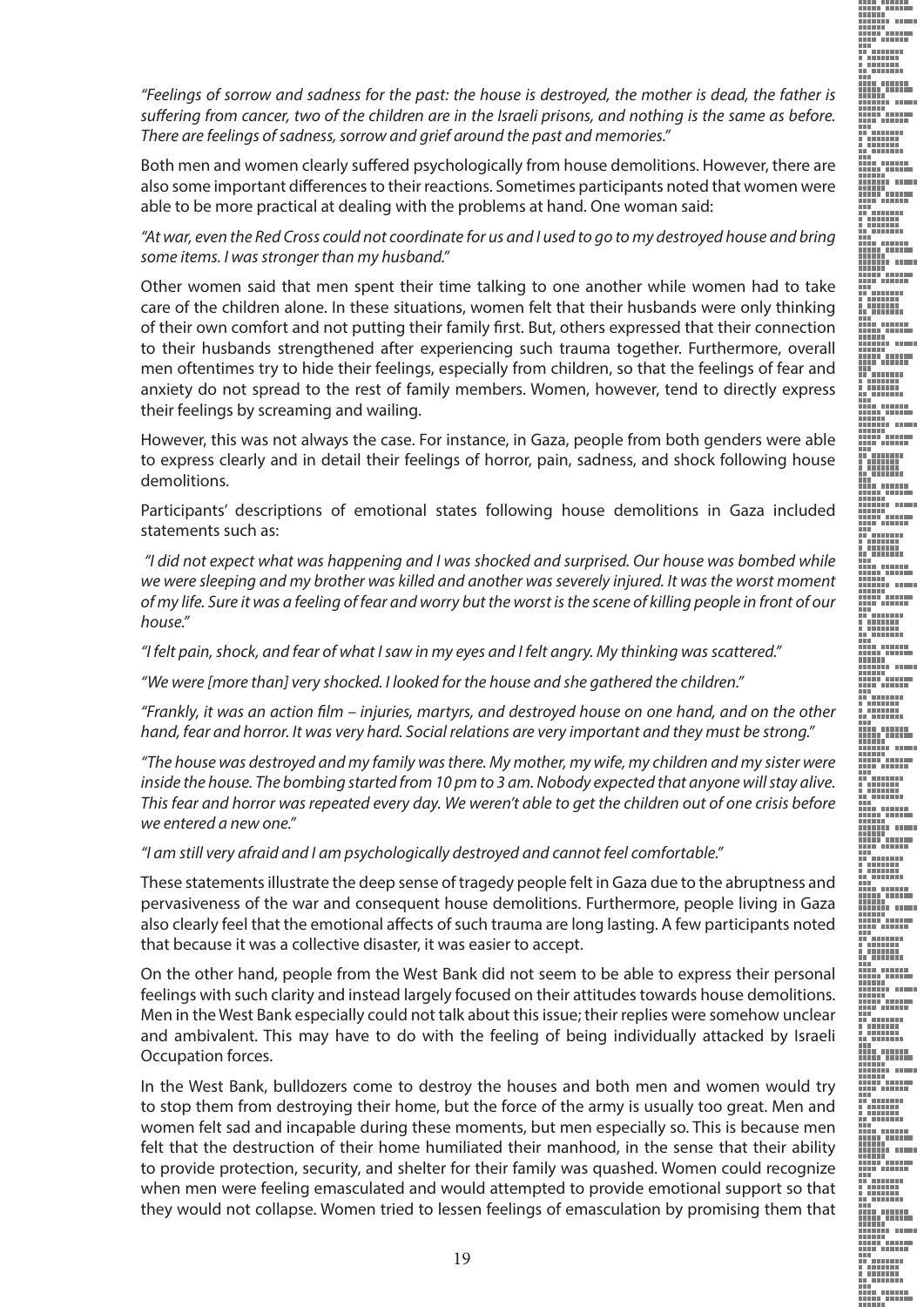they would resist the Occupation and support them. But, women too felt frustrated, incapable, and especially devastated from seeing the destruction of their homes. Some husbands who saw this would offer emotional support to their wives. In these instances, men became more sympathetic to their wives.

The differences between peoples emotional expressions in Gaza and the West Bank can be partially explained through the different ways that houses are destroyed. In Gaza, house demolitions were bombed as a war tactic. Therefore, because the event was more traumatic they are better able to express their feelings. On the other hand, house demolitions in the West Bank were experienced on a more individual level.

Experiences of house demolitions were also particularly hard on children. A man spoke about children's feelings of the houses demolition and said:

*"I am very sure that if you make a psychological study on children, you won't find anyone in good sound. Imagine that a child wakes up frightened at midnight or sees the wall destroyed while he is sleeping in the street. We did not take care of the psychological side nor did the human right institutions. We were taking care of daily life hardships and almost forgot children's problems, and the institutions did the same. Everybody has problems, and many problems. The child… wants only to live. Children cannot forget and live apart of the occupation. When I was shot by Hamas, my child was only 3 years old, but today, when he sees the man, he says to me: dad here is the man who shot you and he points to him. Can you see his reaction?"* 

Thus, the reaction to any event will differ between people, as reactions to any event are shaped by one's own personal history. Nevertheless examining where reactions align and contradict can illustrate the barriers different populations uniquely face in the aftermath of house demolitions. What is very clear though is that the impact of house demolitions for Palestinians, whether from Gaza or the West Bank, is devastating.

### **2.2 The impact of house demolition on gender roles**

This section discusses shifts in gender roles that occur around house demolitions. Gender roles considered include men and women's reproductive, productive, political and social behavior.

#### **2.2.1 Men and women's reproductive roles**

Reproductive activities include daily tasks that must be done to ensure families survival, such as: cooking cleaning, shopping, caring for children, organizing social visits, taking family to medical appointments, etc. It was clear throughout the discussions that the women in the home are mainly responsible for this role. Men do not assist with reproductive activities frequently, even though they recognize the wives responsibilities in home cultivation, and sometimes in agricultural activities as well.

Nevertheless, in the aftermath of house demolitions both parents' responsibilities towards the family increase. The questionnaire showed that out of 113 participants, 59% agreed that the father's responsibilities increased, 39% disagree and 12% were neutral. 63% agreed that the mother's responsibilities increased following house demolition. Furthermore, participants assigned more reproductive responsibilities to women in the house. 59% of participants agreed that it is the mother's responsibilities to take children to medical institutions to address the negative effects of house demolitions, 31% disagreed, and 38% agreed that this is the father's duty. Interestingly, 43% agreed that the father's responsibility taking family members to medical institutions increased following a house demolition. But, overall people were still twice as likely to think that it is the mother's duty, not the father's, to organize medical care after house demolitions. In this way, women's reproductive responsibilities increase at a greater rate than men's during such times of crises.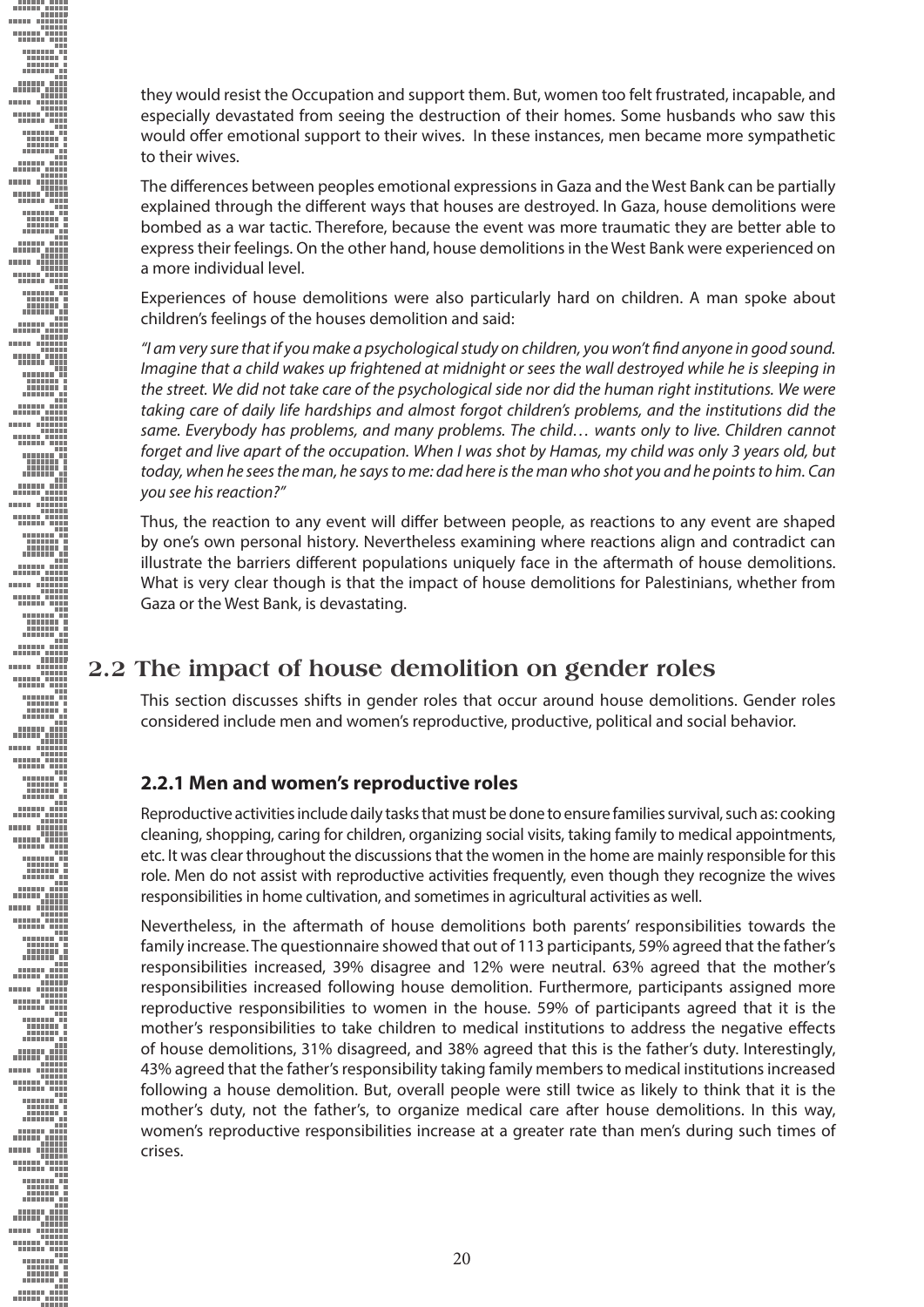#### **2.2.2 Men and women's productive roles**

Throughout the interviews and focus groups, participants identified employment outside the home as mainly men's duty. But, women said that they also participate in this role, mainly at home through livestock breeding and home and agriculture cultivation. Some women expressed that after house demolition, they took on extra work hours so that they could help their husbands save money to rebuild their home. One woman whose house was demolished said, *"if I have the chance to work the land at night, I would not spare it."*

Women's productive activities vary according to what area they live in. If she lives in an agricultural area, then women work in livestock breeding and agriculture on their own land. Other times, they work in agriculture or in Israeli settlements cleaning houses, as like in the Jordan Valley, these are the most readily available sources of employment. In the Jordan Valley, often women and other family members work two jobs a day to try and recover economically from a house demolition.

Women from Gaza said that they wished to work outside the house, but that there are no available opportunities. Many of them applied for jobs, but couldn't get one because of a lack of opportunity. Thus, many women wanted to help their families' economic situation by taking on more work, but there are few compelling or well paying opportunities for women to do so.

So, did men and women's productive roles change after house demolition? Answers varied. Some women said that their productive role did not change: men were still the responsible for securing income, if he maintained his job. Other women said that productive responsibilities within the house did change; as result of house demolition, husbands and children had to work more, and therefore wives started working too.

People who have experienced house demolition look for extra work in order to fulfill their daily needs and build a new home. The questionnaire results showed that out of 121 participants, 53% agreed that the father had to look for another source of income, 43% disagreed and 4% were neutral. On the other hand, 15% agreed that the mother should look for additional income sources and 83% disagreed. Furthermore, 7% out of 110 participants agreed that girls had to look for additional income sources work, while 87% disagreed. However, 50% out of 113 responses agreed that boys needed to find additional work, while 45% disagreed. In other words, while women may take on extra work in the aftermath of a house demolition, father and the male children are still seen as primarily responsible for the family's economic situation.

Thus, while in interviews many women described how they would seek work following a housing demolition, the questionnaires indicated that the father and male children are still seen as the ones who are primarily responsible for fulfilling productive roles. There was not a clear agreement regarding women's productive responsibilities following housing demolition. Regrettably, the question "have women and girls looked for jobs after their houses demolition?" was not answered.

#### **2.2.3 Men and women's political and social roles**

The questionnaires results showed that 27% out of 107 responses, agreed while 50% disagreed and 23% were neutral in regards to whether wives' participation in politics, voluntary and charitable works should increase following house demolition. As for whether husband's political and charitable activities should increase, 32% agreed while 39% disagreed and 29% remained neutral. In this way, the questionnaire indicated that there is not a significant difference as to whether men or women's political, voluntary or charity work should increase following house demolitions.

In the discussion groups, it was apparent that both men and women's participation in politics, voluntary and charitable work is low. Participants indicated that this is because of a lack of institutional support for such activities. Men's participation in these activities was much higher than women. Women expressed that their responsibilities for taking care of the house and children prohibited their participation in the political sphere. These responsibilities were especially salient for women in Gaza as following the war their primary concern is the well-being of their children, not political or charitable activities. Women from Gaza also expressed that there aren't any stable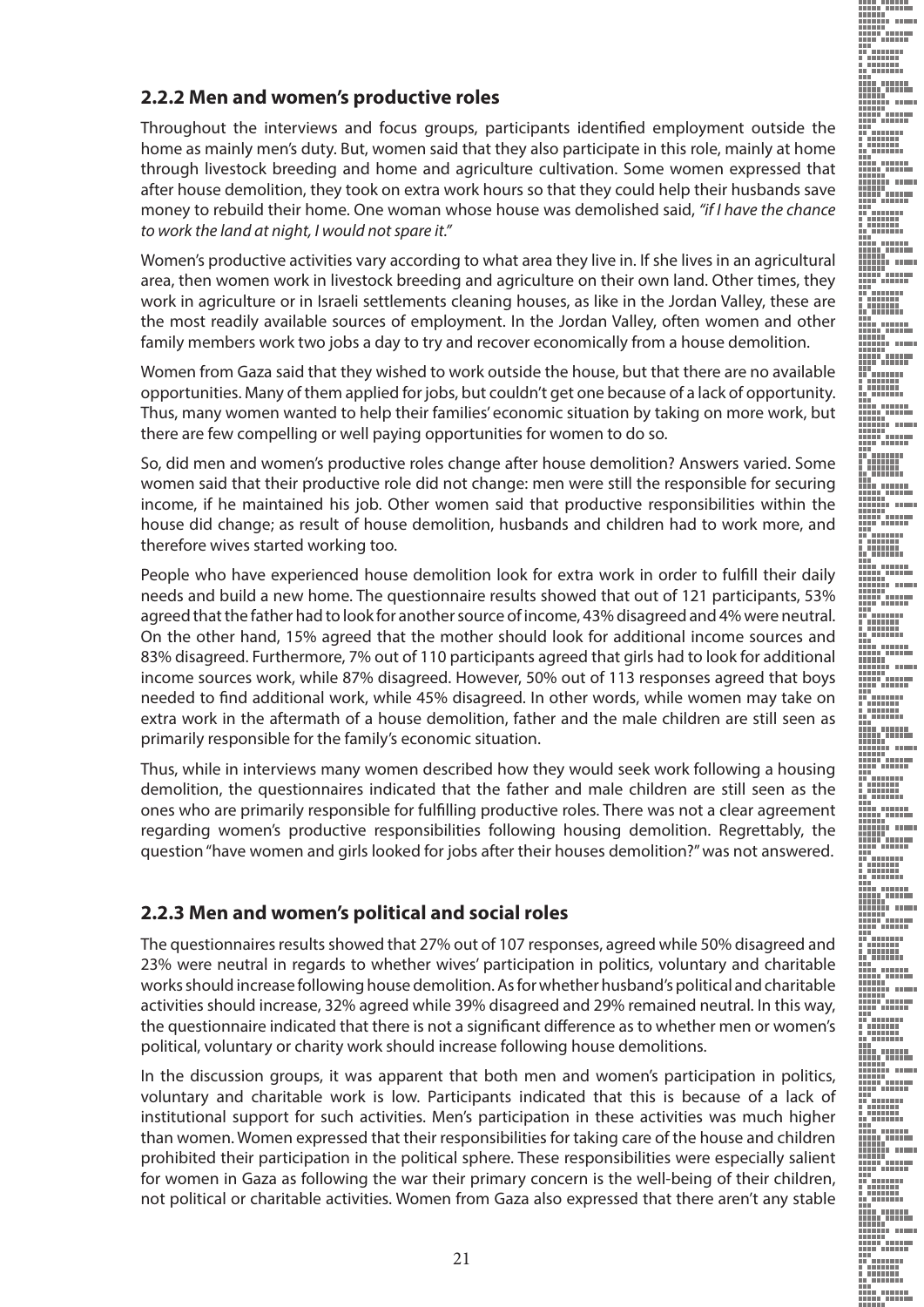physical spaces for them to engage in these types of activities because of their continuous movement and instability. Women indicated that these issues show that it is very important to have strong institutions that are particularly concerned with the situation of women and can ameliorate some of the burdens that prohibit them from engaging in political, volunteer, and charity work.

Although both men and women's participation in political, volunteer, and charity work is low, men remain more engaged in the institutions, municipalities, and parents councils that organize these activities. Their attitudes point to another obstacle to women's participation in these activities: especially in Gaza, men consider such political, volunteer, and charitable activities as appropriate only for men. Men from Gaza explained:

*"A woman's place is only home and men shall fulfill the political and social role."* 

*"I am the one who finances my home and also participates in the institutions."* 

*"I am responsible for everything, visits, engagements, and voluntary works."* 

*"My wife does the house works such as cooking, washing, and taking care of children. [She is] not to participate in parties and institutions, because its men's role according to our society."* 

Thus, in Gaza men felt generally that it is not appropriate for women to participate in political or charitable activities outside of the home. On the other hand, men from the West Bank, especially in the Jordan Valley and Hebron, were more open to women being involved in activities outside of the house. This can be explained by the difference in available job opportunities for women in Gaza versus the West Bank: while, there are very few opportunities for women to work in Gaza, there are more in the West Bank, especially in agriculture and settlements. Thus, women and men's ability to participate in politics, charity, and volunteer work is low, although men's participation remains higher than women's. This fact is due to many factors such as women's lack of resources, opportunities, institutional support, and patriarchal attitudes.

### **2.3 Impact of house demolition on familial and community relationships**

#### **2.3.1 Familial relationships**

**EXAMPLE ON A PRODUCT ON A PRODUCT ON A PRODUCT ON A PRODUCT ON A PRODUCT ON A PRODUCT** ON A PRODUCT ON A PRODUCT ON A PRODUCT ON A PRODUCT ON A PRODUCT ON A PRODUCT ON A PRODUCT ON A PRODUCT ON A PRODUCT ON A PRODUCT ON A

In regards to whether a house demolition affected relationships between husbands and wives and other family members, responses varied. Sometimes participants reported that relationship dynamics changed while others said house demolition had no effect.

In response to questions about whether family stress increased following a house demolition, the questionnaires indicated that no one agreed that family relationships became more stressful, while 91% disagreed and 9% neutral. However, sometimes families were separated, and children lived with their mother, while the husband lived in another place. Moreover, different answers to this question came through in interviews. One woman from Gaza asserted that family relationships became more burdensome following the loss of her house because without her own home, her parents became more worried and controlling. They would not allow her to go outside or visit their neighbors. Another woman also said that once she moved into her uncle's house, her movement became very limited because she couldn't leave her room without a headscarf and long dress, and was no longer allowed to speak talk freely or loudly. Overall participants reported that men's control on women increased – even younger brothers suddenly sought to control their sisters' life.

When discussing if husband-wife relationships became tenser following the loss of one's home, responses also varied. One man attested that his relationship with his wife *"is strong,"* adding *"we only possess our love that makes us strong."* In this case, the husband actually gained more respect for the wife once she started working in agriculture. He came to recognize his wife, sister, and mother's responsibilities both at home and outside the house, where they would work the land with him and participate socially. Other women felt similarly, saying that that their husbands started supporting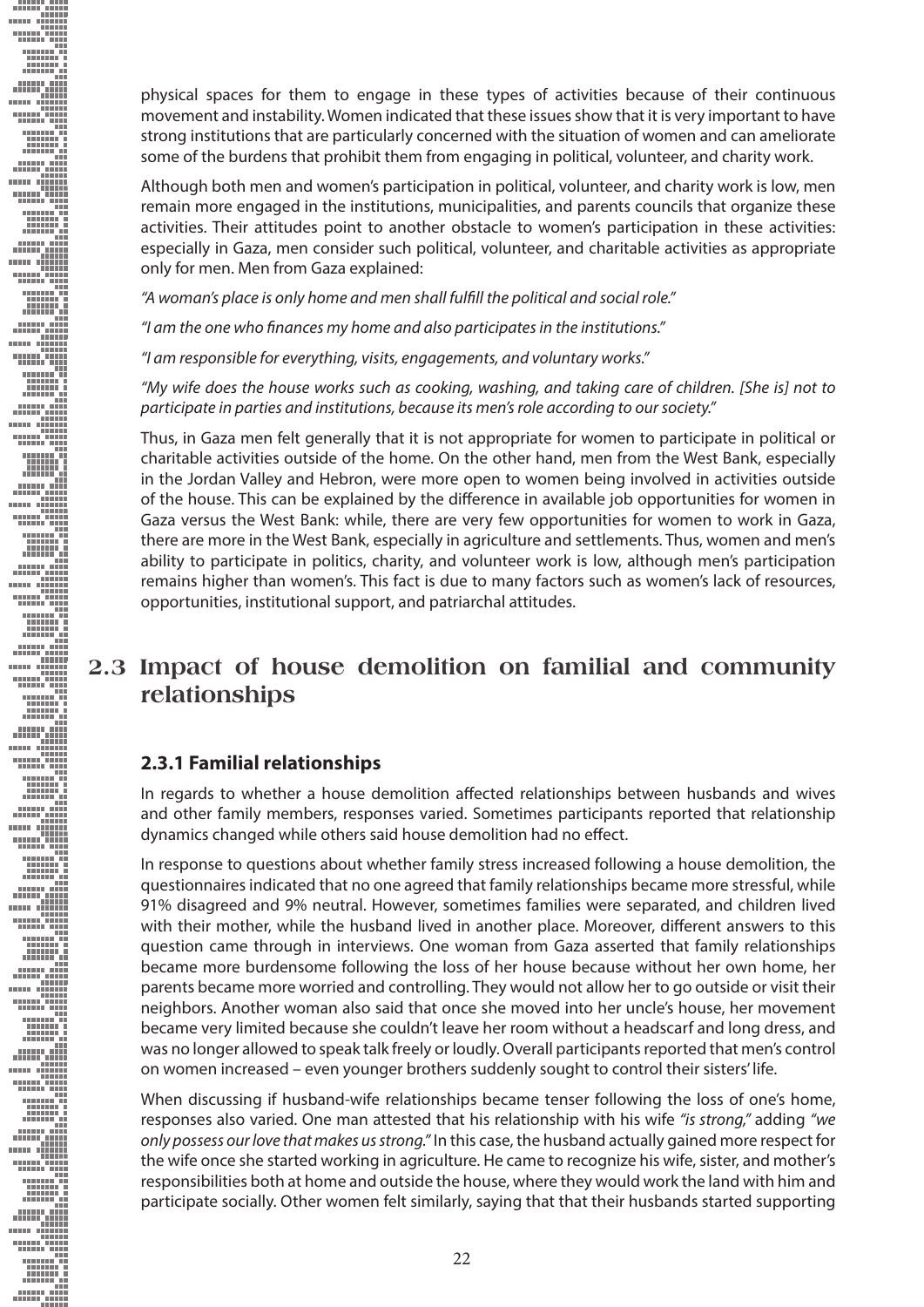them more when they saw them suffering, and came to better recognize women's many duties. Some women added that they became bolder in seeking help with the housework from their husbands. These responses are in-line with the assertion that family stress did not increase following house demolition.

However, curiously, when we asked about husband-wife relationships in particular, 55% agreed while 35% disagreed and 10% remained neutral in regards to whether house demolitions negatively impacted husband-wife relationships. The tough economic situations faced by families whose houses have been demolished likely had a negative effect on these relationships, especially if the husband is unemployed. Furthermore, some participants did say that sadness, shock and lack of space increased tension and problems between couples. One woman from Gaza asserted that her husband became much worse after losing their home, especially when they moved in with her parents. Their continuous disputes gave rise to questions of divorce.

There is a clear tension around the fact that most people did not think that stress between family members increased after house demolition, while more than half agreed that problems between couples increased. Husbands and wives successfully hiding their problems from other family members could explain this inconsistency. Furthermore, it is possible that problems occur between couples, but are ultimately manageable and do not affect the family dynamic as a whole.

Thus, it was clear that relationships between family members did shift following house demolitions. While, some families maintained good relationships filled with love, cooperation, and respect, other families' relationships became more difficult as economic loss and lack of space increased stress. In these situations, often women's movement became more restricted and husband-wife relationships deteriorated. Thus, although all family members were affected by stress to some degree following house demolition, females remained the most negatively affected by changes to family dynamics as this often manifested in increased patriarchal control, which limited their movement.

#### **2.3.2 Decision-making dynamics**

Both discussion groups and responses to the questionnaire revealed that following house demolitions, women's participation in decision-making increased.

Prior to house demolitions, husband-wife dynamics around decision making varied. Some expressed that the husband and wife had always made decisions collectively. One man from Gaza stated, *"thank God our relationship is integrative [and] decisions are made according to right opinion and experience."* Another man from Gaza asserted that his wife *"is sharing me from the beginning until the end."* Yet another said, "*each one of us has limits and we discuss all issues related to our family."*  Finally, one man insisted that *"it is not wrong to consult your children and your wife, it is their right."* Women attested to the existence of these dynamics, saying that their husband will always share his concerns with his wife and important decisions, such as children's education, marriage, work, and housing, will be made together. However, some women indicated that around smaller issues the husband maintains sole discretion, such as in determining his own work, and where and when to go out. Furthermore, one man attested to a more ambivalent inclusion of wives in decision-making, saying, *"we live together the same life, women are emotional, I use my mind but the first and last decision is mine. We share each other in some issues because she helps me in everything, so it is unacceptable not to share her in the discussion."* Another man from Gaza expressed a similar sentiment saying, *"the first and the last decision is mine, but I can consult her in some matters."* Thus, to varying degrees, many husbands and wives, before losing their houses, had a habit of making decisions somewhat collaboratively.

However, in other homes, the man was the sole decision maker, and did not consult others. In these cases, the husband believed he controls all family members and thus is the sole arbiter of any decision, even if it is related to children getting married or is contrary to the wife's opinion. One man said, *"I am very bossy, we can discuss but after she [must] agree with me, otherwise there is no discussion even if she convinces me."* Some women didn't even want to discuss the dynamic of decision-making in the home at all. One woman who was willing to shed light on the particulars of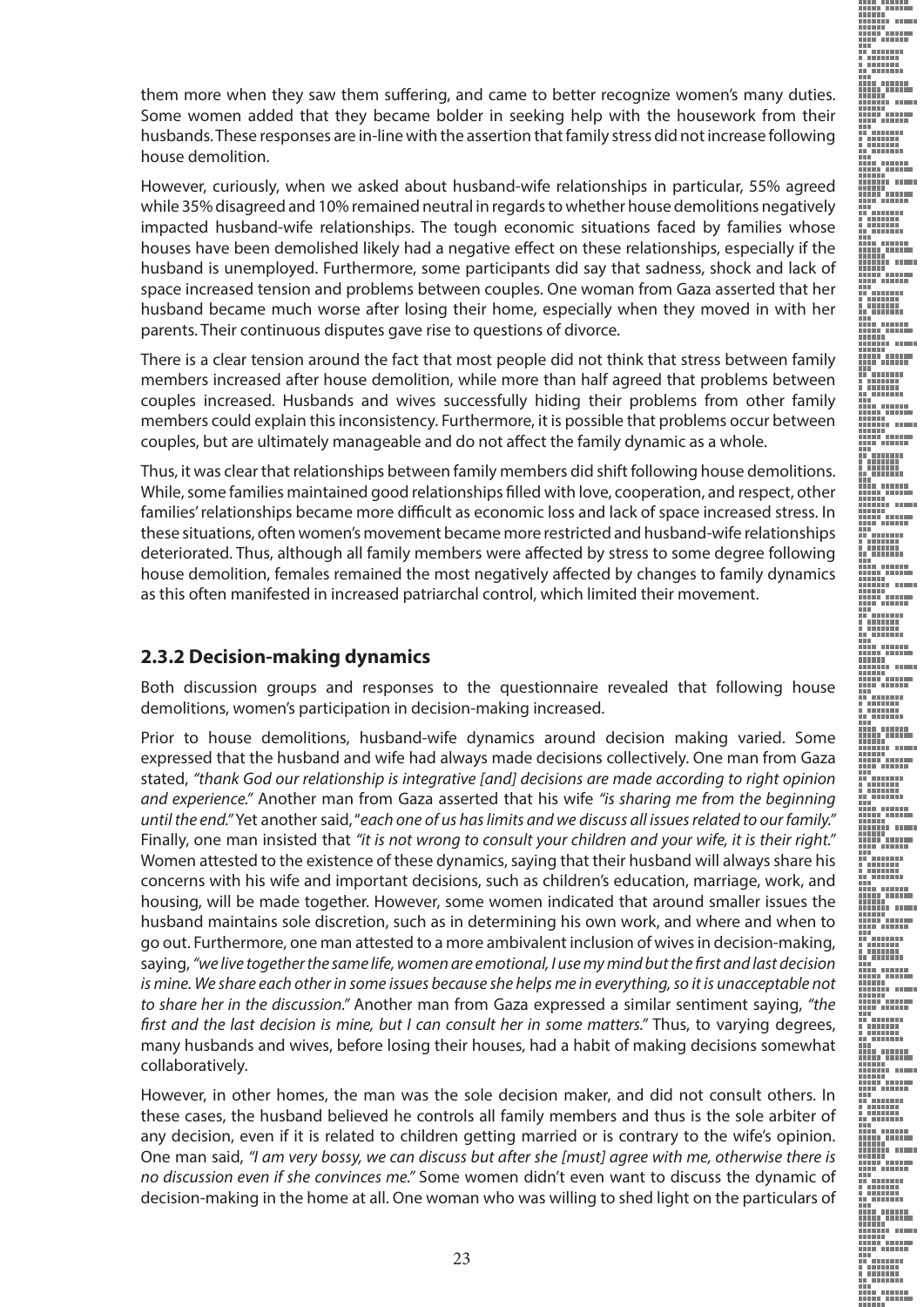male dominated decision-making in the home added that it can be particularly bad when a man has multiple families and does not know much about their wives or children. She explained that in these situations, the husband won't wait for his first wife's consent before he marries a second woman, nor his second wife's if he wants to marry a third. In these situations, the husband may consult others, but is not interested in hearing his wife's opinion. Thus, prior to losing one's home, a diversity of behavior exists in regards to how decisions are made within the home.

Regarding the impact of house demolitions on spouses' approaches to decision-making, the discussion groups, interviews, and questionnaires showed that women's participation in decisionmaking increased after house demolition. In families where decision-making before the demolition was collaborative, women's participation in decision-making continued and even increased. More strikingly, in families where women's participation in the decision-making was limited, her participation in decision-making also increased. Participants explained that following house demolition, wives can discuss matters she previously wouldn't with her husband because she can no longer hide her thoughts and emotions, and thus will not accept any decision without a collaborative discussion first. One husband observed, *"the wife became bolder and stronger in resisting the occupation, and then bolder [in discussing and arguing with] her husband."* When women participate in decision-making, husbands' confidence in women's ability to meaningfully contribute also increases. The questionnaires analysis results are compatible these sentiments. The analysis results showed that 66% of the participants agreed that women's participation in the decision-making increased while 16% did not agree. 26% of those who did not agree were women. Furthermore, 19% agreed while 68% did not agree and 13% remained neutral in response to whether men should be the sole arbiters of decisions following house demolitions.

Thus, the war on Gaza and house demolitions in the West Bank and Jerusalem ultimately bolstered the ability of wives to contribute to decision-making within the home. It seems that feelings of solidarity and trust in women's opinion increase following the loss of one's home. For husbands, seeing their wives in such trying times proved that women are wise and have valid opinions.

### **2.3.3 Community relationships**

All the participants in the discussion groups characterized their relationships with their neighbors and the surrounding community as one of love, intimacy and cooperation. They feel as one family and support each other in joy and sorrow. A participant from Gaza said: *"my best life was with my neighbors before the demolition of my house. We were living as one family."* Another participant explained, *"we visit each other, whether before or after house demolitions."* A participant living in a refugee camp stated: *"[if] any event happens in the camp, you will find everybody supporting you."*

Some said that their relationship with their neighbors became stronger following a house demolition. People explained that this was because house demolitions bring families together to share their housing and resources. A participant characterized his relationship with his neighbors before and after house demolition as one that *"was and still [is] excellent."* He continued,

*"many times, relatives do not support each other. Hard times make you feel with [neighbors] because they live in the same conditions. Ah! I had loyalty to the place and I still have the same."*

A participant from Gaza has recalled his neighbors' undying support when his house was bombed and his brother martyred:

*"Neighbors are valuable. They helped us when our house was bombed and when my brother was martyred. They [are there on] all occasions. They deserve all respect. I love the place where I was born and live because this place contains all my memories."* 

The participants expressed that their relationships with their neighbors greatly helped them cope with the devastation of losing their home. One man said,

*"the old relationship is good. Thank God this relationship is still the same. Today, God gave me neighbors, the best you can find".*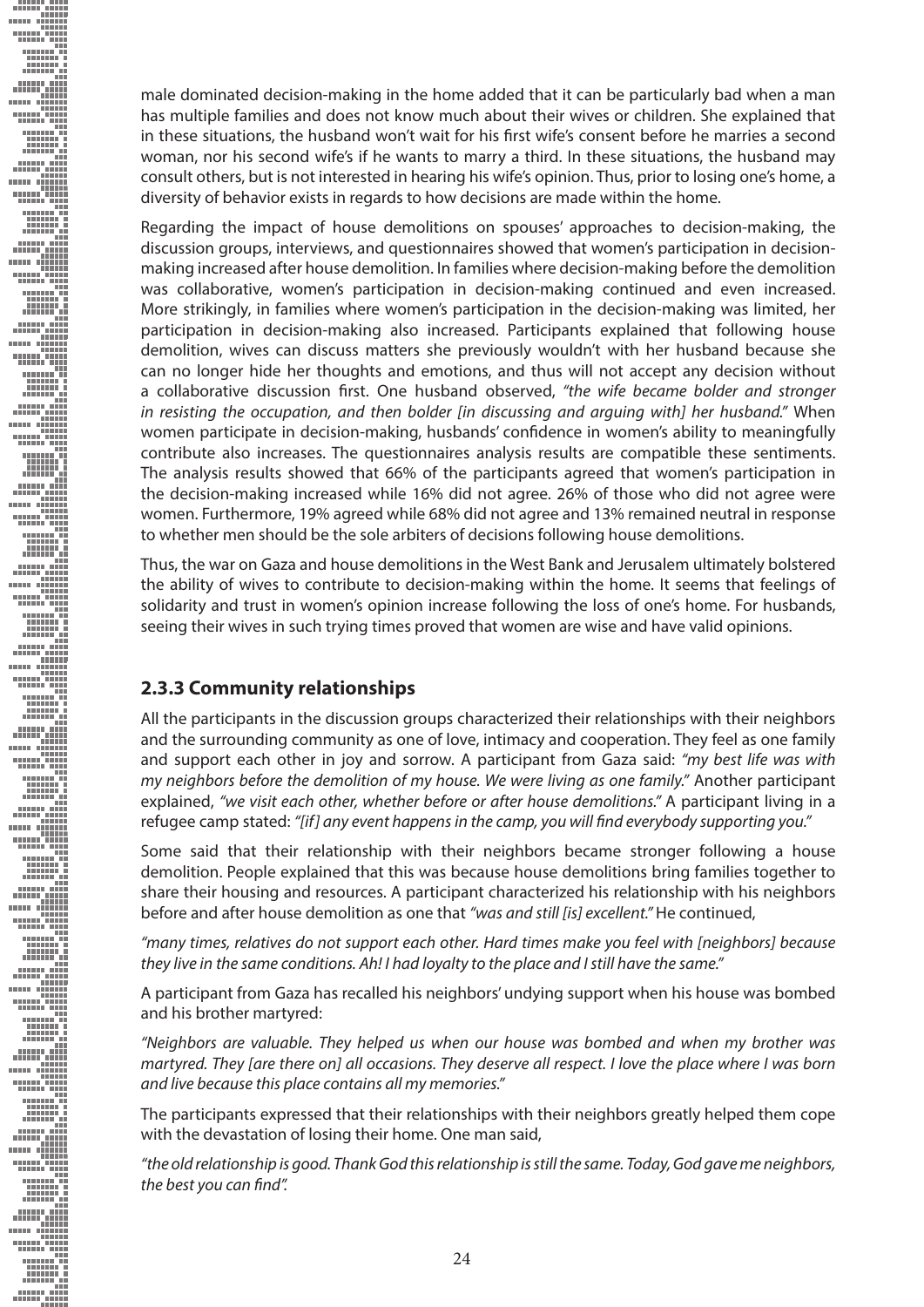Responses to the questionnaire supported these testimonies. 45% of participants believed that solidarity amongst neighbors increased after their house was demolished, while 29% of them disagreed and 36% were neutral. When asked if isolation from their communities increased after the houses demolition, only 17% agreed while 32% disagreed. Thus, families find neighbors to generally serve as a support system. As the interviews demonstrate, families develop their own traditions, histories, and relationships with neighbors. People want to maintain their relationships with neighbors, even if they must move to another place. A participant who was forced to relocate stated, *"we are still in contact with the old neighbors."*

Consequently, when families are forced to move and live with new neighbors, it can be difficult. A participant explained, *"the old neighbors are better than the new neighbors and we keep in contact with them."* The differences between old and new neighbors' customs can also be challenging. One woman, who recently moved into a new neighborhood following a house demolition, explained:

*"we don't make relations with the neighbors because they are strangers and my husband does not accept me to talk with strangers because their customs are different. Every house we live in, we find different customs and none of us likes to mix with the others. We feel that we are not accepted by the local people."* 

Another participant expressed that rented houses and the community there, *"are not safe."* But while many families struggle with adjusting to their new neighbors, ultimately most want to settle in their new location and build strong relationships with these new communities. Some participants felt hopeful about having new neighbors. One said, *"new people may enhance our knowledge of other people."* Another participant expressed that *"there are links between people in everything, in joys and sorrow."*

Thus, the surrounding community means a lot to families experiencing house demolition. These communities are made up of a history of sharing resources, establishing deep relationships, and fond memories. Thus, house demolitions do not only mean the destruction of walls, ceilings, and properties, but also the termination of the traditions, histories of co-existence, and shared values that make up a community. Consequently, many families, even if they are forced to relocate, maintain past neighbor relations. In this way, while the home can be easily destroyed, it is very difficult to destroy the community that surrounds it. This is apparent in the fact that house demolitions seemed to bring neighbors closer in many ways. Nevertheless, house demolition also occasionally made the establishment and maintenance of communities difficult due to forced relocation.

#### **2.3.4 Economic impact**

The economic impact of house demolitions is devastating. For all families, their economic situation became worse following house demolition, as they not only lose their home but also all other material possessions. 98% of the interviewed participants agreed that the family economic situation was negatively impacted by house demolition.

To make ends meet following the loss of their homes, families had to loan money from others and sell women's gold sets or other lucrative property, such as sheep and bees. Some families even sold tin. One woman explained:

*"we suffered a lot and we were dispersed. We lived in schools. Another time, we lived with our parents and a third time we rented a house, but finally I sold my gold set and we borrowed from someone in order to buy a small house that [was] worth nothing comparing to our previous house. It is a place to for my husband, my children, me and my disabled child with cerebral palsy, who needs private treatment. Parents can receive us for a period of time but not all the time".* 

But, some families did not even have these meager means of generating funds to find a new house because the house demolition simply destroyed everything. Furthermore, people had issues finding others who were willing and able to loan them money. Some families couldn't find anyone to borrow from due their surrounding communities' impoverished status, or in other cases, people wouldn't lend to them because they could not provide proof that they would be able to pay the borrowed funds back. Finally, especially in the case of Gaza, house demolition and punitive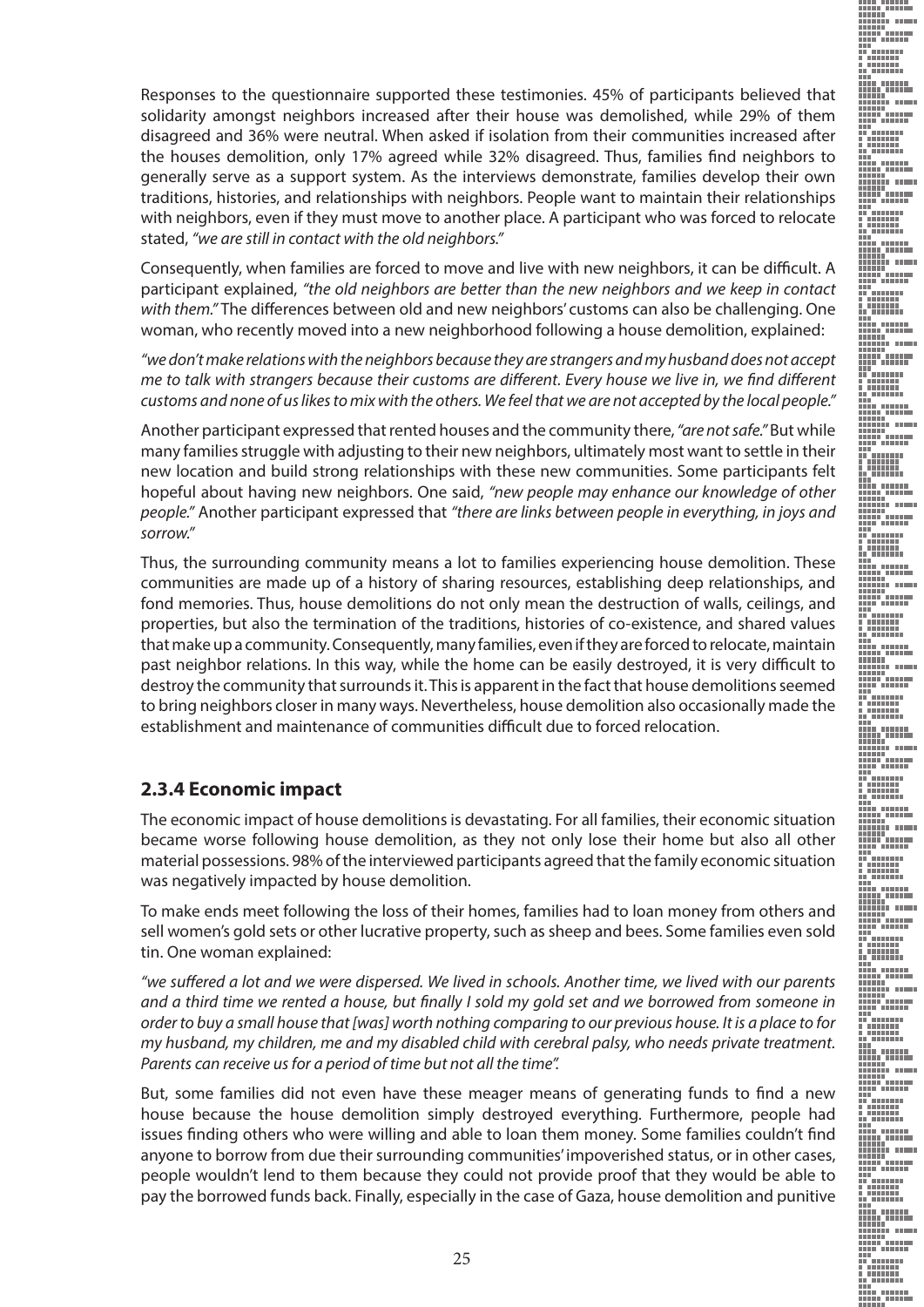policies of the Occupation combined to prevent men from working on their own agricultural land, disrupting many families' sole source of income.

Oftentimes family members tried to pick up extra work to make up for the economic loss inflicted upon them by house demolition. 53% of participants agreed that the father was forced to look for another source for living, while 50% agreed that male children were also forced to look for jobs. Many times families were forced to pull their children out of school to peruse paid work. Occasionally, women would also look for extra work. However, because of husbands' distaste for women working when male family members weren't, as well as a general lack of job opportunities for women, this happened relatively infrequently.

#### **2.3.5 Impact on Education**

66% of the participants agreed that house demolitions had negative impact on children's' education. One participant said: *"none was affected until the academic achievement has been affected."* Another said: *"my son grades were always very good, but now he's getting zero."*

Participants attested that house demolition disrupted their children's psychological health. Children, before and after house demolition, experienced a sense of dispersion and distress as well as heightened anxiety, stress, fear and frustration. Such psychological distress greatly inhibited their ability to focus and succeed at school.

Furthermore, when families had to relocate, checkpoints and the distance between their school and their new neighborhood also prevented children from attending school. Participants in the Jordan Valley expressed that the Alhamra checkpoint and transportation costs resulted in many children dropping out of school.

Even if children can make the journey to their schools, some families had to stop sending children to school because they needed their help ameliorating the horrific economic situation they faced after house demolition. Families were primarily concerned with rebuilding the house or to least to securing a source of income to meet their basic needs.

Already, prior to house demolition, most families' incomes range from 1000 to 1500 NIS, which is too low to send a child to university. However, house demolitions make a university education even more unlikely for children. This is because due to the economic loss caused by house demolitions, the cost of university simply becomes simply for families, even if they were able to previously. One participant explained,

*"I have two brothers studying at university and after the war. They stopped their study because they cannot pay the tuition. I, myself, should be registered at the university but couldn't because of the economic situation."* 

Another person chimed in: *"me too, my son also could not continue his university study because of our economic situation."* In this sense, house demolition prohibits children from attaining higher education because university fees are already very high and the added loss of losing one's home results in families being simply unable to fathom paying tuition.

### **2.3.6 Psychological impact**

**NORTHDRAIN CONFORMATION CONFORMATION CONFORMATION CONFORMATION CONFORMATION CONFORMATION CONFORMATION CONFORMATION** 

The interviews revealed that all family members suffered psychologically from house demolition. People experienced feelings of insecurity, despair, frustration, lack of hope, nervousness, stress, and anxiety accompanied by lack of sleep.

Children's psychological health was particularly affected. The participants said that children tended to cry and start wetting the bed, hearing voices, having nightmares, crying, and generally exhibiting a sense of perpetual fear. A small amount of participants said that they did not suffer psychologically because the parents were able to shield them from the trauma of house demolition.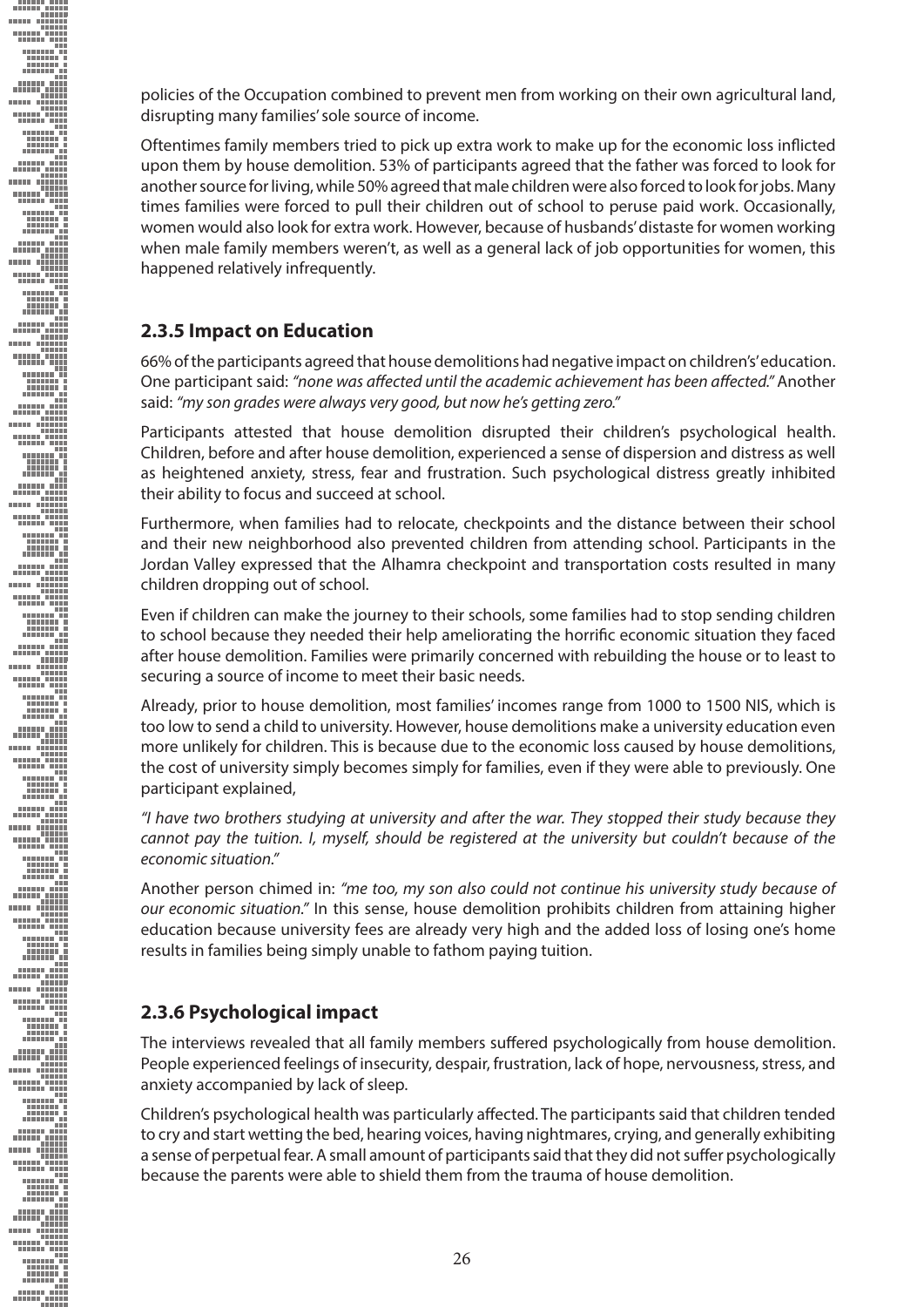#### **2.3.7 Impact on the occurrence of domestic violence**

Questions about house demolitions affect on issues of domestic violence in the home were only asked in interviews and questionnaires. 30 participants were asked about if domestic violence occurred in the house and, if so, whether their house demolition caused an increase in domestic violence. 27 of them said that houses demolition did not increase domestic violence. One participant said:

*"No, enough, who will I be violent against, against the ones who are defeated and shocked! They are not free of fatigue or persecution without violence. None is practicing violence against anybody."* 

Three interviewees pointed to an increase of domestic violence after the house demolition due to lack of space, stress and nervousness. The questionnaire results showed that 68% of the participants agreed that violence against the wife did not increase as result of house demolition, while 25% agreed that violence against women had increased. The participants were also asked if they tend to marry the girls early as result of house demolition, since early marriage is an aspect of domestic violence. 59% of them did not agree while 25% agreed and 16% remained neutral. Twice the number of men than of women agreed that families prefer to marry their girls early following house demolition.

#### **2.3.8 Impact on the occurrence of emigration**

50% of participants did not agree that their father was ready to emigrate and 20% were neutral. 30% of those who thought that the father considered emigrating thought it was as a result of house demolition.

26 out of 30 interview participants expressed that they refused to emigrate even after facing house demolitions. Many asserted that the land they live on is the land of their fathers and grandfathers and thus their land and country. They are not willing to relinquish their land as it is connected to their identity and history. Because they refuse to leave their land, their only option is to resist Israeli Occupation. One person also said: *"I would not travel abroad even if I have the chance. We will stick to our land and we won't leave."* Another added, *"immigration and traveling is not a solution."* A third participant asserted, *"we will never leave the country. We were born here and here we will die."*

Four participants from Gaza did discuss the possibility of internal and external migration as a means to protect suffering children and women, especially due to the recent war. In an interview, one woman expressed frustration with the political situation. She stated:

*"Yes, we often think of immigrating out of the country, not [because] of hating the country… we hate what we suffer in our country, [we] hate the governments, the nepotism and favoritism… [and] we are [the ones] affected, not the governments nor the politicians. People are the victims of policy".* 

## **2.4 Relationships with sources of institutional support**

This section will discuss the coordination of human rights, media, psychological, social and relief institutions around housing demolitions. We asked participants about the extent to which these institutions assisted them and which family members manage these interactions.

### **2.4.1 Relationship with human rights organizations**

The results showed that 42% of the participants thought it was the father's role to address human rights organizations while 14% think thought it was the mother's role. In response to whether it is women's role to address human rights organizations, 0% agreed that it while 9% disagreed and 91% remained neutral.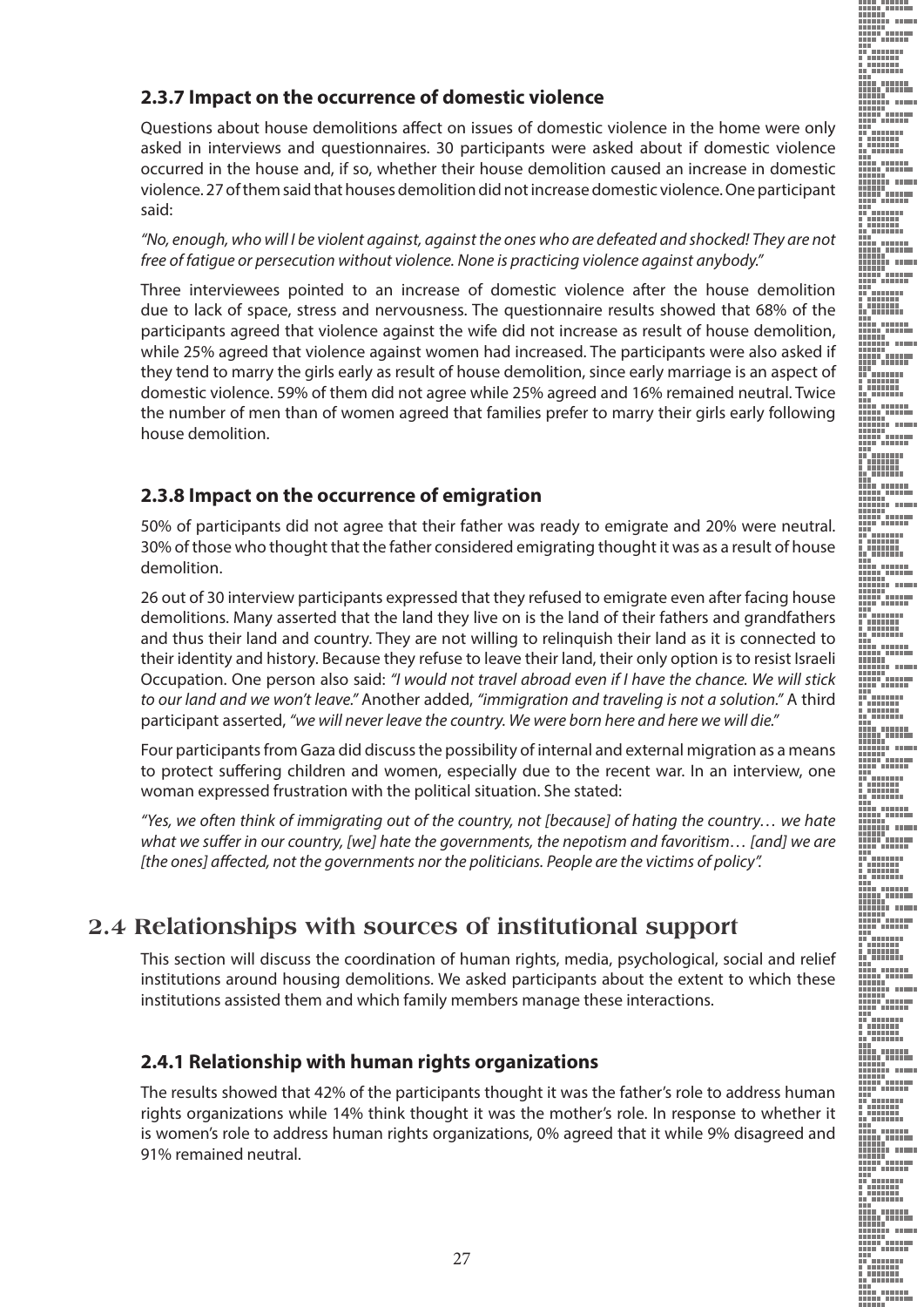The discussion groups expressed similar opinions. The participants asserted that the husband should be the one to follow-up with legal issues related to house demolition. Husbands usually contacted legal departments in their district and the Red Cross in some areas. People described this as men's appropriate role as they have more experience navigating such institutions, which reflects women's primary location in the home. Occasionally, sons and daughters would also interact with legal institutions.

Usually, families would approach human rights organizations themselves, but sometimes the organizations would reach out to families. A few families were able to hire a private attorney, who would be managed by male family members. There was only one case in the discussion groups where the husband and wife both engaged with legal assistance. There were also three cases in which families sought no legal assistance.

### **2.4.2 Relationship with media institutions**

The participants of these interviews replied that men were those who talked to the media, and in some cases, women also spoke to the media with their husbands. The results showed that 77% of the participants believed that it is the men's role to speak to the media, 15% agreed that it is the women's role, and 23% thought that this role is for both men and women equally.

Media should report on houses demolition and rally people to oppose them. They should document the suffering of these families and their reports all over the world to increase global pressure against house demolitions and the Israeli Occupation.

#### **2.4.3 Relationship with psychological organizations**

The participants did not reach out to organizations that could provide psychological help, nor did these organizations take the initiative to contact the families. In one case only, the Red Crescent offered psychological support for children and women impacted by house demolitions through ongoing meetings.

The complete lack of psychological support for these families illustrates that organizations are not offering sufficient assistance. As of now, no initiatives exist to offer families support even though it is clear that they suffer from psychological shock.

#### **2.4.4 Relationship with relief organizations**

Our data demonstrated that there is no clear, integrated policy to deal with the owners of destroyed houses. Families often had to approach many different organizations and ministries to seek assistance. People approached the Ministry of Work, Ministry of Housing, Ministry of Social Affairs, Awqaf, their districts, and the UNRWA. Usually, it was men approaching these organizations, as 36% agreed that this is part of men's role to go to these institutions while 13% agreed that this is women's role. In some cases, these organizations gave them small amounts of money, while in many cases they gave the families nothing at all. When money was provided it was very small in comparison to the families' loss. Money was usually given in the form of grants. The grants ranged from providing tents or barracks to 1,500 or 6,000 dollars. There was one case where a family relieved 200,000 shekels. Overall, only six families out of 30 received some form of compensation. It should be noted that some families did not seek help at all. This is because they knew that the Palestinian Authority was aware of their loss and, therefore, asking for help felt like a kind of humiliation.

Thus, in terms of institutional support, there is scant financial or psychological support for families affected by house demolitions. The Palestinian Authority is supposed to compensate these families so they can continue to live with some dignity, but it does not, and other organizations do not pick up the slack.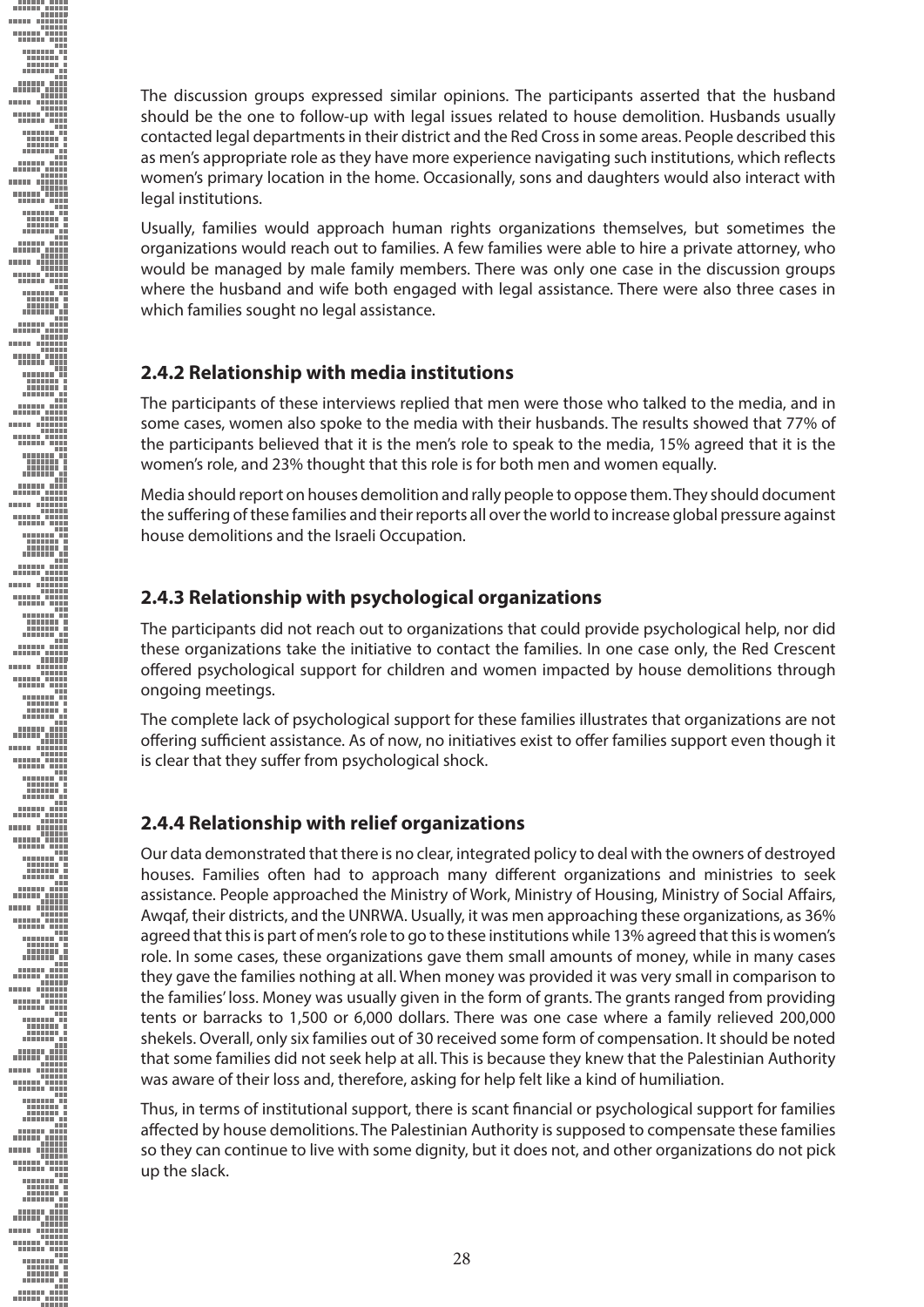#### **2.5.1 Values women seek to convey to future generations**

Women expressed that adhering to the land is a principle of great value and thus teaching their children the importance their land is paramount. Women want their children to understand that they must protect the land from the Israeli Occupation. They have great loyalty to the land.

#### **2.5.2 Perceptions of the future**

People's views about their futures after their houses demolition varied. Some participants expressed optimism, strength, and an insistence to survive in spite of their situation. Statements that indicated hope about the future included:

*"I became stronger than before."* 

*"I am very optimistic and I want to live with my children the best life."* 

 *"I wish to continue my study and make a family."* 

*"If we stop dreaming, we will die. We shall dream. Today we live in a society where dreams are forbidden. I expect the best in the future."* 

*"Our country is unstable; I hope I can make a small house after my children [are married.] My old wife and I live a good life together."* 

And yet others fluctuated between optimism and confidence on one hand, and pessimism and hopelessness on the other. A man who participated in a group in Gaza said: *"thank God I am good now, but before… I wasn't because I saw my house yesterday and I wish to live there and educate my children."* Another added: *"all I want is a better future for my children, a state and good life for my children free of fear, insecurity, and frustration."*

Sometimes, there were feelings of apathy and indifference in the aftermath of house demolition:

*"The shock gave me immunity; there is no difference of what is going to happen."* 

*"What comes down from the sky, the land shall receive it, we have no choice and this is our fate."* 

Many understandably expressed desperation and frustration about the future:

*"I am tired, so I will not be able to endure any more."* 

*"I [have] many diseases, and I won't be able to endure any more."*

*"We're subject to danger at any time, and we won't feel better not now nor in the future."* 

*"The future is very frustrating, I hope I can live with my children, educate them and respond to their needs."* 

*"I wish to leave, immigrate to any country and take my wife and my children with me."*

*"I don't expect that the situation will be better, unemployment is increasing and there is no chance of having a job opportunity."* 

*"The current situation is very bad… Before the house demolition, I looked for my husband and… [a] smile between the words. I searched [for] my rights as an educated woman, but [after] losing [my] right at work, losing [my] respect… [now I look] for safety and security for my children and for the coming child."* 

*"We have no future; no one can help us whether officially or unofficially."* 

*"I don't know what to do in the future, there is no hope to solve the crisis, and we don't plan for the future [due to] lack of safety, [and] fear of [our house being destroyed]."*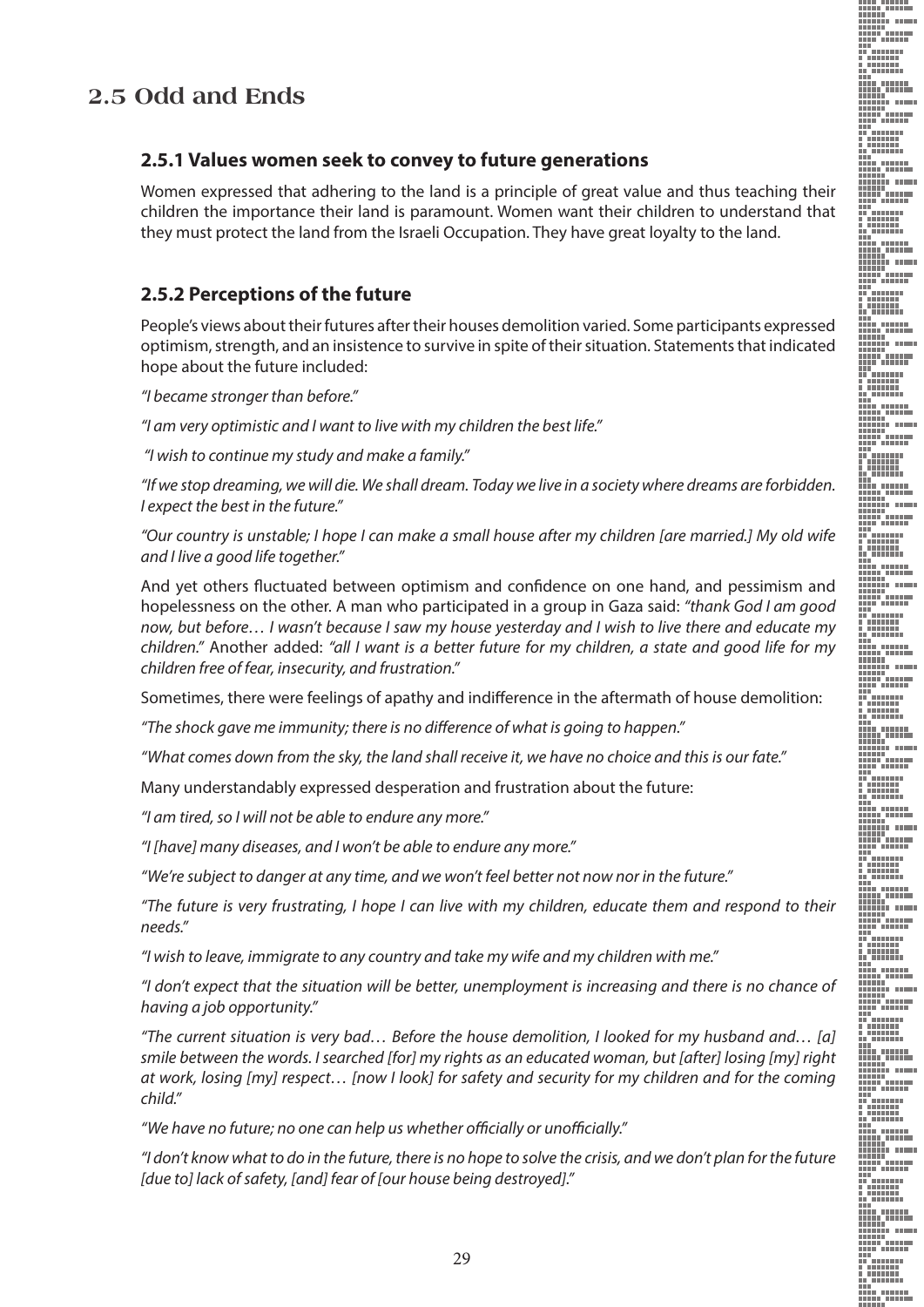Thus, participants' expectations for the future diverged, some were optimistic, others ambivalent, and many pessimistic. It is important to realize that people may be experience a huge range of emotion in the aftermath of house demolition, and institutions should take these differences into consideration when offering support to families.

#### **2.5.3 Planning for the future**

For most of the families, their dream was to rebuild their house. One woman said:

*"I wish I could build my house again. I always imagine my husband cultivating the land. He is the one who cultivated the land and did everything with his hands. I want to put up the swings for my grandchildren to play when they come to visit me".* 

Other families' main concerns involved how to pay back debt and improve their economic situation.

#### **2.5.4 Participants' concluding thoughts**

At the end of the discussion groups or interviews, we provided an opportunity for families to share any final thoughts on house demolitions. In each instance, families insisted on their resolve to return to their land and homes that were lost due to house demolition. Their houses hold many irreplaceable sentimental memories, but returning also signifies resistance to Israeli Occupation. This is why, in some cases, people would not accept any form of alternative compensation for the loss of their home. Here are a few participants' final words:

*"I want to return to my home, it meant everything for me".* 

**Example 2000 And the Contract of the Contract of the Contract of the Contract of the Contract of the Contract of the Contract of the Contract of the Contract of the Contract of the Contract of the Contract of the Contract** 

*"I hope to go back home, all my beautiful memories are there, my happiness is gone away from the day I have lost it".* 

*"I miss my land very much, I have to go there every day, I miss every moment being there, my love to the land is bigger than any time".* 

*"Our land is irreplaceable, the UNRWA refuses to build for us on our land, it asks for another land but we want ours, God gives us the good life".* 

The group of women from Khirbet Almfaqqara added that staying in their homeland, even by living in caves, is an evidence of loyalty to the land and resistance. One added: *"staying in our land is resistance, loyalty, and patriotism."*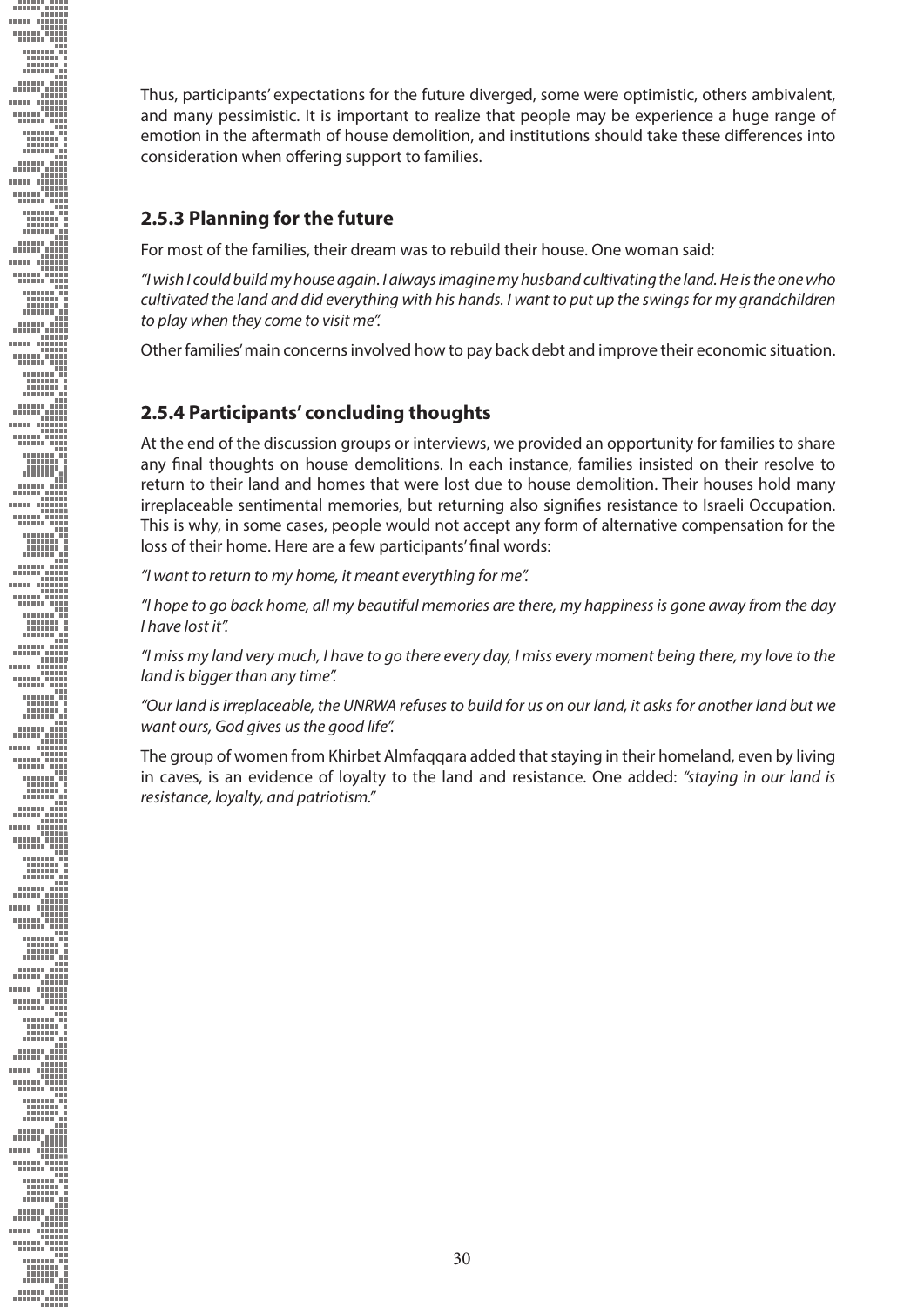# **Chapter 3 Findings and Conclusions**

## **3.1 Data analysis and previous studies**

The results of this study support the conclusions of other studies on the ramifications of house demolition. This study indicated that the right of families to adequate housing is violated in the context of house demolition and that this leads to the violation of other rights, such as privacy and movement. This study indicated that internal displacement brought on by house demolitions leads to instability and negatively affects all life aspects of peoples lives, including work, education, health, and financial stability.

People who go through house demolition experience an intense psychological deterioration. House demolitions brought on feelings of depression, frustration, sadness, injustice, and negatively impacted children's academic achievement. This is fully consistent with previous studies about house demolitions' impact on the mental state of family members. This also affirms the conclusions of the Women Affairs Center's on house demolition and Nadera Kevorkian's study on eviction.

In previous literature, as mentioned in Kevorkian and Abdo study, the home does not only represent walls and ceilings, but the place for the family members interaction, a place to build the individual and relationships, a place for joy and beautiful memories. Participants echoed these statements.

House demolitions and displacement also impacted family members' relationships. Previous studies indicated that domestic violence, especially the gender based violence, increased during displacement. This study did not confirm these findings. Participants of disagreed that violence against women increased as result of house demolitions. In the questionnaire, there were some responses that agreed that violence against women increased, but they were not significant. Instead, this study showed great senses of cooperation, solidarity, and intimacy between the family members, in spite of families' difficult situation. It is possible that families increased solidarity to cope with the loss of their home.

Previous studies also showed that women and their families have many ways to assist their families economically following house demolition. Women borrowed money, sold women's gold assets, and sought job opportunities outside the home and in order to support the family in its time of crisis.

This study revealed that in spite of house demolition's negative impact on the lives of all family members, families did have some positive experiences in the process of coping with house demolition. In insisting on staying on their land and surviving in spite of losing their homes, families experienced a sense of empowerment. Women also gained an elevated status within the family following house demolitions, as reflected in their increased involvement in decisionmaking. This finding is consistent with previous studies. Despite the difficulties that women may face, they are able to turn weakness and oppression into strength.

Previous studies asserted that addressing relief organizations is considered usually to be the women role. In this study, discussions and interviews affirmed this finding, while the questionnaires results discredited it.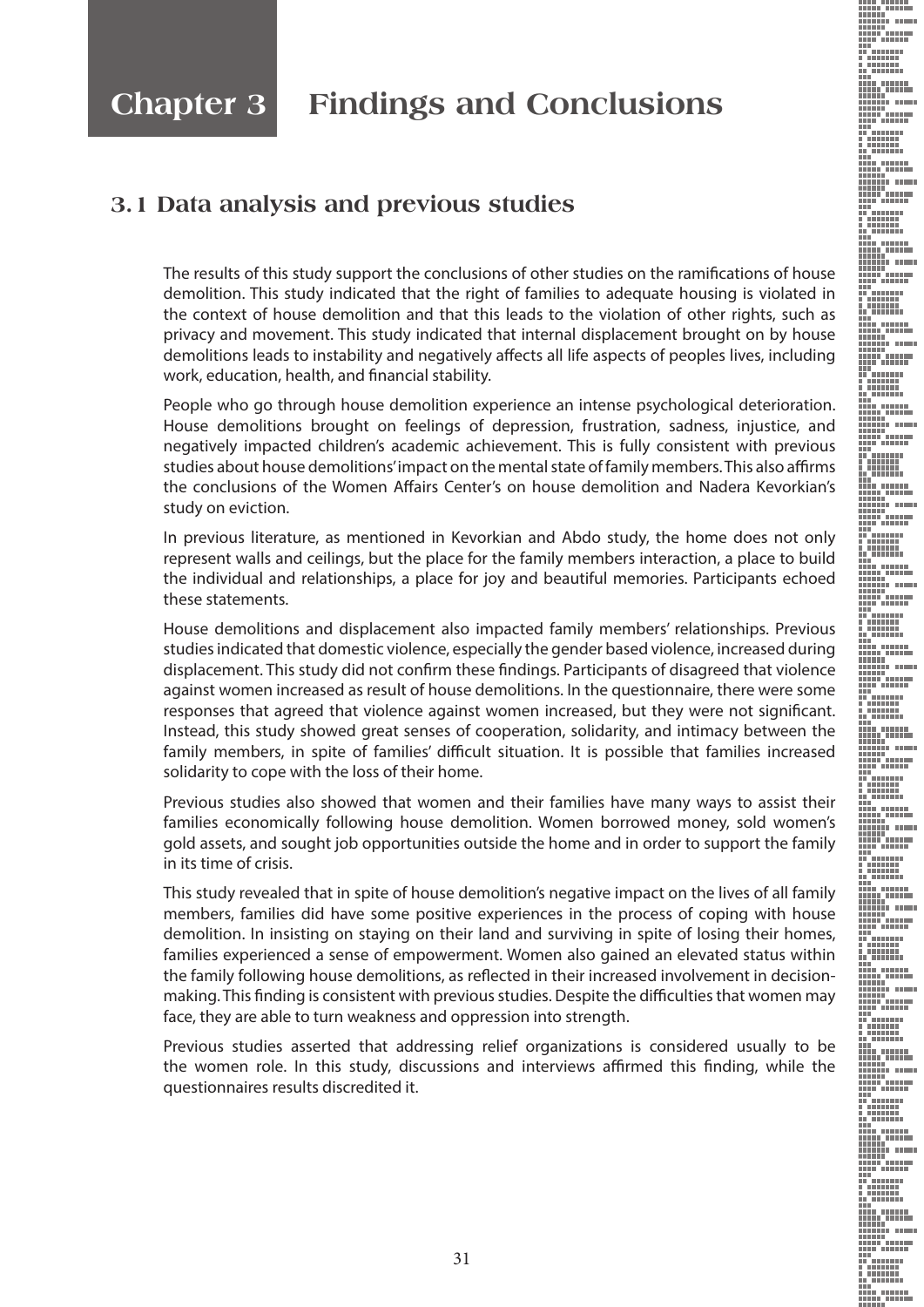### **3.2 Study Results:**

- Many Palestinian families whose homes or tents were demolished for the first or the second time resist without despair. The Israeli Occupation justifies houses demolition through a bureaucratic logic designed to unfairly target Palestinians. Such logic includes lack of permits, collective punishment due to a family being martyred or arrested, proximity to settlements or military camps, and other vague reasons. All these justifications aim to exile the Palestinians from their homeland.
- House demolition adversely affects all family members. House demolition is a real physical and psychological shock to families. This is because a home is not the walls and ceiling, but the heart of the family life and container of beautiful memories, history, and relationships. Many times, the house is a family's greatest achievement; therefore, it's demolition also destroys families integrity, hope, and future.
- House demolition somewhat shifted gender roles. Most of women's responsibilities stayed the same, including taking care of children and housework, but occasionally her responsibilities drastically shifted. While, the productive role is usually men's role, after house demolition women also took up paid labor. Furthermore, while women and men's participation in social and political spheres was limited, men's participation remained higher.
- The relationship between family members changed after house demolition. Love, cooperation, and support increased, as did nervousness and anxiety. In some cases, controlling behavior directed at women increased, but the data did not suggest there was an increase in domestic violence. Women's participation in decision-making did increase, as did men's confidence in women's wisdom.
- Families' relationships with neighbors are affected by house demolition. Families occasionally lost their links to surrounding communities as a result of instability and relocation, but neighbors also provided an important source of support to those experiencing house demolition.
- Children's educational achievement deteriorates due to house demolition. Many children stop going to school or university as a result of the families poor economic situation or transportation issues brought on by the Occupation.
- Familie's economic situations also deteriorated as a result of house demolitions. Families accrued debt while also struggling with a lack of job opportunities.
- In relocating after losing their homes, families experienced overcrowding, loss of privacy, and lack of adequate housing.
- Aside from the many negative developments brought on by house demolition, families solidarity, unity and ability to support each other remained strong.

The common factor that united those who participated in this research was a strong sense of inner strength. This is apparent in their resolve not to migrate even though their living situations are nearly impossible to manage. The principles of resistance, loyalty and love of the land combine to inspire them to resist Israeli Occupation. The families try to pass on these values so future generations can continue to stay in Palestine, no matter what happens. Many families plan for a bright future with a new home in their homeland.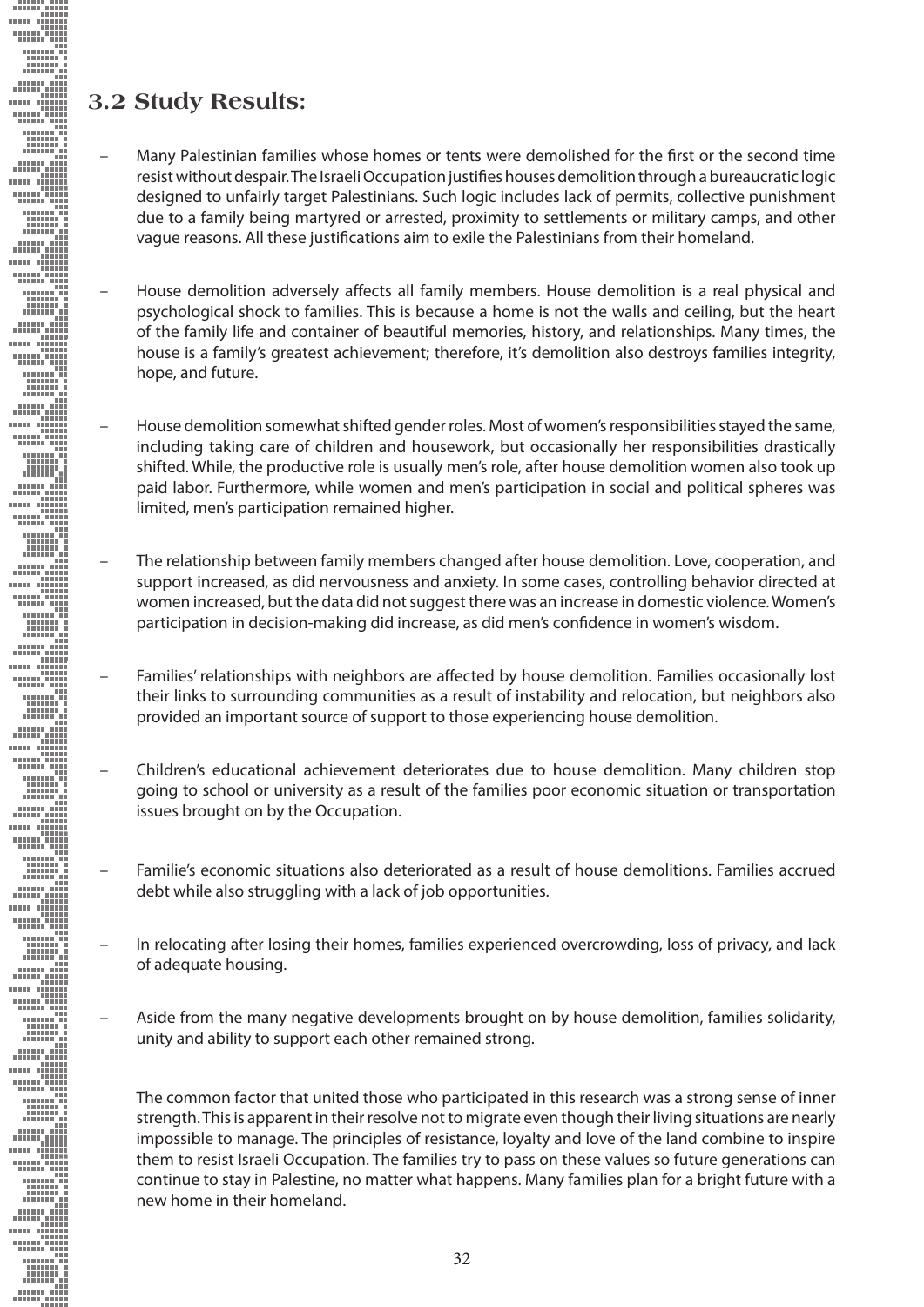### **3.3 Recommendations**

Our recommendations are based on the thoughts, feelings and experiences of people directly affected by house demolition. We find this to be the most legitimate source to draw recommendations from because this population is fully aware of all of the consequences of house demolition and thus knows what forms of support are most beneficial. We hope that government and non-profit officials will take the following recommendations seriously generate solutions.

Firstly, participants felt that the Palestinian Authority should be more active in mobilizing international pressure and solidarity movements to stop house demolitions. There are many houses that are threatened to be demolished and there is a distinct lack of action by official authorities. In the same vein, participants recognized the importance of human rights organizations and wanted them to provide further assistance in bringing house demolition cases to courts, including international courts. In addition to an increase in international pressure and legal action, the participants also stressed the importance of financial support and compensation. They desperately need assistance in reconstructing their homes. Furthermore, many families attested to the importance of psychological help following the destruction of their homes, and our study showed that such help is almost non-existent.

Participants from the Jordan Valley submitted detailed recommendations to our researchers as to how institutions might better support populations subjected to house demolition. They stressed that organizations and government officials should be willing to meet with them and hear their concerns. Many of their recommendations touched not only on issues directly related to house demolition, but also the general marginalization of Palestinian communities living under Occupation. Recommendations included:

- • Providing infrastructure projects to improve water tanks, wells, solar power, electricity as well as feed and fertilizers for farmers.
- • Building a water network that can help them use the land for agriculture and construct greenhouses, so that they are not solely dependant on rainwater.
- • Renovating the irrigation systems, providing modern technology for milking cattle, supporting cheese production and establishing a system for agricultural loans.
- Providing work and youth programs, better education and materials to build houses.
- • Supporting women empowerment projects. In the local council in Beit Dajan, women gathered funds to establish a women association, but because of lack of money they were forced to close. They still dream of establishing a charitable women's association where they can learn profitable skills that can help keep them financially afloat when confronting house demolitions, land confiscations, or bad crops. They also want to develop the economy in their area so that children can stay in their hometown, and not relocate to cities for work. Furthermore, women expressed the desire for women's organizations because they provide respite from patriarchal family dynamics at home.
- Providing gas tanks so that women do not have to use wood for cooking.
- Exempting low-income farmers from taxes on cattle and feed.

These suggestions and recommendations reflect that despite the intense hardship those who have lost their home contend with, they want to stay and prosper on their land. They want their children to inherit their love for the land and resist the Israeli Occupation. Institutions should listen to their many practical needs and find ways to meet them.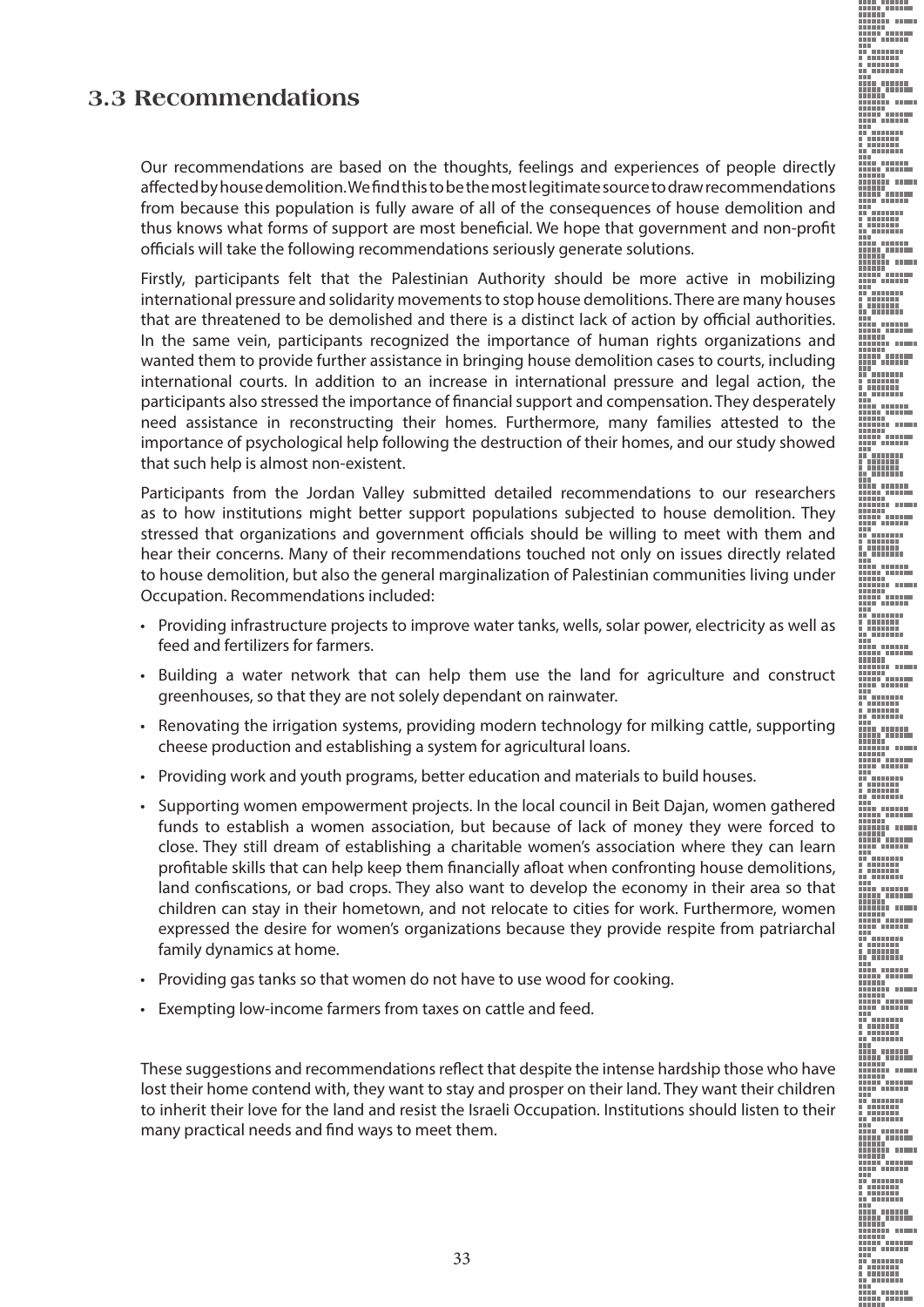## **3.4 Final recommendations**

- Increasing international pressure and advocacy against house demolitions.
- Increasing efforts to meet the many practical needs of families affected by house demolition. This includes, but is not limited to: adequate alternative housing, education, work opportunities, health services, financial compensation, and psychological support.
- Developing a clear process for compensation for families who have lost their homes to house demolition. The relevant agencies should reach out to these families and find ways to meet their immediate financial needs.
- • Human Rights Organizations should follow up the house demolitions cases and bring them to international courts.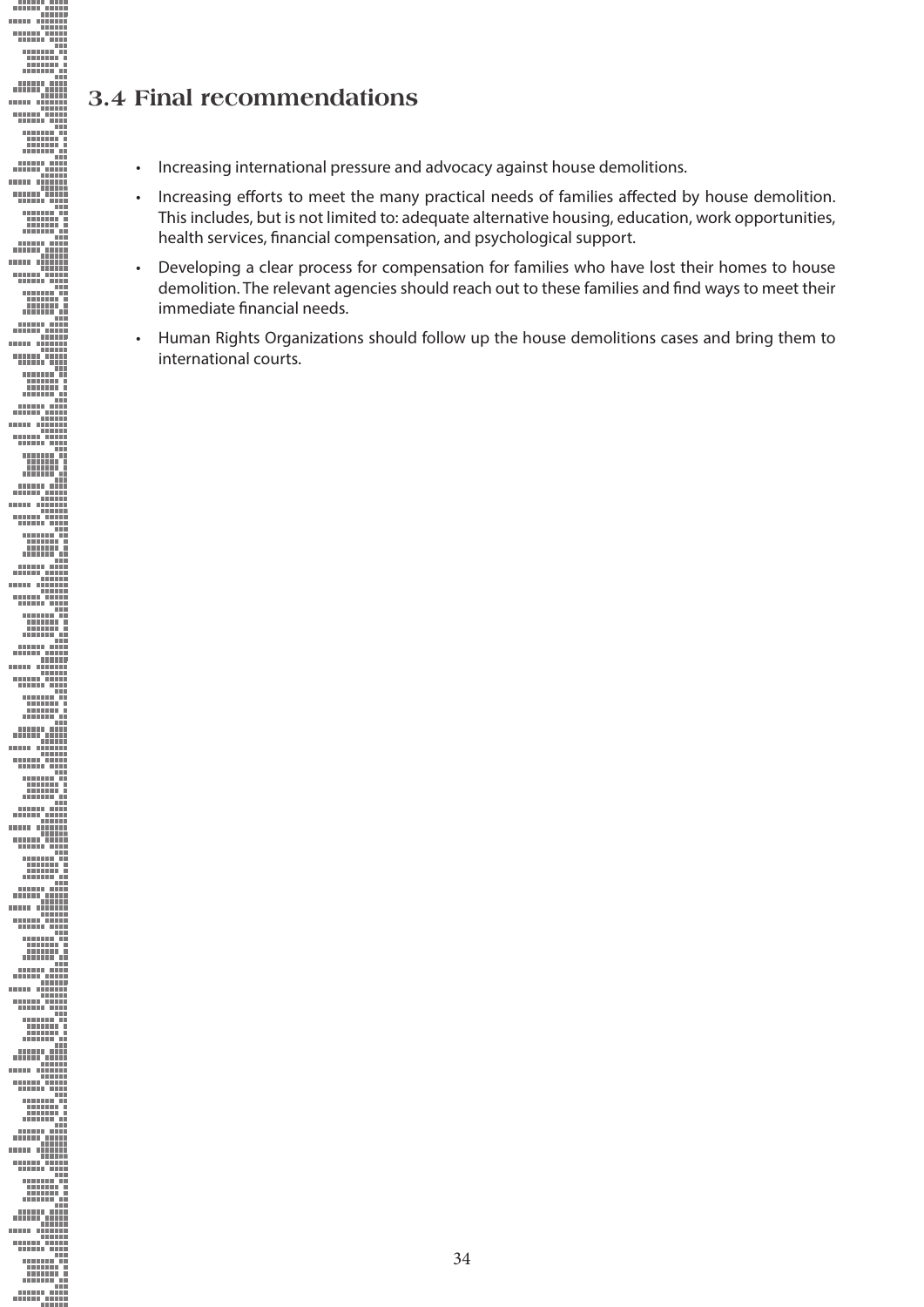### **4.1 Focus groups guidelines & questions**

1. Describe your life before your house demolition, in respect to the family members' relationship, the husband and wive's relationship, men and women roles in the family and the duties of each member. What is your relationship like with surrounding, neighbors, parents, and friends?

Does the family live alone or within an extended family? Does any of the father's family members, the mother's or husband's sister live with your family?

Which of the family members have a job (father, mother, one of the family members)?

Number of rooms: Is the space sufficient? Is there a sufficient space for children to play? What are the family members' ages? What is their educational level? (In general, children at school or at universities).

How is the family's relationship with neighbors, parents and friends? Is it friendly? Are there mutual visits? Is there loyalty to the place where the family lives?

How is the relationship between husband, wife and family members? (Is it a relationship of love, cooperation, integrity and respect or a relationship of control and domination? does man exercise his masculinity on his wife and the other family members? Does he decide for and control others? Does he participate with his wife and his family members the discussion about decisions related to the family durability and fate?

How are duties performed within the family? Who plays the family different roles, such as taking care of the house and children? Who fulfills the productive role, that is, securing the family's income? Who fulfills the social and political role by doing work that benefiting the community, such volunteer works or activities that contribute to developing the local community? Is the father or the mother an active member in any charitable organizations, clubs, parents' councils, or political parties?

How your the relationship with your surroundings? (Mutual visits, cooperation, loyalty to the place grown in, support to the group where the family lives in, describe tangible things).

- 2. Describe your state when your house was demolished. How did men and women behave and what were their feelings? Is there difference in feelings between men and women towards the demolition? Which roles did men and women play when the house was demolished? How was the family members' relationship affected? Is there frustration between family members or is it a relationship of support, sympathy, and cooperation? Where did you go after your house was demolished? Was there a period of time between the notification and the actual demolition? Can you describe this period of time? Did you hire a lawyer? Who followed up the case? Have you met the media? If so, who did?
- 3. How is the family after the house demolition? How was your economic situation affected? Whose burdens have increased, men or women? Have any other family members been affected by the house demolition? How is the relationship between the family members, especially between husband and wife? Has this relationship changed? Why? How is the relationship with the surrounding, neighbors, parents, friends, and institutions? Does the family frequently asks for help from institutions or from parents (who follows up these issues, is it the father or the mother or any other member, which institutions are resorted to?) Did you meet the media to talk about the demolition? Who has met the media?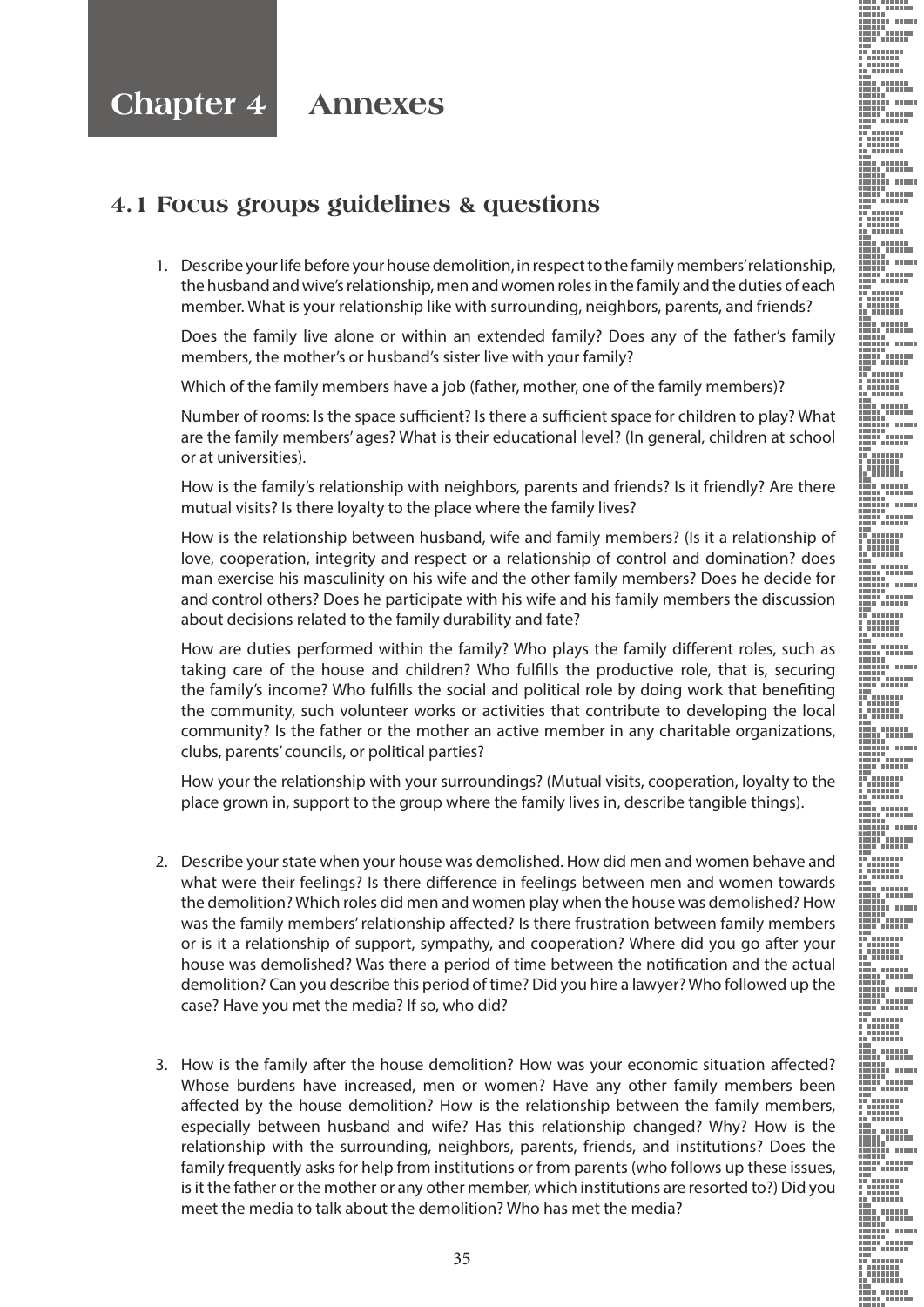The same questions as contained in the first question.

Did the family move to another place? With whom do you live with -- the husband's family, the wife's, friends or other relatives?

Was the husband obliged to work for extra hours or look for another job? Did the wife or any of the other family members look for work?

Have any of the family members left school or university?

Have your relationship with your neighbors, parents, or friends been affected? How?

Were there any new roles for different family members or did they stay the same? How?

How do you see the future? Are you worried, safe, frustrated, or planning for better future?

Would you like to add anything?

### **4.2 Interview questions**

#### **An interview about any changes in gender roles and relations after the house demolitions.**

#### **• Demographic information**

- Name
- Age
- Marital status
- Residence
- Type of house (brick/tent) before demolition
- Type of house (brick/tent) after demolition
- Number of family members
- Male **Female**
- Ages of family members
- The educational level of the interviewed woman
- The educational level of the family members
- Does the wife work outside the house?
- Occupation: (housewife/farmer/…..etc.)
- What's the husband's job?

#### **• Special questions regarding conditions of houses demolition**

- Is the house owned or rented?
- When was the house demolished?
- When were you informed that your house would be demolished?
- What were the given justifications or reasons for the demolition?
- Describe the demolition: what time did it happened, if there was enough time to take supplies from the house, who helped to take supplies out.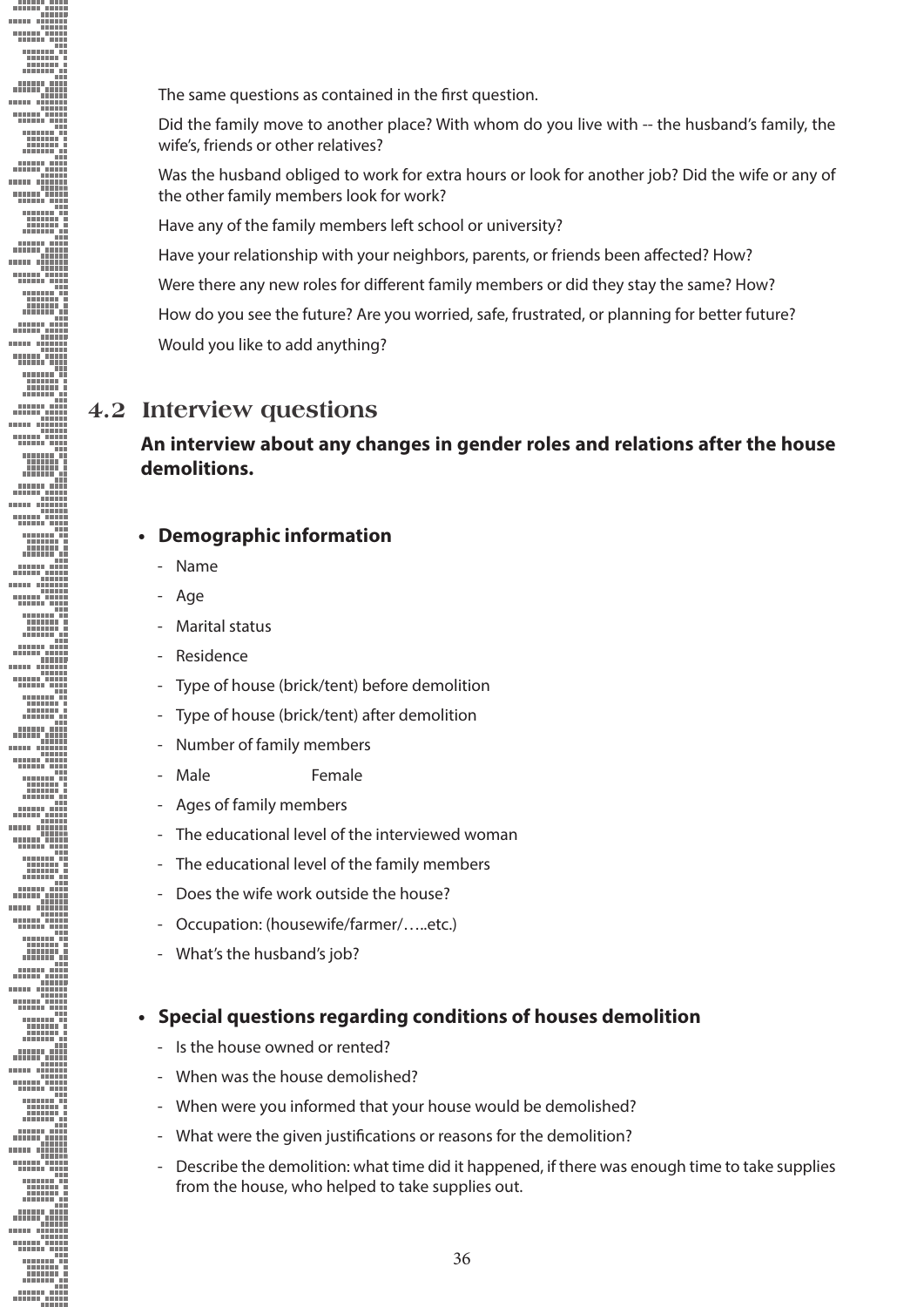- 
- What was found in the house? What tools and home appliances did you lose after the demolition?
- How did you live during the period between the notification and execution of the demolition? What was the family members relationship and mental state like?
- Where did you live after the demolition? With whom? Can you describe your situation during that period?

#### **• Previous housing conditions**

- How many rooms did you have? Was there water and electricity? Sanitation? Ventilation or lighting? Was there sufficient number of rooms for the number of family members?
- Did the family become larger or smaller after the demolition?

#### **• Current housing conditions**

- Same questions from the previous topic were asked.
- How were your family roles and relations affected after the demolition?

#### **• Addressing human rights organizations**

- Did you hire a lawyer or a legal entity to follow up with demolition order?
- Who followed up these issues, males or females, please specify? Why were they the ones who followed the issue?
- Did the family burdens increase? How? Specify whose burdens increased the most and the least.

#### **• Impact on the economic situation**

- Was the family's economic situation affected by the demolition? Were you obliged to sell some property or borrow money? Who initiated the borrowing, if any, males or females? Did you look for extra work in order to compensate the loss?
- Did any of unemployed family members look for job after house demolition, especially women?
- Were you obliged to stop your children from going to school? Was the priority of males family members work, not school, due to the economic situation?
- What are your thoughts on marrying girls early after hosue demolition?
- Were any of the family members obliged to travel abroad or stay outside the house for work after the demolition?
- Would you consider leaving your area and going to another town or even immigrating abroad if you had the chance? Or would you stay on your land?

#### **• Decision within the family**

- Did anything about decision-making change within the family after house demolition? How was this process done before and house demolition, especially in regards to the decisions around education, work, housing, buying, selling, and marriage? Do family members make decisions with equal participation or do the husband or male family members impose them? Have women become more effective in decision making within the family?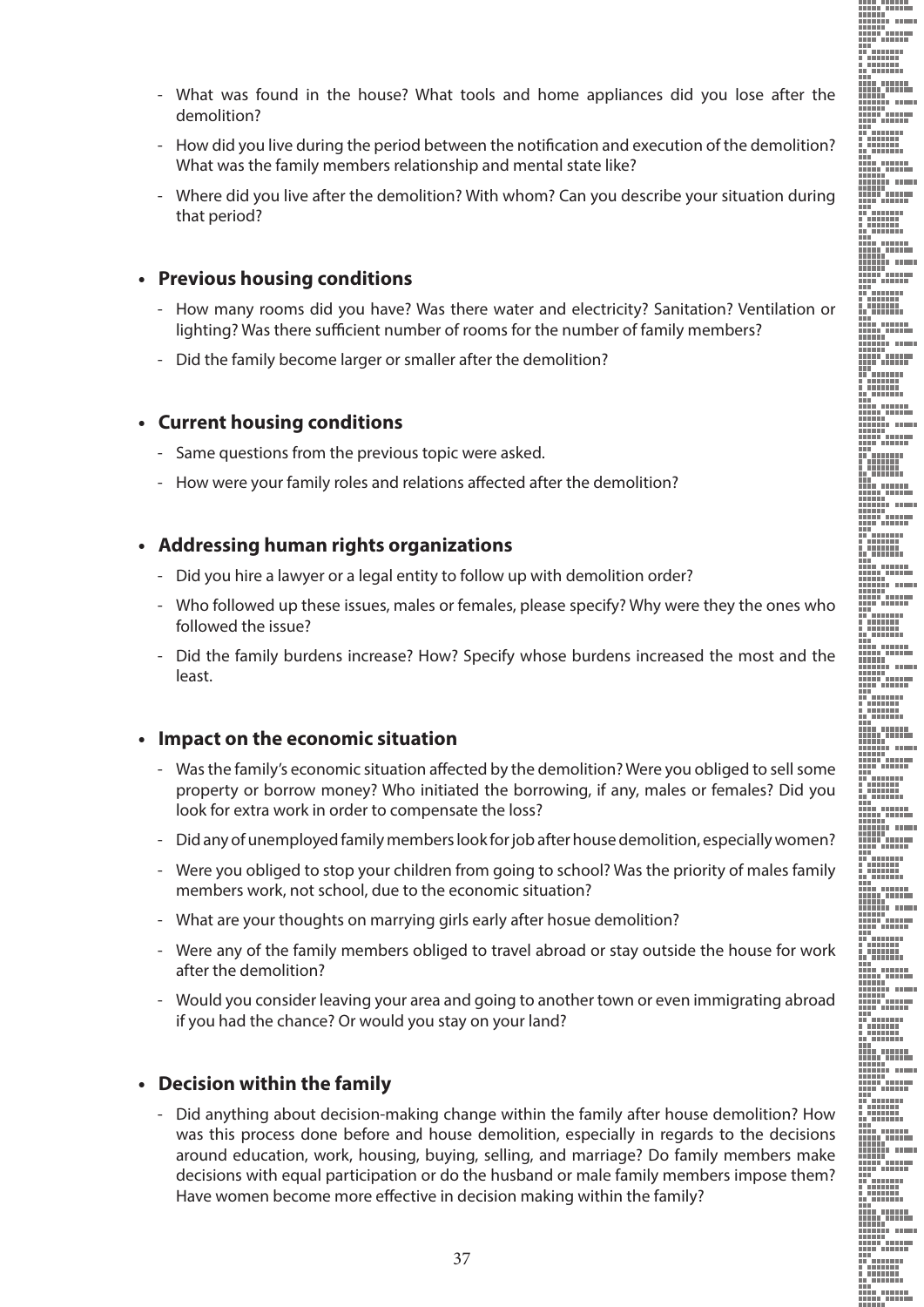- Are women bolder in discussing/asking her husband for help with the children or at home? Has the house demolition made women more tender or accepting?

#### **• Roles and relations**

- How was the family members relationship before and after the demolition? Was it based on respect, cooperation, or sharing? What were each member duties before and after the demolition?

#### **• Domestic violence**

- Has domestic violence increased since the demolition? Who practices violence and against whom?
- Has there been polygamy since the demolition? Is it related to the demolition?
- Has there been a divorce since the demolition? Is it related to the demolition?
- Psychological impact
- What psychological changes occurred within family members after the demolition (for example, depression, anxiety, stress, bedwetting or other)?
- Have you addressed any medical or psychological institution for treatment?
- Who was the responsible for getting help in these cases?

#### **• Change in Roles**

**Example 2000 And the Contract of the Contract of the Contract of the Contract of the Contract of the Contract of the Contract of the Contract of the Contract of the Contract of the Contract of the Contract of the Contract** 

- Were any of the family members active in social or political action? Did family members volunteer? Please specify who was active, male or female, husbands or wives?

#### **• Relationship with the institutions**

- Did you ask for help from a private or governmental institution, whether financial or legal, after the demolition? Who followed up with these institutions (male or female)? What kind of institution did you make contact with?
- Did any human rights organization or others come to you to offer any psychological help? What organizations? How many times did you meet them, if any?
- Did you get any compensation from any institution (government, private or other)?
- Did you speak to the media about the demolition? Who? (Male or female)

#### **• General questions**

- How do you see your situation now compared to before the demolition?
- What are your plans for future?
- In your opinion, what are the steps and actions that should be done, whether officially or unofficially, in order to stop house demolitions or reduce the negative effects of house demolitions?
- Any other remarks or comments?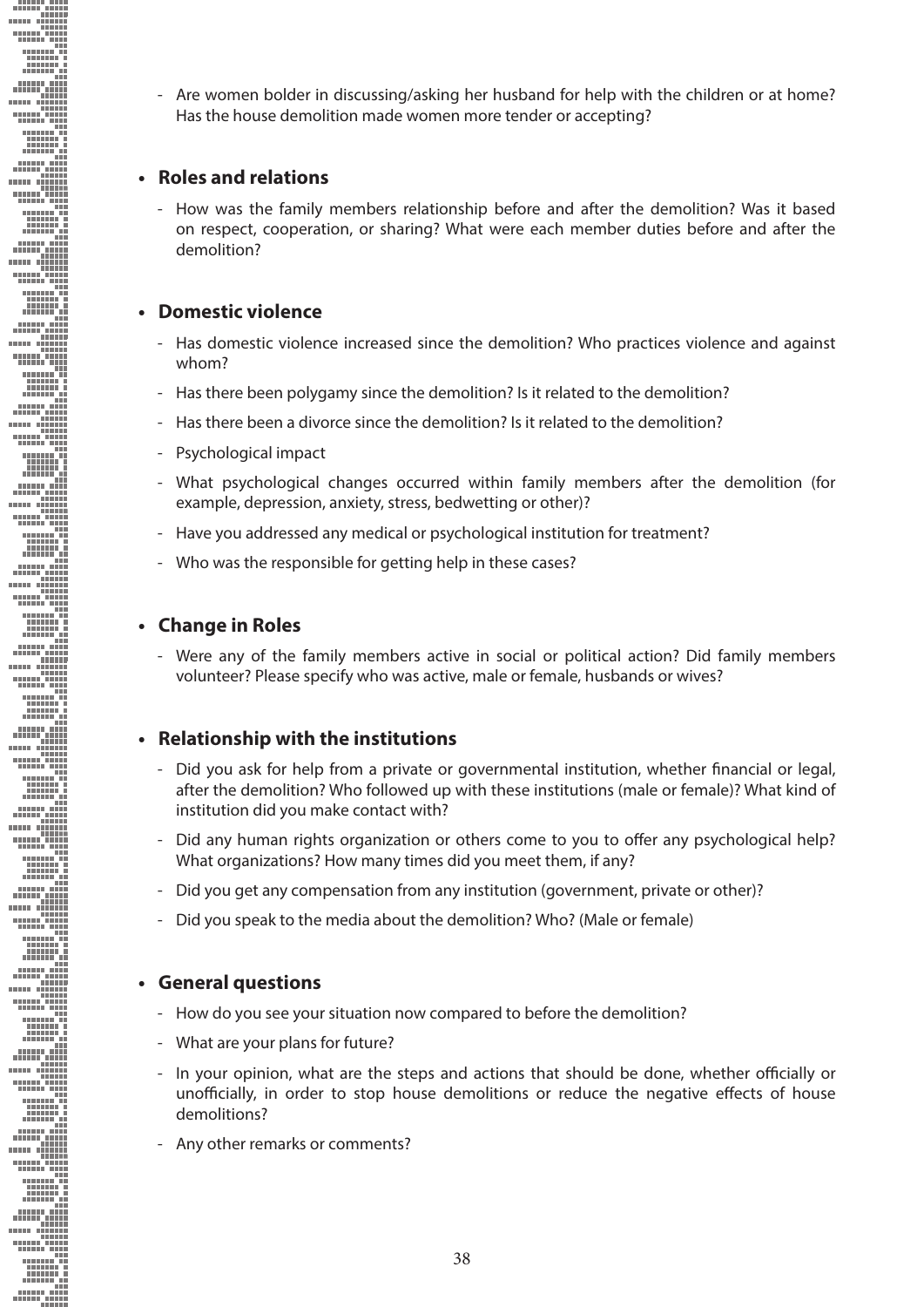## **4.3 Questionnaire**

#### **Please answer the following questions:**

| <b>Name</b>                  | Age                       | Residence place    |
|------------------------------|---------------------------|--------------------|
| Number of the family members | Mother's education        | Father's education |
| Date of demolition           | Father's job Mother's job |                    |

### \*\*Note: if any question is not applicable, put N/A

| <b>Subject</b>                                                                                                                   | <b>Strongly</b><br>agree | <b>Agree</b> | <b>Neutral</b> | <b>Disagree</b> | <b>Strongly</b><br>disagree |
|----------------------------------------------------------------------------------------------------------------------------------|--------------------------|--------------|----------------|-----------------|-----------------------------|
| The cooperation between the family members<br>has significantly increased                                                        |                          |              |                |                 |                             |
| Stress between the family members has<br>significantly increased                                                                 |                          |              |                |                 |                             |
| Problems between the family members have<br>significantly increased                                                              |                          |              |                |                 |                             |
| Violence against women has significantly<br>increased since house demolition                                                     |                          |              |                |                 |                             |
| Solidarity with women has significantly<br>increased after house demolition                                                      |                          |              |                |                 |                             |
| Isolation of women of the surrounding<br>community increased after house demolitions                                             |                          |              |                |                 |                             |
| Isolation of men from their surrounding<br>community increased after house demolition                                            |                          |              |                |                 |                             |
| The father had the main role of addressing<br>human rights organizations                                                         |                          |              |                |                 |                             |
| The mother had the main role of addressing<br>human rights organizations                                                         |                          |              |                |                 |                             |
| The boys had the main role of addressing<br>human rights organizations                                                           |                          |              |                |                 |                             |
| The girls had the main role of addressing<br>human rights organizations                                                          |                          |              |                |                 |                             |
| The father had the main role of addressing<br>institutions offering financial aid                                                |                          |              |                |                 |                             |
| The mother had the main role of addressing<br>institutions offering financial aid                                                |                          |              |                |                 |                             |
| The boys had the main role of addressing<br>institutions offering financial aid                                                  |                          |              |                |                 |                             |
| The girls had the main role of addressing<br>institutions offering financial aid                                                 |                          |              |                |                 |                             |
| The father had the main role of addressing the<br>medical institutions to follow up the negative<br>effects of house demolitions |                          |              |                |                 |                             |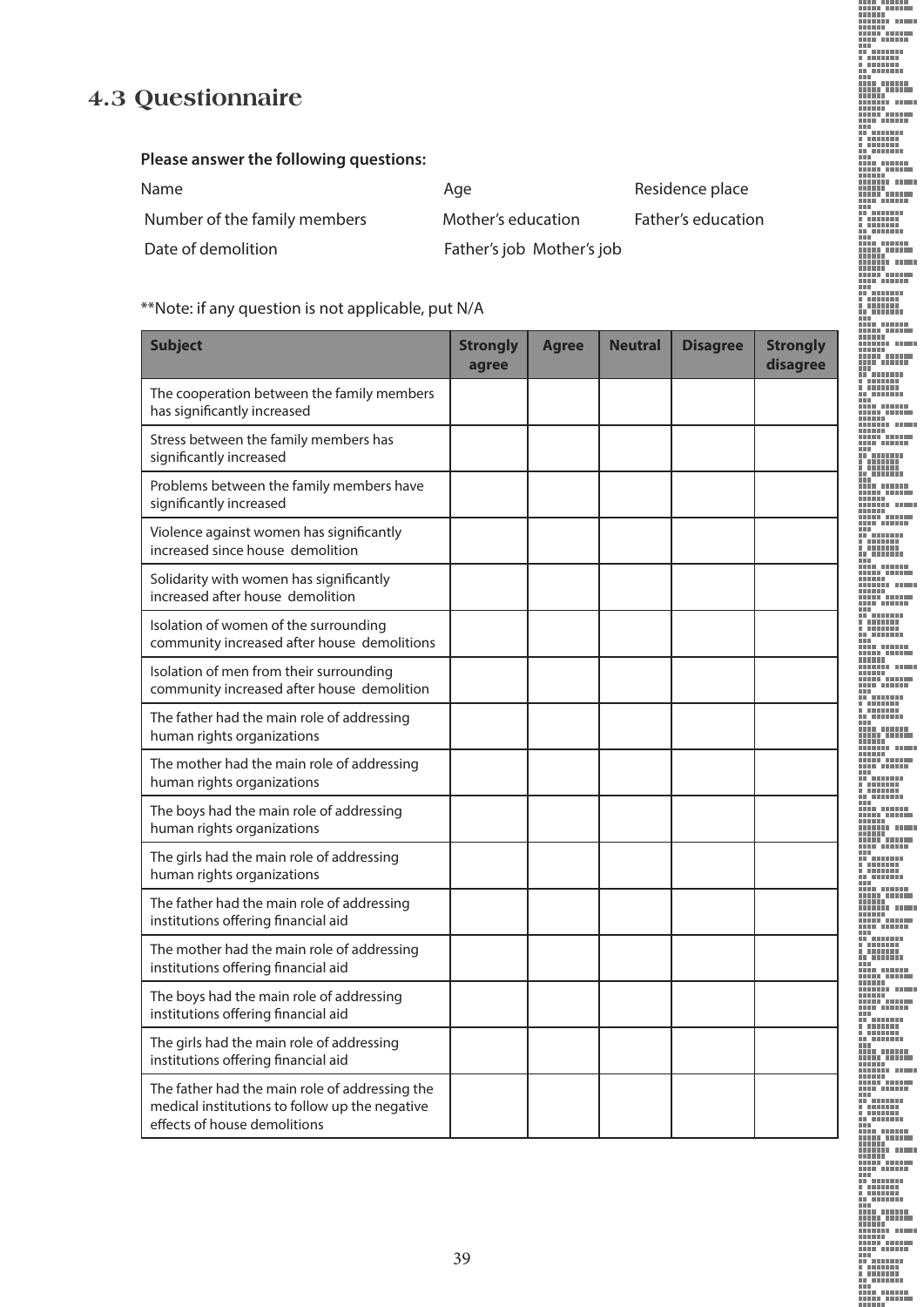| The mother had the main role of addressing<br>the medical institutions to follow up the<br>negative effects of house demolitions |  |  |  |
|----------------------------------------------------------------------------------------------------------------------------------|--|--|--|
| The boys had the biggest role in meeting with<br>the media to talk about house demolitions                                       |  |  |  |
| The girls had the biggest role in meeting with<br>the media to talk about house demolitions                                      |  |  |  |
| The boys and girls had equal role in meeting<br>with the media to talk about house demolitions                                   |  |  |  |
| The domestic duties of the family members<br>significantly increased                                                             |  |  |  |
| The domestic duties of the mother significantly<br>increased                                                                     |  |  |  |
| The domestic duties of the father significantly<br>increased                                                                     |  |  |  |
| The mother had to look for another source of<br>income after house demolition                                                    |  |  |  |
| The father had to look for another source of<br>income after house demolition                                                    |  |  |  |
| Boys had to look for another source of income<br>after house demolition                                                          |  |  |  |
| Girls had to look for another source of income<br>after the house demolitions                                                    |  |  |  |
| The husband's participation in politics and<br>charitable works increased after the demolition                                   |  |  |  |
| The wife's participation in politics and<br>charitable works increased after the demolition                                      |  |  |  |
| Women's participation in decision-making<br>within the family increased after the demolition                                     |  |  |  |
| Men became more individualistic in decision-<br>making after the demolition                                                      |  |  |  |
| The family's economic situation was adversely<br>affected by the demolition                                                      |  |  |  |
| Children's motivation to learn was adversely<br>affected by the demolition                                                       |  |  |  |
| Children academic achievement was adversely<br>affected by the demolition                                                        |  |  |  |
| The father's readiness for immigration has<br>significantly increased since the demolition                                       |  |  |  |
| The family preferrs to marry daughters early<br>since the demolition                                                             |  |  |  |

We do not share the names of the men and women who to offered their information, feelings and experiences for this research. We did not ask for them to consent to the disclosure of their names in this report, and finding them and asking them again would be challenging.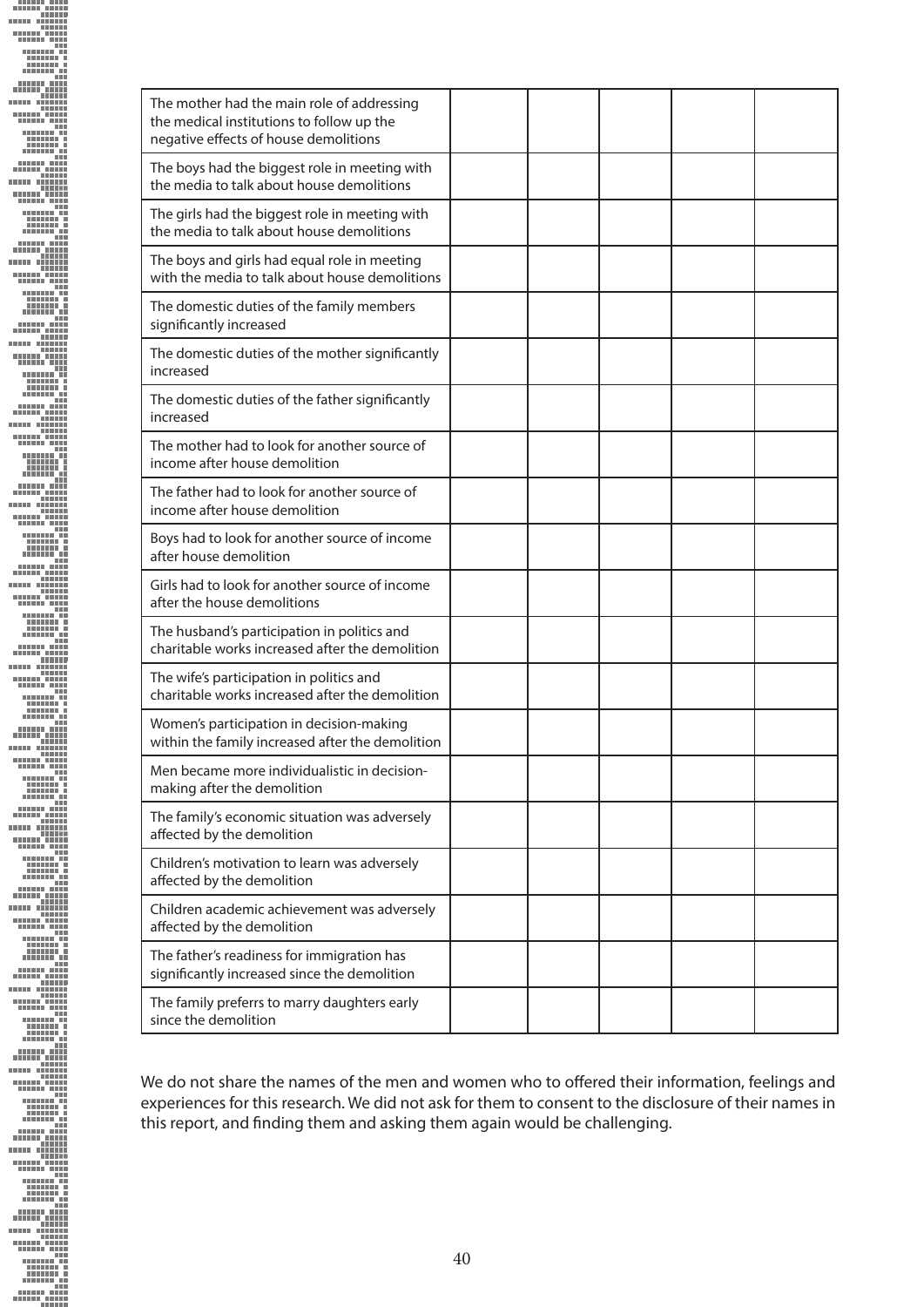- أصوات النساء في ظل المستوطنات. تقرير عام 2010 حول انتهاكات حقوق الإنسان ضد النساء الفلسطينيات حت الاحتلال. مركز المرأة، رام الله 2010.
- انتهاكات قوات الاحتلال الإسرائيلي لحقوق المرأة والطفل خلال العدوان الرصاص المصبوب على قطاع غزة. جمعية المرأة العاملة الفلسطينية للتنمية، .2009
	- الركز الفلسطيني لحقوق الانسان الحق في السكن الملائم في المواثيق الدولية لحقوق الإنسان Available at: http/www.pchrgazza.org/Arabic/studies/house2 (last visited30 July 2013)
- تقرير حول اخلاء الساكن بالاكراه. تقييم الأثر على النساء الفلسطينيات في القدس الشرقية ،مركز الرأة للارشاد القانوني والاجتماعي. ،2010 رام اهلل.
- دراسة انتهاكات قوات الاحتلال الإسرائيلي حقوق الإنسان. عدوان الرصاص المبوب على قطاع غوة. جمعية المرأة العاملة الفلسطينية للتنمية، .2009
	- عودة، يعقوب التهجير القسري للبدو في القدس 2008. جمعية الدراسات العربية مركز أبحاث الأراضي القدس
	- في دائرة الضوء سياسة هدم المنازل Available at: http.asp.alhaq.org (last visited: 20 July 2013)
- مركز الرأة للإرشاد القانوني والاجتماعي. أصوات النساء في ظل المستوطنات. تقرير عام 2010 حول انتهاكات حقوق الإنسان ضد النساء الفلسطينيات حت الاحتلال مركز الرأة للارشاد القانوني والاجتماعي. 2010. رام الله.
- Abdo and Kevorkian, Palestinian Women's Ordeals in East Jerusalem, 2006, Women's Studies Center.
- Colonial Housing Policies in Occupied Jerusalem and its effects on families and life tactics May, 2013, Birzeit University, unpublished. Available at: (http://www.masress.com/shorouk/201632) last visited 25 July 2013.
- Coping Strategies of the Kurdish Women towards deprivation situations after the conflict-induced internal displacement in Turkey-CeydaKarsli, Basknet University, Ankara-Turkey, international Journal of business and social research, volume-3, No.5, May 2013.
- Halting the demolition of houses in the Opt, Palestinian Center counseling, Save the children and Welfare association. Available at: www.ocha.org/documents/opt (last visited 24 August 2013)
- Palestinian women and the politics of invisibility-Towards a feminist methodology, available at:http://www.wiscomp.org/pp-v3/pdfs/nadera.pdf (last visited 1 September 2013).